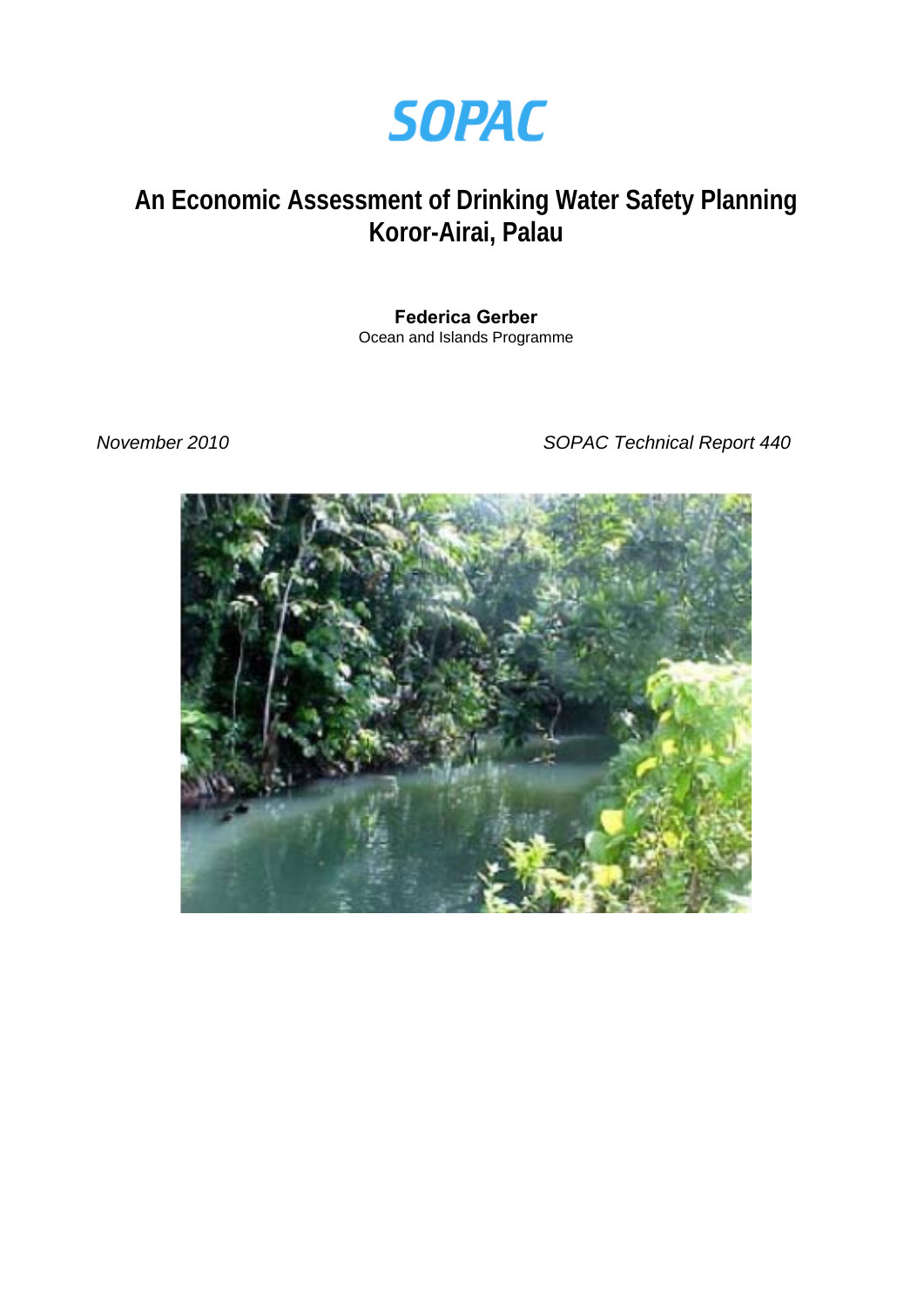### **For copies of this report contact:**

The Director SOPAC Secretariat Private Mail Bag GPO, Suva Fiji Islands Phone: (679) 338 1377 Fax: (679) 337 0040 http://www.sopac.org/

**Cataloguing in Publication Data:**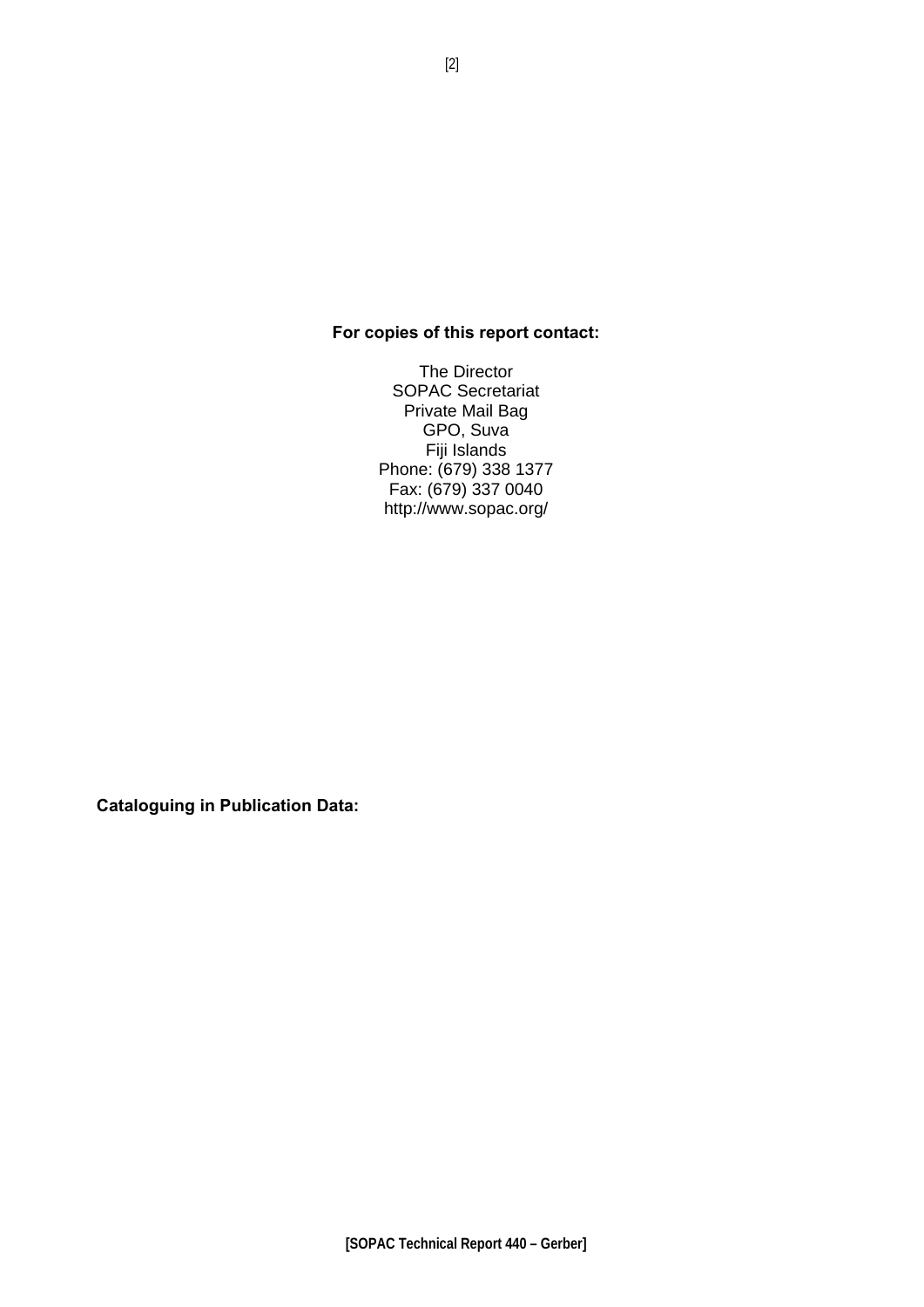### **TABLE OF CONTENTS**

| 1.0 |     |                                                                           |  |  |  |
|-----|-----|---------------------------------------------------------------------------|--|--|--|
|     | 1.1 |                                                                           |  |  |  |
|     | 1.2 |                                                                           |  |  |  |
|     | 1.3 |                                                                           |  |  |  |
|     | 1.4 |                                                                           |  |  |  |
| 2.0 |     |                                                                           |  |  |  |
|     | 2.1 |                                                                           |  |  |  |
|     | 2.3 |                                                                           |  |  |  |
|     | 2.4 |                                                                           |  |  |  |
|     | 2.5 |                                                                           |  |  |  |
|     | 2.6 |                                                                           |  |  |  |
| 3.0 |     |                                                                           |  |  |  |
|     | 3.1 |                                                                           |  |  |  |
|     | 3.2 |                                                                           |  |  |  |
|     | 3.4 |                                                                           |  |  |  |
| 4.0 |     |                                                                           |  |  |  |
|     | 4.1 |                                                                           |  |  |  |
|     | 4.2 |                                                                           |  |  |  |
|     | 4.3 |                                                                           |  |  |  |
|     | 4.4 |                                                                           |  |  |  |
|     | 4.5 | Summary of Values Associated with DWSP in the K-A Water Supply in 2010 21 |  |  |  |
| 5.0 |     | ECONOMIC PAYOFFS OF K-A DRINKING WATER SAFETY PLANNING IN PALAU 22        |  |  |  |
|     | 5.1 |                                                                           |  |  |  |
|     | 5.2 |                                                                           |  |  |  |
| 6.0 |     |                                                                           |  |  |  |
|     | 6.1 |                                                                           |  |  |  |
| 7.0 |     |                                                                           |  |  |  |
| 8.0 |     |                                                                           |  |  |  |
|     |     |                                                                           |  |  |  |

### **ANNEXES**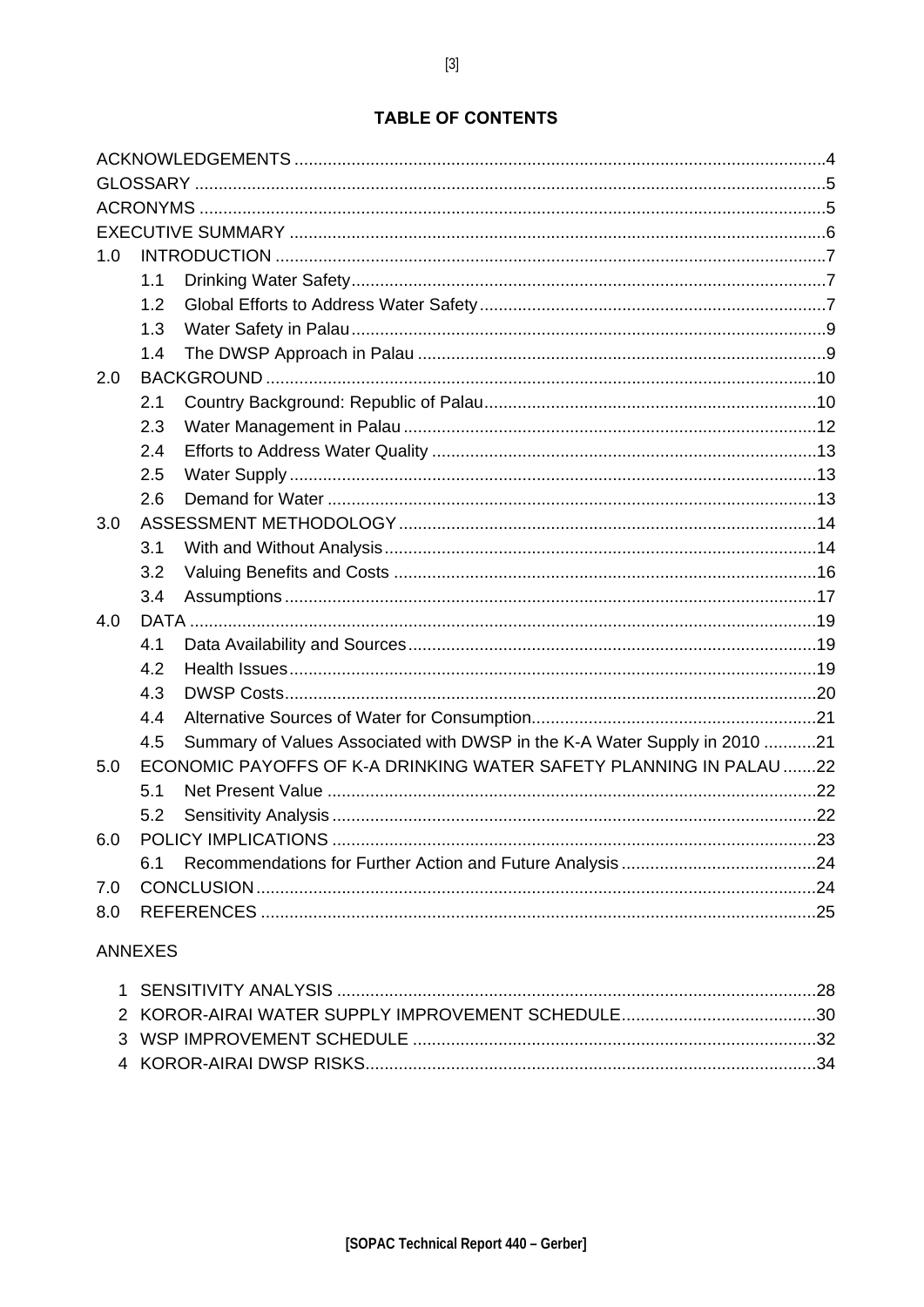### <span id="page-3-0"></span>**ACKNOWLEDGEMENTS**

The following individuals and Departments of BPW, EQPB, the Ministry of Environmental Health and the office of the PALARIS are gratefully acknowledged for their assistance in implementing this analysis:

- Madelsar T. Ngiraingas, Project Coordinator at the Sustainable Land Management Project, for her insights on the future sustainability of Palau's water supply
- Yositaka Adachi, Governor of the State of Koror, for his insights on the political approach to water usage charges and other methods of improving water management
- Wilma L. Kumangai, General Manager at the Yuhi Motel, for her kind hospitality
- LoriLynn U. Derbai, Foreign Service Officer at the Bureau of International Trade and Technical Assistance, for her assistance in meetings
- Portia K. Franz, Executive Officer of the EQPB, for her assistance in information gathering
- Metiek Kimie Ngirchechol, Supervisor of the Water Quality Lab, EQPB, for her important data contributions and helpfulness
- Jackson R. Ngiraingas, Minister of Public Infrastructure, Industries and Commerce, for his insights on Palau's future and other development dynamics
- Techuur Rengulbai, Director BPW, for his drive and inspiration
- Meiang Chin, EQPB, for her assistance in meetings
- Rosemary Kiep, Palau Ministry of Environmental Health, for her health data contributions

The following members of the Pacific Resource and Environmental Economics Network (PREEN) are gratefully acknowledged for their peer reviewing:

- Vina Ram, University of the South Pacific
- Stephen Pratt, University of the South Pacific

SOPAC officers who provided valuable technical assistance include:

- Marc Overmars, Manager, Water and Sanitation Programme
- Chelsea Giles-Hansen, Water Demand Management Programme Officer
- Paula Holland, Manager, Natural Resources Governance, for her technical expertise
- Samantha Cook, Resource Economics Advisor, for her technical advice
- Shakil Kumar, Petroleum Project Officer, for his data contributions on fuel pricing in Palau
- David Neru, NZPB consultant for SOPAC, for his insights on Palau

This activity was conducted with financial assistance from the Government of Taiwan.

### **Technical Editors**

Tasleem Hasan, Water Services Coordinator and Alan Freshwater, Co-ordinator, Drinking Water Safety Planning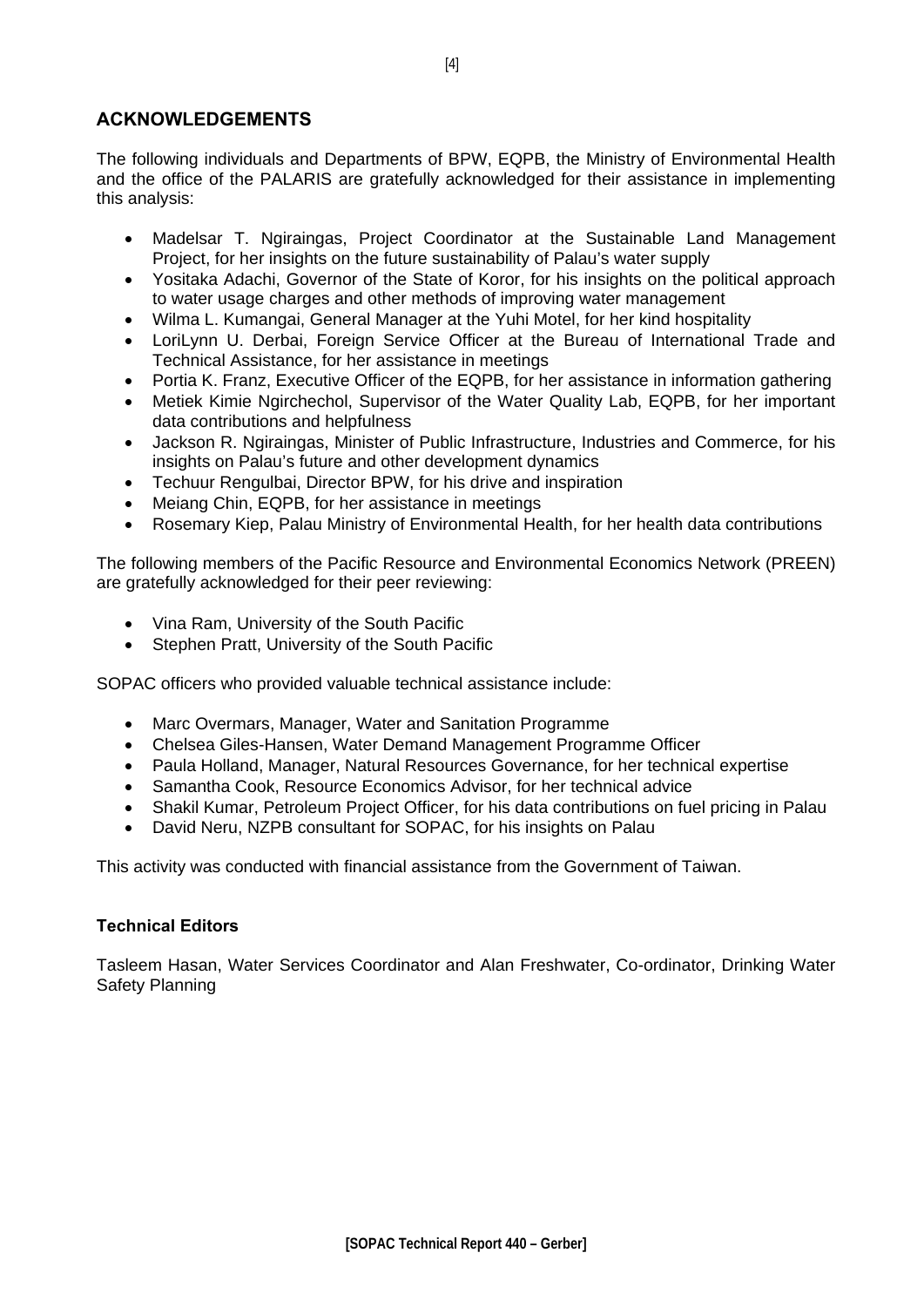### <span id="page-4-0"></span>**GLOSSARY**

Disability Adjusted Life Year (DALY) – A measure of overall disease burden, comprising a combination of years of life lost (due to premature death) and years lived with the disability.

Flocculation – part of the water treatment process under which clays, polymers or other small charged particles or contaminants become attached and form a fragile structure, a *floc*.

Global Disease Burden – the total incidence, prevalence and severity of a health problem in an area measured by financial cost, mortality, morbidity, or other indicators, as measured by Disability-Adjusted Life Years (DALYs).

Nephelometric Turbidity Units – a unit used to measure water cloudiness or haziness caused by individual particles (suspended solids) generally invisible to the naked eye.

### **ACRONYMS**

| ADB            | Asian Development Bank                               |
|----------------|------------------------------------------------------|
| <b>BPW</b>     | <b>Bureau of Public Works</b>                        |
| <b>DWSP</b>    | Drinking Water Safety Planning                       |
| <b>EQPB</b>    | <b>Environmental Quality Protection Board</b>        |
| EU             | European Union                                       |
| K-A            | Koror-Airai                                          |
| <b>MDG</b>     | <b>Millennium Development Goals</b>                  |
| <b>PALARIS</b> | Palau Automated Land and Resource Information System |
| <b>PICs</b>    | <b>Pacific Island Countries</b>                      |
| <b>PNG</b>     | Papua New Guinea                                     |
| <b>SOPAC</b>   | Pacific Islands Applied Geosciences Commission       |
| <b>WTP</b>     | <b>Water Treatment Plant</b>                         |
|                |                                                      |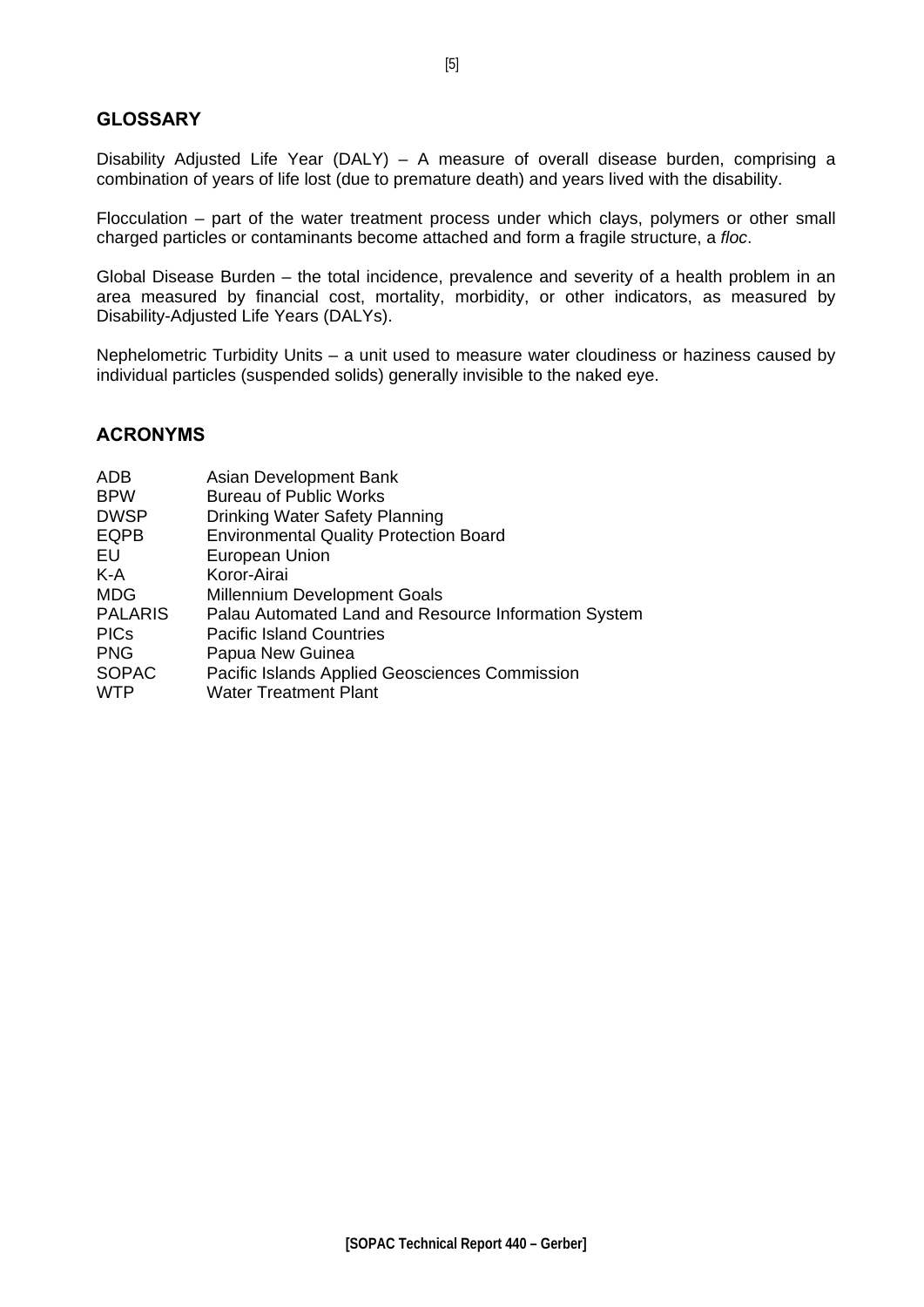### <span id="page-5-0"></span>**EXECUTIVE SUMMARY**

The current practice to ensure water safety in Pacific Island Countries (PICs) is to monitor the quality of the treated drinking water at the end of the supply chain through water quality testing and to assess compliance against national standards, WHO guidelines or US EPA standards. However, various shortfalls and limitations in relying on end-product testing have been identified, not least that this approach is unable to detect all pathogens and that – as it can only be conducted after water has been distributed and consumed – it does not prevent the consumption of contaminated water.

To overcome such limitations, the latest edition of the WHO Guidelines for Drinking-Water Quality (WHO, 2004) emphasises effective preventive management through drinking water safety planning (DWSP). DWSP is a "comprehensive risk assessment approach that encompasses all aspects of the water supply from catchment to consumer, to consistently ensure the safety of drinking water supplies".

A well prepared drinking water safety plan will be designed specifically for the supply situation at hand. It is intended to give confidence of consistently safe drinking-water throughout supply. The introduction of the DWSP approach is being piloted in Pacific Island Countries by SOPAC and WHO. Initial funding was received from AusAID over the 2005 to 2009 period. Palau is one the countries where the DWSP approach is being introduced and implemented. Thus, though 90% of households in Palau have access to piped, treated water, ADB (2009) claims that water management in Palau is not efficient. This makes the introduction of the DWSP approach to Palau a key step to improve water quality in the country. The approach is being implemented for the Koror-Airai (K-A) water supply with the intention that the benefits encourage the replication across Palau.

The K-A drinking water safety plan contains a technical analysis and threats of water safety issues as well as an improvement schedule, with a list of water management improvements to be made within a stated tentative timescale. Parts of the improvement schedule are now beginning to be implemented. The improvement schedule items are ranked according to the highest risk posed in relation to health and the urgency with which each item should be addressed (within available resources).

This document describes a preliminary economic assessment of the K-A drinking water safety plan. The information generated is to be used to inform stakeholders in Palau of the rewards from supporting the DWSP approach, demonstrating the potential benefits of investing in the Plan.

According to the assessment, the likely cost of establishing and implementing the K-A drinking water safety plan could potentially be around US\$ 0.2 million in total over time. On the grounds of consultations with technicians and key stakeholders, the Plan would be expected to generate benefits in the form of reduced water-induced gastrointestinal diseases. In this respect, those at risk from gastrointestinal disasters are those with the weakest immune systems such as the young, the old and those with already compromised immune systems (already sick). Additionally, there would be a slightly reduced demand for bottled water for safety purposes from private consumers as they try to avoid consuming contaminated tap water. The total value of these benefits over time is estimated to be in the vicinity of US\$ 1.34 million.

The expected net benefits of the K-A drinking water safety plan in Palau are thus estimated at US\$ 1.1 million – **a return of US\$ 5.90 on each US\$ 1.00 invested**.

The values are only preliminary; however data to conduct the assessment was scarce and there would be considerable benefit from improving access to data in the future. For example, access to up to date information on the incidence of gastrointestinal disease in Palau was extremely limited. Aside from its value in predicting returns from a DWSP and in monitoring the effectiveness of it, the more effective collection and assessment of health data would likely be valuable for national health planning in Palau more generally.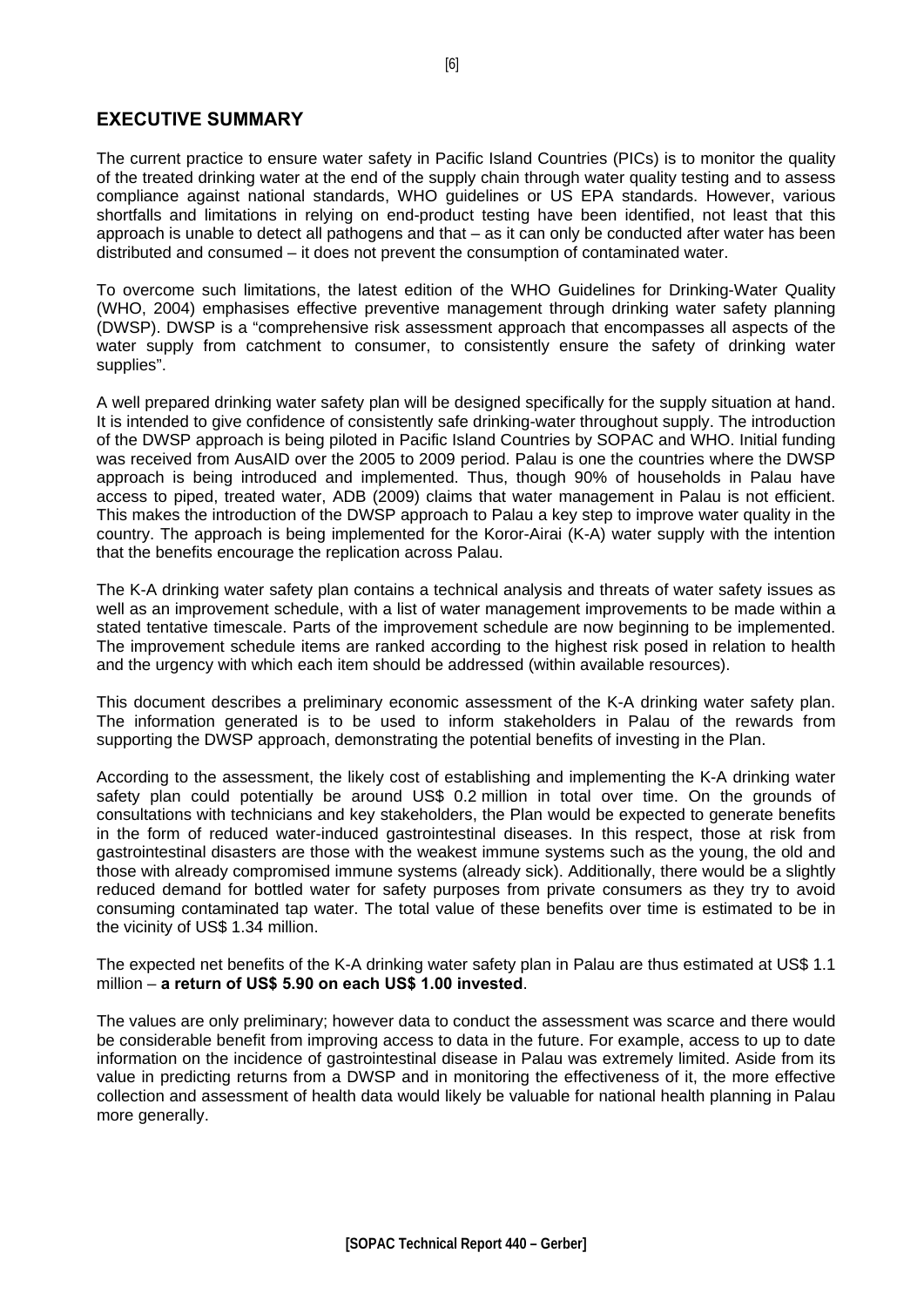### <span id="page-6-0"></span>**1.0 INTRODUCTION**

#### **1.1 Drinking Water Safety**

According to WHO/UNICEF (2008), most of the Pacific region is not on track to achieve the Millennium Development Goal (MDG) of halving the proportion of people without sustainable access to safe drinking water and basic sanitation by 2015. Less than half of all Pacific Islanders have access to improved drinking water (WHO/SOPAC, 2008). The sanitation coverage in the region is also currently only around 50 per cent, with 16 per cent of islanders still practising open defecation (SOPAC/WHO 2008).

WHO/SOPAC (2008) also notes that in the Pacific region there are an estimated 2800 deaths per year due to diarrhoeal diseases. The problem is compounded by the limited availability of water resources such as groundwater. The combination of safe drinking water and basic hygienic sanitation facilities is a precondition for success in numerous MDGs, including: the fight against poverty and hunger; primary education; gender equality and women empowerment; child mortality; maternal health; HIV/AIDS and malaria; environmental sustainability; and, the development of global partnerships (WHO, 2010).

Governments of the Pacific region recognise the need to address these issues and have done so through various regional frameworks including the Regional Action Plan of Sustainable Water Resources Management (Pacific RAP) and the Pacific Framework for Action on Drinking Water Quality and Health (WHO, 2008, 2). The provision of centralised drinking-water piping to households is an important factor determining improved drinking water and sanitation coverage, as it avoids uninformed household connections to and misuse of potentially dangerous water sources.

### **1.2 Global Efforts to Address Water Safety**

The WHO has published guidelines for drinking water for almost 3 decades. These WHO guidelines are ideal rather than essential, identifying safe levels of various potential contaminants that do not pose a threat under lower concentrations, and countries are recommended to come up with their own standards for compliance monitoring. However, many countries including Pacific Island Countries (PICs) do not and instead by default adopt the WHO guidelines in place of their own standards. Currently, the practice in PICs is to monitor the quality of the treated drinking water at the end of the supply chain through water quality testing and assessing compliance against standards. The various shortfalls and limitations in relying on end-product testing as an indication or guarantee of safe water quality are now being realised. For example, under such practices only a fraction of the water produced and delivered might be tested and negative results might not be timely as the unsafe water may already have been distributed and consumed.

To overcome such limitations, the latest edition of the World Health Organisation (WHO) Guidelines for Drinking Water Quality (WHO, 2004) emphasises effective preventive management through drinking water safety planning (DWSP). DWSP is a "comprehensive risk assessment approach that encompasses all aspects of the water supply from catchment to consumer, to consistently ensure the safety of drinking water supplies". A well prepared DWSP will give confidence of consistently safe drinking water. Depending on the case at hand, DWSPs can vary in complexity, in many cases favouring a simple structure and focusing on key hazards identified for a specific system (WHO, 2004).

Mudaliar *et al*. (2008) identified some of the major benefits that can be expected from developing and implementing a DWSP such as: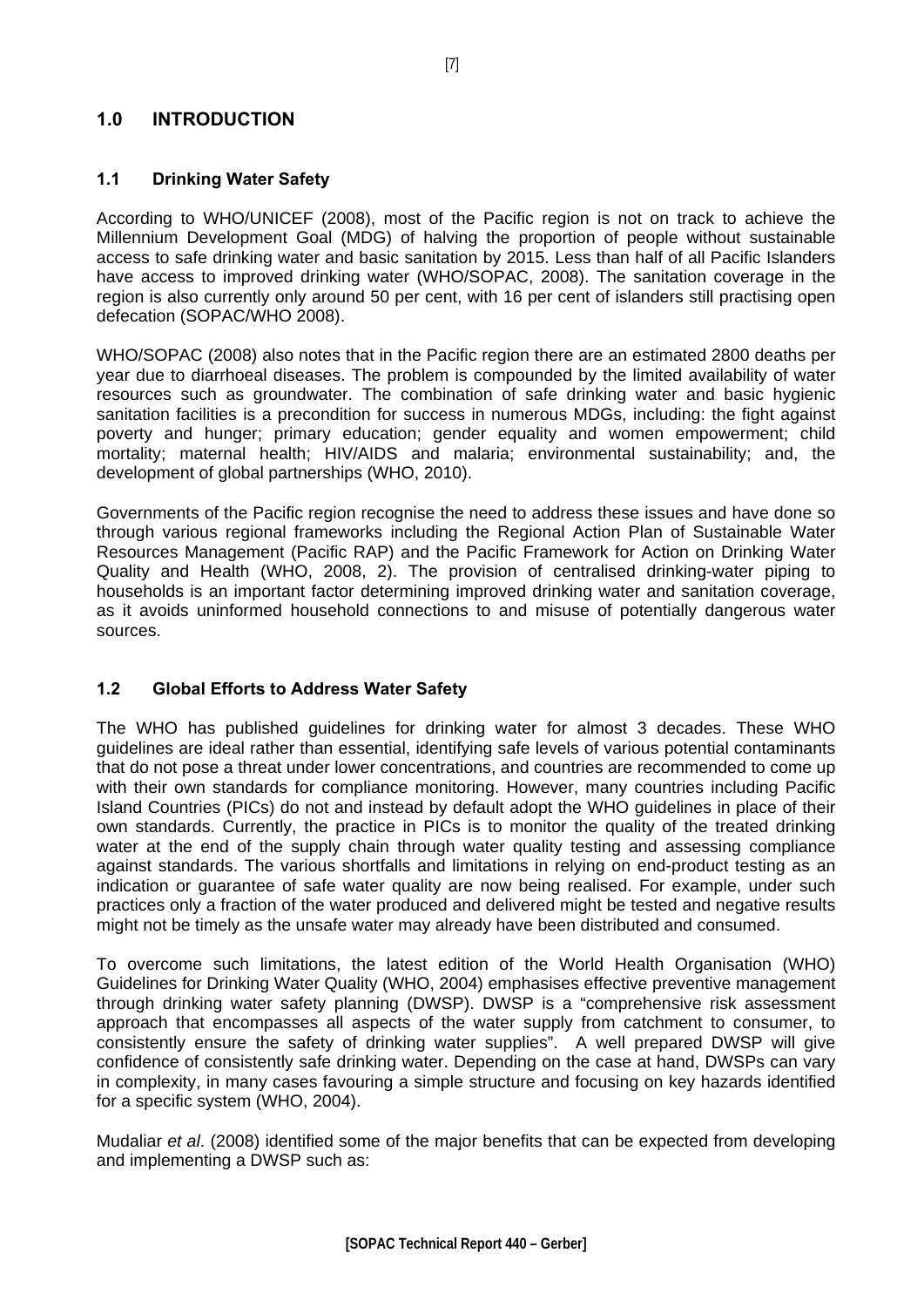- Health benefits studies indicate that quality assurance processes such as Drinking Water Safety Plans can greatly reduce health burdens.
- Cost saving studies have shown that by adopting the monitoring and verification process of the DWSP a cost saving of approximately 30% can be achieved
- Investment planning increased monitoring at field level results in clearer prioritisation of system improvement
- Greater risk assurance provides greater confidence in the continuous and sustainable delivery of drinking water
- More integrated approach  $-$  recognises the linkage between source water, treatment processes, distribution, storage and handling as potential areas of risk and suggests greater communication between agencies for integrated management

It must be noted that DWSPs are created separately and specifically for different water supplies to identify and address the risks. Any "plan" or policy should naturally follow from this risk assessment and spread positive water management ethos to the rest of the area. Figure 1 illustrates the larger context in which the DWSP approach should be implemented. DWSP is primarily about protecting public health, but the risk analysis can also identify other risks such as financial and operational risks. However, health improvements as a result of DWSP are always the priority. A DWSP is used to identify the risks associated with all aspects of a specific water supply chain from catchment to consumer, in particular identifying whether any of the following four barriers to contamination are missing:

- Preventing contaminants entering the source water.
- Removing particles (turbidity) from the water (turbidity protects bacteria from the disinfection chemicals).
- Disinfection (using chlorine, boiling, bromine, heat, UV radiation, etc).
- Prevention of recontamination after treatment.



*Figure 1. Background to Water Safety Planning (Source: Mudaliar et al, 2008).*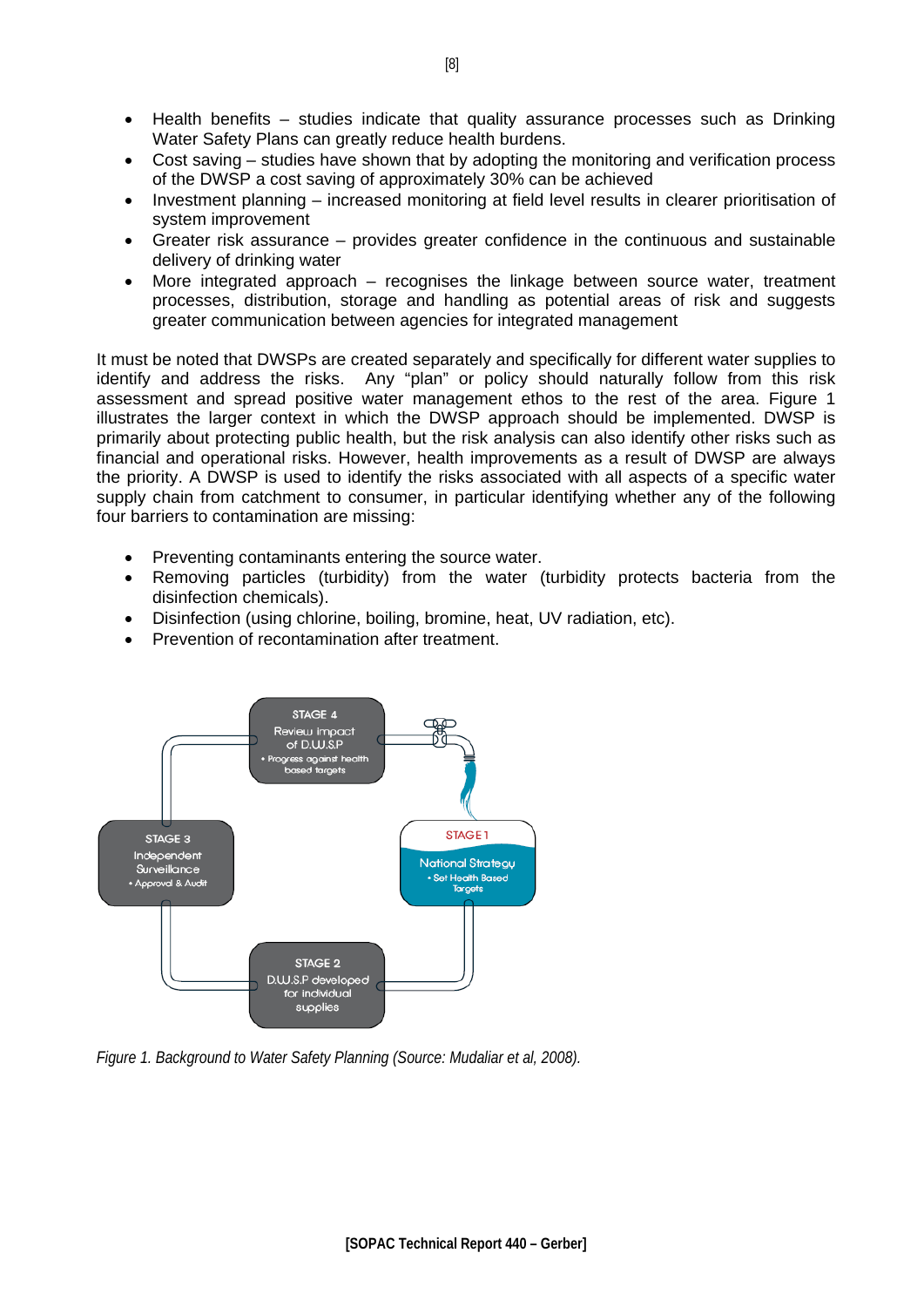#### <span id="page-8-0"></span>**1.3 Water Safety in Palau**

The national water supply systems including water treatment plants have been substantially improved since Japanese investments in the late 1990s, particularly within the Airai State. Nevertheless, water problems do exist, ranging from watershed misuse on the larger island of Babeldaob to saltwater intrusion of freshwater lenses in its platform islands and atolls (IWRM, 2007).

To address this, the Government of Palau is implementing (in addition to a range of other water quality and quantity management activities) the DWSP approach in the K-A water supply. According to the Palau DWSP National Steering Committee, the K-A DWSP has several key objectives including:

- Initial water distribution and treatment system assessment;
- effective management to treat water; and
- prevent contamination and re-contamination through effective operational monitoring and management (with action plans for both normal and unforseen circumstances).

### **1.4 The DWSP Approach in Palau**

The introduction of the DWSP approach to Palau is a key step in improving water quality in the country. The Republic is one of the four demonstration countries where the DWSP concept has been introduced and is being implemented (with assistance from SOPAC and WHO). The other Demonstration countries for DWSP are the Cook Islands, Vanuatu and Tonga.

Whilst the DWSP concept targets improved water quality management in Koror and Airai states, the ability of the DWSP to ultimately deliver benefits to Palau more broadly will rely on it being effectively implemented and expanded through ongoing investment in the improvement schedule.

The remainder of this document describes an economic assessment of the K-A DWSP in Palau, illustrating the potential returns from implementing the K-A DWSP. The information generated will be used to inform stakeholders in Palau of the rewards from supporting DWSP, thereby providing advocacy. Additionally, it will act as a case study of the economic value of adopting and implementing the DWSP approach for improved water safety in the region.

It is important to note that DWSP is a process and a road-map to identify how safe water can and will be achieved. There is a cycle of steps involved in the process and for the K-A water supply, some of which have been achieved (A) and others that have still to be determined (TBD):

- 1) Assemble the DWSP team A
- 2) Describe the water supply A
- 3) Identify hazards and prioritise actions needed A
- 4) Technical review to identify corrective actions and develop improvement schedule A and some corrective actions taken
- 5) Develop monitoring schedule TBD
- 6) Sustainability plan discussed TBD
- 7) Improve processes that support DWSP ongoing
- 8) Verify the DWSP TBD
- 9) Review the DWSP TBD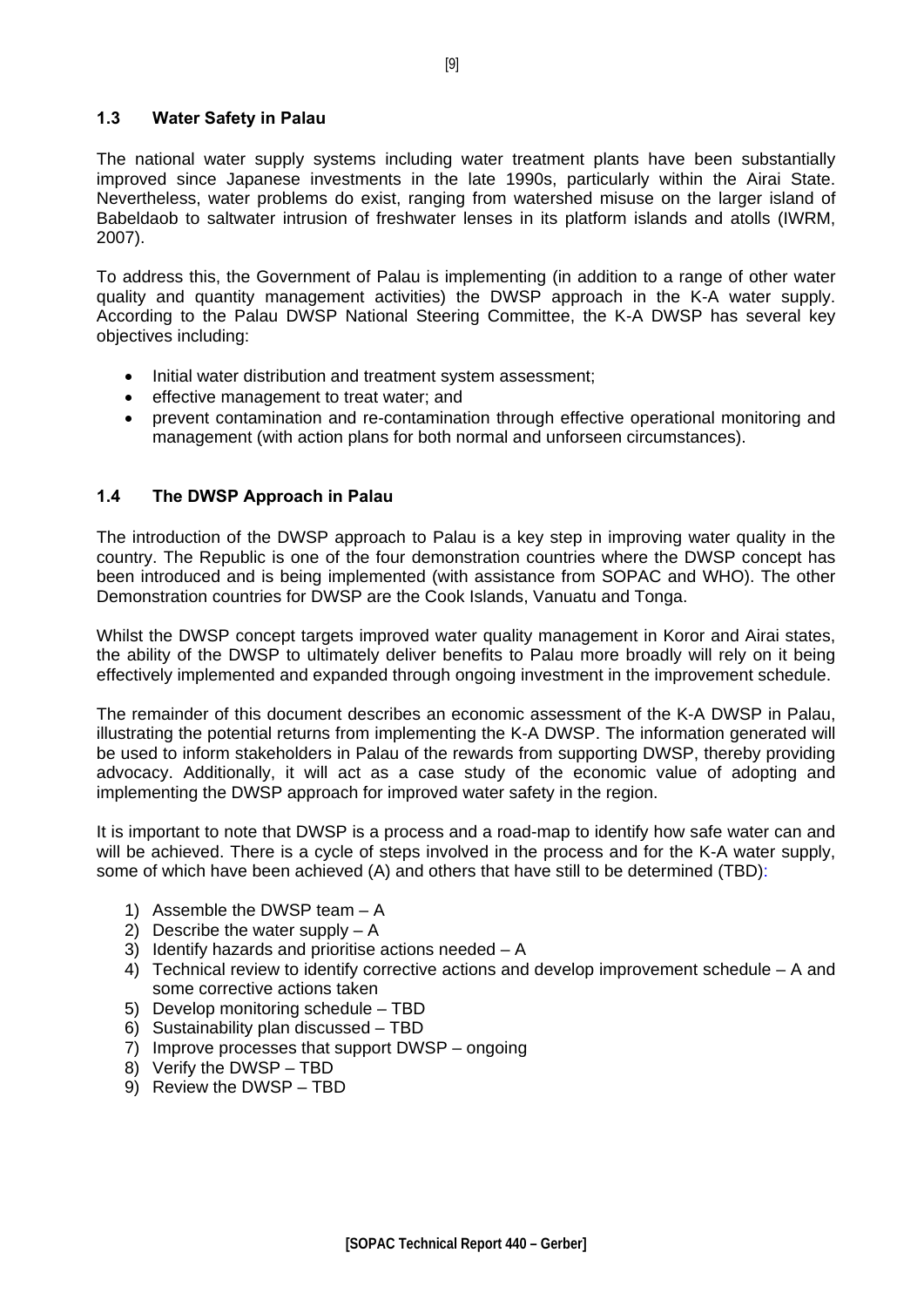### <span id="page-9-0"></span>**2 BACKGROUND**

#### **2.1 Country Background: Republic of Palau**

The Republic of Palau is made up of about 350 islands in the far North-Western Pacific Ocean. It stretches between 2 and 8 degrees north of the equator and is approximately 3000 km South of Tokyo and 1600 km East of Manila. The Republic has a total land area of  $487 \text{ km}^2$ . The largest island Babeldaob, has an area of 334 km<sup>2</sup> (IWRM, 2007). Ten of Republic's 16 states including Airai are located on this island, which also hosts the capital Ngerelmud. South of Babeldaob is the island chain of Koror, which is the central commercial site and former capital of the Republic. Stretching south of Koror for 45 km are hundreds of tiny mushroom-shaped islands, the "Rock Islands", which are internationally renowned for tourism, particularly for diving, snorkelling and boating (IWRM, 2007).



*Figure 2. Map of Palau (Source: CIA 2010).* 

The Republic has a population of 20,796 (CIA, 2009) of which 24 per cent are under 14 years old, 70 per cent between 14-65 years old, and 6 per cent are older than 65 years old. The urban population is estimated at 78 per cent. The country as a whole has a population density of 44.6 persons per  $km^2$ . An estimated two thirds of the population live in Koror and Airai states, which have a population density of 245 persons per km<sup>2</sup>, all of whom rely on the K-A Water Treatment Plant (WTP).

### *Introduction of DWSP in Palau*

Following the inclusion of Palau in the SOPAC/WHO implemented Pacific DWSP programme funded by AusAID in 2006, a mission and a DWSP workshop were undertaken, during which the Palau DWSP National Steering Committee was formed. In April 2007, New Zealand drinking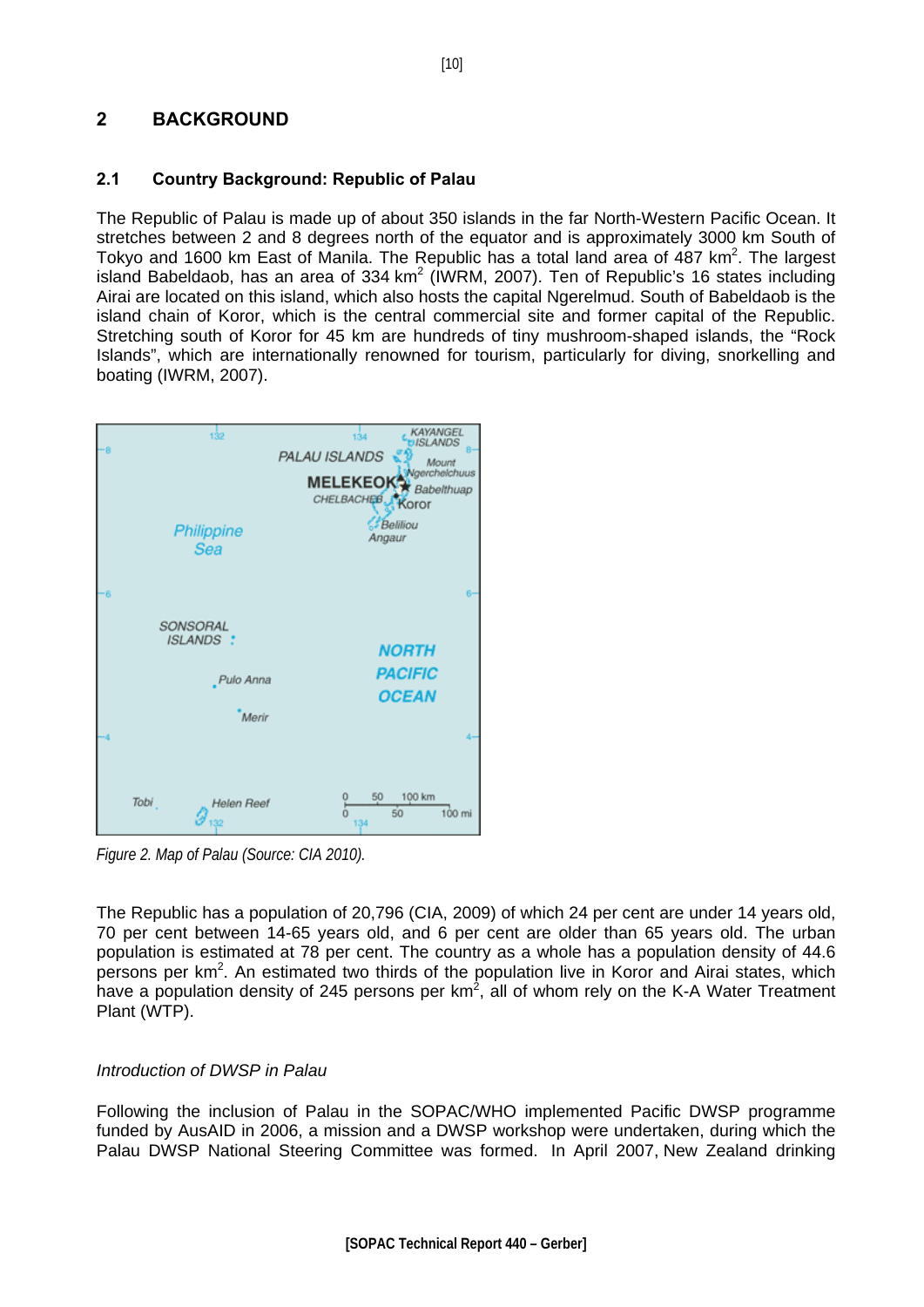water assessors and engineers worked with the Steering Committee to begin development of a DWSP for the K-A Water supply.

The resulting DWSP was technically reviewed and the improvement schedule costed in May 2009 (see Annex 5). A further mission in December 2009 identified the progress with the DWSP implementation and priority items that are funded from the SOPAC/WHO budget.

A range of threats exist to drinking water safety in Palau, including soil erosion and sedimentation, especially following heavy rainfalls; nutrient, fertilizer and pesticide pollution; and inadequate solid waste disposal. For example, the clearing of forests in Palau for development purposes and agricultural farming has caused higher sediment loads into rivers and out to the coral reefs (IWRM, 2007). Increasing sedimentation in the rivers increases the need to use more chemicals at the WTP, reducing turbidity levels to achieve drinking water standards and also increasing the use of disinfectants to ensure safe drinking water. This response results in an increase in expenditure on chemical supplies. Simple filtration systems do not remove enough turbidity and this causes reticulated water from such systems to be non-potable regardless of disinfectant levels. In such instances, human health is at risk if public water systems are the main drinking water sources, therefore deforestation management should ultimately comprise a crucial part of Palau's DWSP to reduce sedimentation (IWRM, 2007). Furthermore, given climate change phenomenon, and the damaging impact that a rising sea level will have on Pacific Islands' ground water reserves, securing a safe and efficient water system early on will be a crucial part of climate adaptation.

With near completion of the Japanese-funded Compact Road around Babeldaob, further development is expected in the watersheds of the Republic, causing potential degradation which is a concern for water quality and to the health of the Republic's population, as increased development will compound current water management issues such as sediment pollution and leaching septic tanks (IWRM, 2007).

Ongoing threats such as those mentioned above threaten drinking water through the risk of bacterial contamination of the water, or by adversely affecting the treatment processes designed to control them (e.g. excess turbidity, and settlement, which raises the risk of a turbidity breakthrough that consequently protects pathogens from the disinfection process).

Furthermore, in the Republic there is no limit to water extraction by any company or individual, from either surface or ground water, and there is no fee for use of the public sewerage system. Without demand management and consumption control, safe drinking water availability may be compromised. Such issues must ultimately be factored into the Plan.

#### *The K-A DWSP: Threats and Risks*

A DWSP is always supply-specific. The DWSP developed in Palau is specifically for the K-A water supply. The DWSP has been compiled by the Republic's DWSP National Steering Committee on behalf of the Ministry of Resources and Development, which is responsible for the implementation and oversight of the DWSP (Parsons Brinckerhoff, 2009). The DWSP contains a technical analysis and threats of water safety issues as well as an improvement schedule, with a list of water management improvements to be made within a stated tentative timescale (see Annex 3). The current draft DWSP involves risk assessments in the areas of;

- catchment and intake:
- treatment and storage;
- distribution; and
- general areas.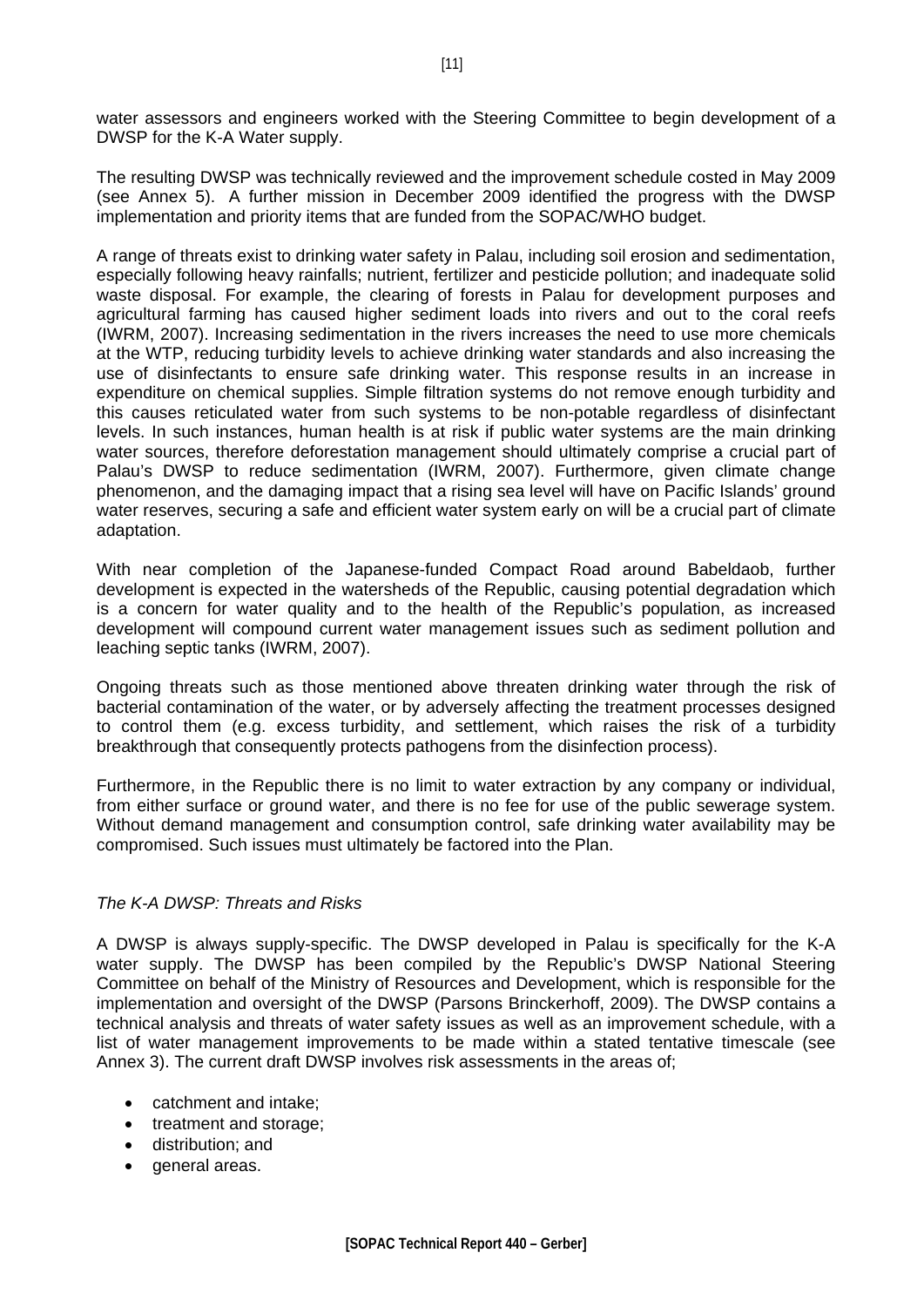<span id="page-11-0"></span>All areas are crucial for health improvements. The improvement schedule is now beginning to be implemented. The improvement schedule items are ranked according to the highest risk posed in relation to health and the urgency with which each item should be addressed. Included in the improvement schedule are various educational expenditures, which are the most straight forward and least time-consuming efforts included on the improvement schedule itself, therefore these are first to be put in action, as compared to intricate equipment purchases (for example, see Annexes 2 and 3). Some of the Republic's DWSP action-points have already received practical attention: new bulk water meters are being installed this year according to Giles-Hansen (2010) and the proposal for increasing the current US\$0.85 per/1000 gallons water usage fee is under political consideration, according to the ADB (2009). This latter point is crucial for long-term cost recovery purposes (see Section 6).

### *Current status of DWSP in Palau*

Currently, the DWSP is operational and there are some improvements to be carried out. Next steps include:

- Purchase of a new jar test unit.
- Arrangements for operator training and certification and development of SOPs.
- Review of next steps with in-country counterparts.

### **2.3 Water Management in Palau**

In the Republic, the Environmental Quality Protection Board (EQPB) of the Bureau of Public Works (BPW) at the Ministry of Resources and Development is the responsible owner and manager of the K-A WTP and distribution network (Kingston, 2004). According to Castalia (2010) and in line with WHO assessment, the provision of water infrastructure in the Pacific is poor when compared to other island states around the world, although Palau specifically has improved water infrastructure sources above the Pacific average (see Figure 1). The BPW only provides 64 per cent of the Republic population with drinking water from its public surface water supply systems (ADB 2009, p.2).

Other than the BPW, there are currently 15 public water supply systems that rely on surface water intakes, 4 public water supply systems which rely on groundwater and in the northernmost inhabited atoll, the old distribution lines are being reconnected to a new well for water supply. The islands of Peleliu, Angaur and Kayangel rely on freshwater lens sources for their public water supply systems. The largest WTP is in Ngeruobel in Airai State, which services the States of Koror and Airai and was re-built in 1998 with Japanese Aid funds to increase its capacity by 17 million litres per day. It should be noted that after these investments, drinking water quality has improved greatly with current effluent turbidity levels ranging from 1 to 3 Nephelometric Turbidity Units (Kingston, 2004). The K-A WTP has five filters and provides chemical feed and flocculation and the distribution system comprises pumps and pipes made of different materials (Hajkowicz *et al.*, 2005). Hajkowicz (2005) claims that watershed pollution in the Republic is not a significant issue because of the effectiveness of sediment removal through filtration.

However, according to the ADB (2009), water management operations in Palau are less than efficient, including high water leakages, low revenues and unmetered usage in many areas, with 3,009 metered and 734 unmetered water connections in Koror and Airai states. ADB (2009) also observes that water tariffs are inadequate to cover operating costs and that subsidies for the operation and maintenance of Palau's public water supply systems are a major burden on the national budget (ADB, 2009, document 2).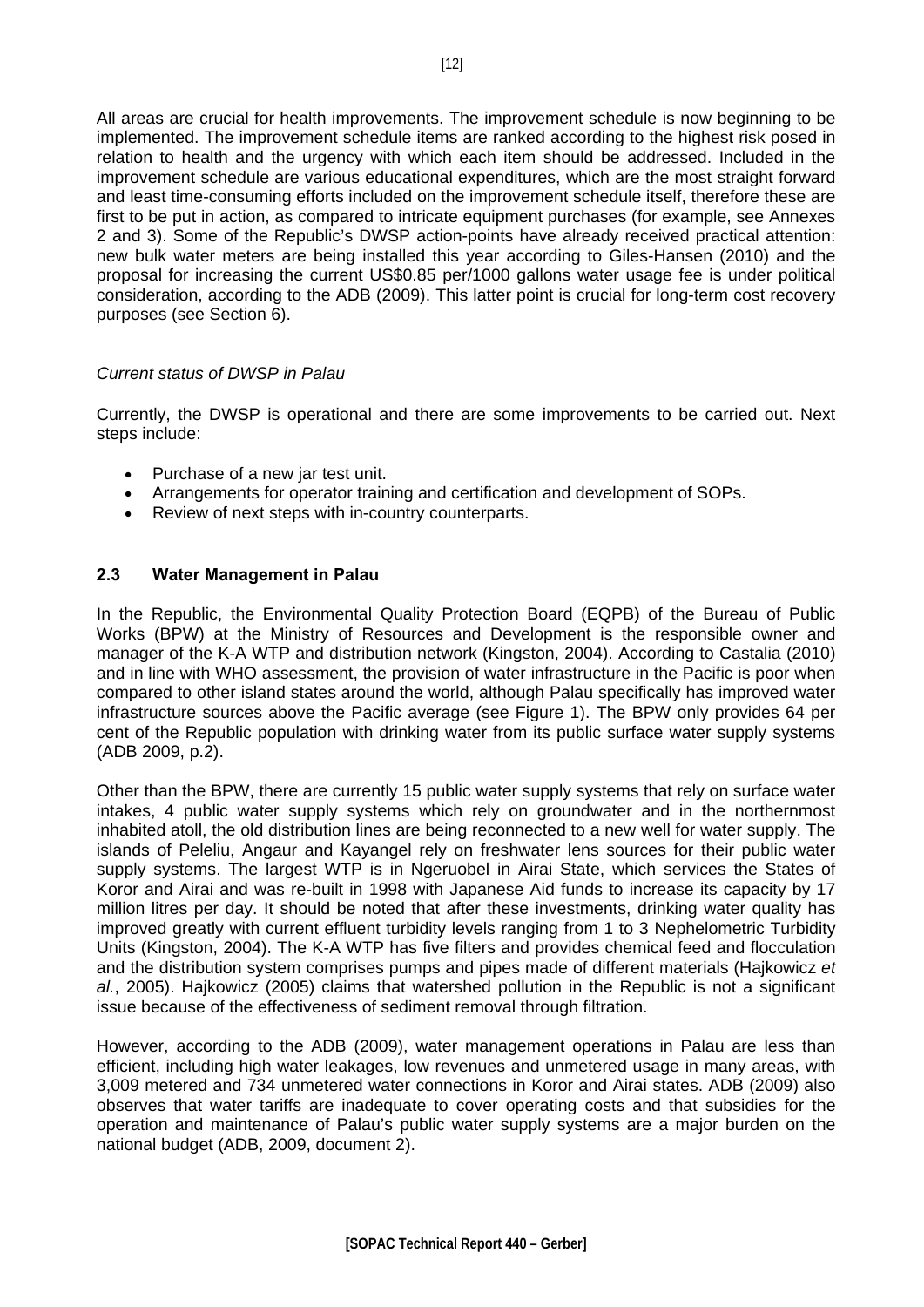<span id="page-12-0"></span>A number of recommendations have been made to improve the efficiency of the water sector, including raising the water usage charge (ADB, 2009). Additionally, Castalia (2004) claims that new management models will be required to combine efficient water utility operation and cost recovery with increased provision of services to the poor.

### **2.4 Efforts to Address Water Quality**

Since 2006 the following elements have already been put into place in order to improve water safety in Palau:

- National Policy promoting water safety plans.
- Checklists for system description/analysis and for risk assessment.
- Maps, schematics, layouts etc. have been created for water supply systems within Palau including outer island state water supplies.
- Improved water quality monitoring programmes by BPW and EQPB.
- Strategies developed for public consultation and community participation to tap into local knowledge.
- K-A supply DWSP and associated improvement schedule.
- Network established for sharing of information including water resource status reports, water quality monitoring data and health surveillance statistics.

### **2.5 Water Supply**

#### *Natural water abundance*

The humid and tropical climate of Palau, with rainfall of 3800 mm per year, generates an abundant supply of naturally occurring surface water from the streams and rivers predominant on the main island of Babeldaob, where the largest water body is the inland lake of Ngardok. A secondary source of water for public consumption in Palau is groundwater from volcanic or limestone rocks (depending on a given island's composition), although these have not been extensively tapped by the BPW mainly due to maintenance and contamination problems (Kingston, 2004).

#### *Government water supplies*

The K-A WTP produces and delivers 300 billion gallons of water per year. The island of Babeldaob has 5 major watersheds and 11 minor watersheds. The Ngerikiil River in Airai supplies 3 million gallons per day to the K-A WTP, which is supplemented daily by the Ngerimel Dam by 1 million gallons. The total 4 million gallons per day is then distributed by the BPW to households, 7 pre-school facilities, 9 schools and 1 Hospital (Republic Census, 2005). This supply is used by the two thirds of Palauans living in Koror and Airai states – the remainder of the Republic's population relies on groundwater sources and rainfall.

### **2.6 Demand for Water**

Per capita water consumption in the Republic is significantly over the consumption levels experienced in some developed nations. Daily per capita water consumption in the K-A region of the Republic is estimated at 105 gallons (ACTEW, 2000) compared to the high consumption levels of 79-106 gallons in North America and the exceptionally low levels of 40 gallons in Australian cities such as Melbourne (Data 360, 2010). Australia as a whole has quite high per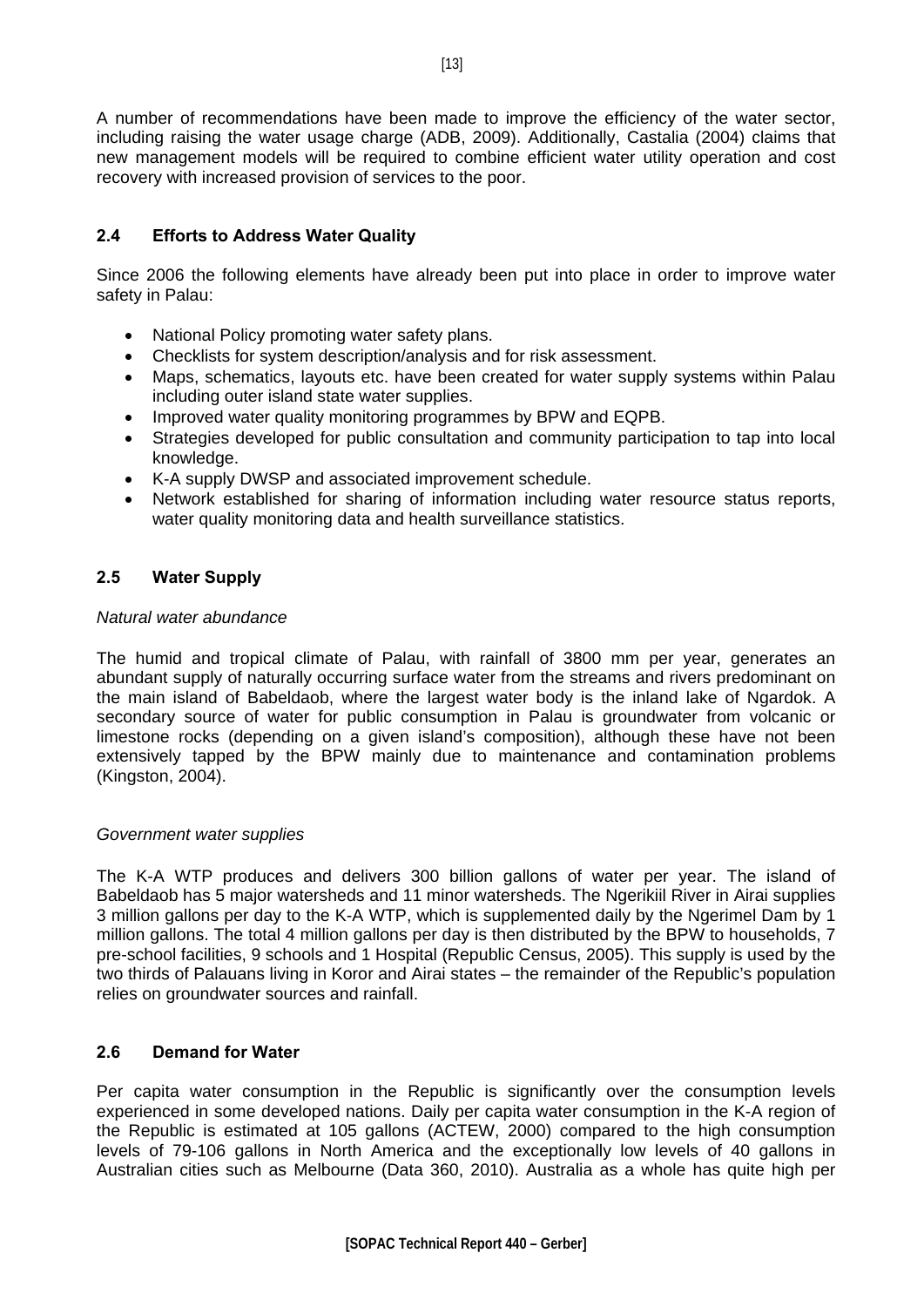<span id="page-13-0"></span>capita consumption – Melbourne is an exception with their "Target 155" campaign (Target 155, 2010). Outside of the K-A region, there are 15 small public water distribution systems, each of which may serve populations of between 20 and 600 people. Around 80 per cent of rural communities in Palau are served by these smaller public water systems (Kingston, 2004).

Assuming an annual increase in demand for water per year of 2% (equivalent to the assumption on population growth), total annual water demand by 2020 will be 349.6 billion gallons per year up from 300 billion gallons per year in 2010. See Section 3.4 on water demand for clarifications on assumptions made to allow for this increase in demand.

### **3.0 ASSESSMENT METHODOLOGY**

Economic assessment of drinking water safety planning in Palau has been conducted using a standard cost-benefit analysis. Cost-benefit analysis is a technique that evaluates the benefits and costs of a project from the perspective of society (as opposed to a single individual). It involves:

- Measuring the gains and losses to the community, using money as the measuring rod for those gains and losses;
- Aggregating the monetary valuations of the gains and losses and expressing them as net present social gains or losses (Pearce 1983).

The 'net' value of having and implementing a DWSP – the Plan's benefits less its costs – can be calculated by comparing the situation without a DWSP and the situation with it to determine the value of improvements. In economics, this is referred to as a 'with and without analysis'.

### **3.1 With and Without Analysis**

### *'Without' scenario*

Hutton and Haller (2004) claim that 4 per cent of the global disease burden is due to unsafe water at a cost of 60.7 million Disability Adjusted Life Years at 2003 prices (see Glossary). The WHO (2004, document 2) claims that globally, 1.8 million people die annually from gastrointestinal diseases including cholera – 90 per cent are children under 5, mostly in developing countries. Overall, 88 per cent of diarrhoeal disease is attributed to unsafe water supply, inadequate sanitation and hygiene, resulting in 1.5 million deaths per year, most of which child deaths although there is also an important increased risk for the elderly and those without immunisation.

In Palau, as in most countries, the predominant health threats associated with drinking water quality are gastrointestinal and diarrhoeal diseases caused by pathogenic microbiological contaminants: protozoa, viruses and bacteria such as faecal coliform which are inevitably present in all surface water at some time. Such health problems would persist, and potentially worsen, without effectively implementing the DWSP and would be expected to incur costs from medical treatment. They may lead to deaths in the most at-risk sections of the population: the young, the elderly, the unwell and those most susceptible to contamination, as well as potentially resulting in days lost from work or school, leading to losses in earnings and future productivity.

Additionally, under current management arrangements, a significant amount of Palau's water supply each year is being lost to leakages (a risk in the DWSP). Persistent leakage in water supply leads to intermittent supply and increased costs of treatment, wasting resources. Furthermore, where reserves are limited, leakage unnecessarily depletes the source, which could potentially result in an intermittent supply or even to emergency conditions unless consumers have access to safe alternative water sources.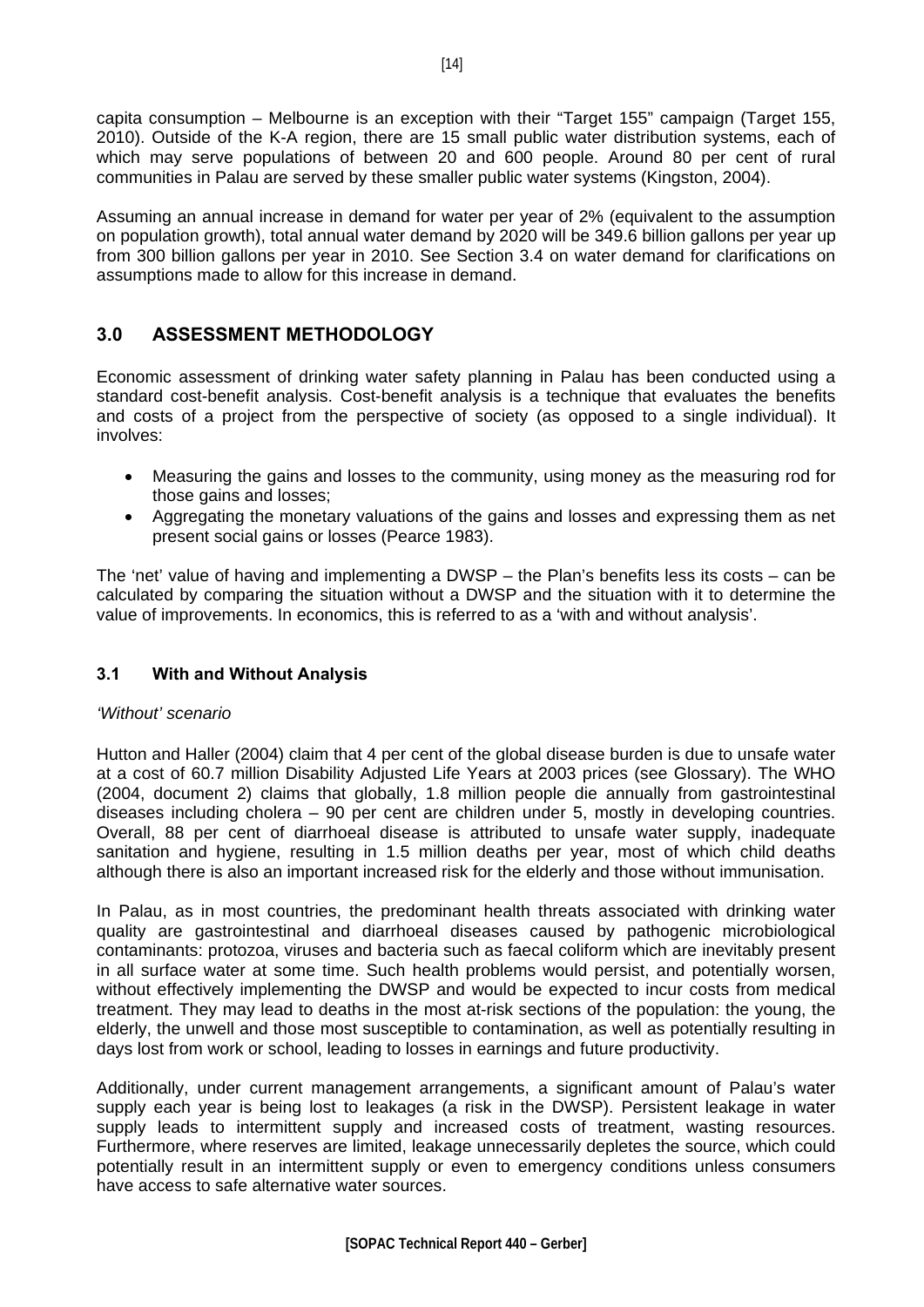<span id="page-14-0"></span>As part of implementing the K-A DWSP it is important to manage the risks associated with water leakage, as this is a major and costly risk identified as part of the DWSP. However, as mentioned in Section 6, this will require significant further work and coordination on the part of the DWSP National Water Steering Committee, which includes the EQPB.

#### *'With' scenario*

Establishment and maintenance of the K-A DWSP would incur financial costs in the form of equipment and installation costs (fixed costs) as well as ongoing costs for maintenance of these installations and awareness (variable costs).

Following implementation of the K-A DWSP, there are likely to be a number of effects:

- Risk management actions of the DWSP can be expected to improve water quality and reduce the incidence of gastrointestinal and diarrheal health problems.
- Action points D1-D6 (see Annex 2 and 4) concerning water distribution can be expected to have a particularly significant reduction effect on leakage:
	- Increase public awareness of water conservation, water shed protection. Proposed legislation on water saving plumbing fixtures Increase in water loss from pipe breakages due to aging pipes.
	- Regular checks and maintenance/ replacement of pipes and/or fittings. Asset Management DWSP development. SOP for Mains disinfection.
	- Strengthen and enforce existing regulations; Disconnect illegal and unpermitted connections; discourage connection of private tanks to water mains. Install and legislate backflow prevention devices installed/legislated for connections, as per improvement schedule.
	- Purchase and training of reliable monitoring equipment for operators.
	- Public education/awareness about proper hygiene practices programme.
- If sound water demand strategies for K-A are developed as part of the DWSP process, implemented and sustained together with appropriate leakage reduction strategies, leakage in the K-A system could be expected to be reduced to approximately 25 per cent in a best case scenario and in line with the optimal (and realistic) expectations of leakage across PICs (Chelsea Giles-Hansen, 2010). Adequate bulk metering and universal customer metering, part of the improvement schedule of the K-A DWSP, are the first steps toward developing a K-A water demand strategy, in addition to pressure management and active leak detection and repair. Reduction in leakages would result in cost savings to the Government of Palau. Currently costs are incurred to treat and pump water which is subsequently wasted, along with revenue lost from water which is not delivered and thus not paid for. Additionally, reduced water losses might result in cost savings to consumers as they rely less on alternative sources of water (e.g., purchased bottled water). Outcomes in leakage reduction, however, will require further policy action, as mentioned in Section 6.

A summary of the general with and without scenarios for DWSP at the K-A WTP in Palau is provided in Table 1.

|       | Without drinking water safety planning                                                                                                                 | With drinking water safety planning                                                                             |
|-------|--------------------------------------------------------------------------------------------------------------------------------------------------------|-----------------------------------------------------------------------------------------------------------------|
| Costs | Health costs for treatment of<br>$\bullet$<br>gastrointestinal health impacts<br>induced by unsafe water<br>Loss of water through leakage<br>$\bullet$ | Installation of equipment as part of<br>improvement schedule<br>Maintenance costs of new equipment<br>installed |

|  | Table 1 Potential with and without scenarios. |
|--|-----------------------------------------------|
|--|-----------------------------------------------|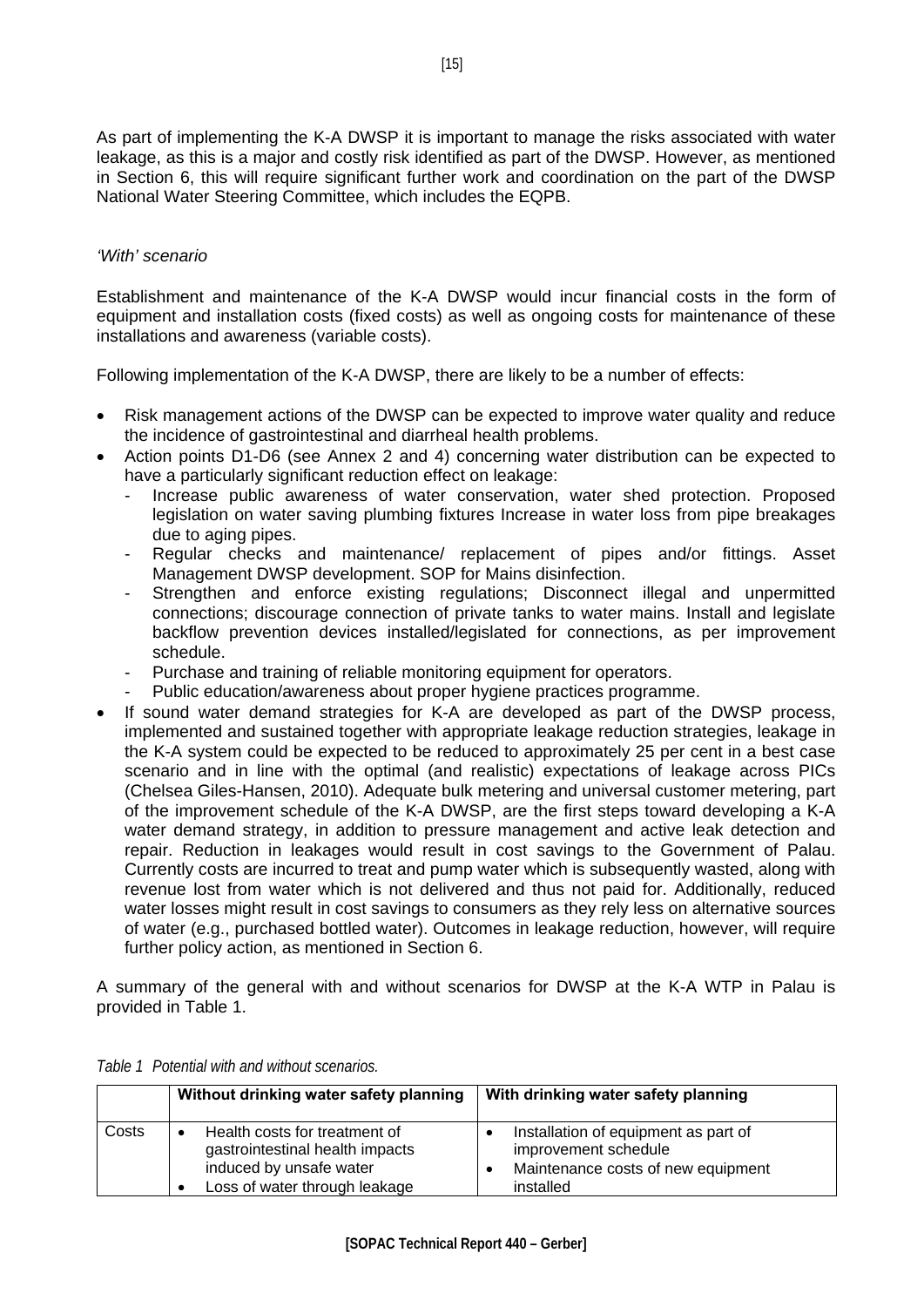|            | Purchase of alternative sources of<br>water              | $\bullet$ | Education and awareness-raising costs<br>Change to pro-active approach of risk<br>assessment and management |
|------------|----------------------------------------------------------|-----------|-------------------------------------------------------------------------------------------------------------|
| Benefits I | No immediate investment in IS so<br>would seem as saving |           | Reduced health care costs<br>Reduced purchases of alternative sources of<br>water                           |

### **3.2 Valuing Benefits and Costs**

A cost-benefit analysis (CBA) measures the social benefits and costs of an activity, not merely its financial costs. This distinguishes economic analysis from financial analysis. Financial analyses reflect only the flow of expenditure but do not reflect the full resource cost or 'opportunity cost' of an activity (such as socio-environmental damage) or broader resource benefits (such as socioenvironmental improvement). As a result of this, valuing benefits and costs under a CBA may not be straight forward.

Some of the effects related to water safety can be described using monetary terms. For instance, costs associated with establishing and running the DWSP can be described using financial costs. However, other costs may be difficult to evaluate. For instance, the medical impacts of poor or improved sanitation are not commonly described using monetary values, even less so in small developing nations such as Palau where information is frequently unavailable. These 'non market' values remain important even though they are not easily described. As a result, proxies will be used to describe, as far as is practical, the value of such items.

Some benefits are intangible and will be duly noted. *Intangible benefits* describe those benefits that cannot be measured in economic terms. Those of particular pertinence to this study include:

- The benefit of peace of mind at a national level from knowing that with the DWSP in place, there should be no surprises and the water should be safe.
- Improved diligence of WTP staff, notably improving inspections, monitoring, maintenance and following standard operating procedures.
- The DWSP may indirectly lead to a change in public/community behaviour, such as increased water conservation and improved hygiene practices. The associated *costs* of individuals pursuing such behaviour change are also intangible (see Section 4.3).

Although these intangible costs and benefits cannot be valued within the scope of this study, they go hand in hand with the tangible economic costs and benefits of DWSP.

### *Treatment of time*

The benefits and costs of an activity like DWSP occur over time, usually with costs occurring earlier in the first years when the DWSP is being established and benefits of at least an improved water quality not being realised in the immediate future. Tangible benefits, such as the improved health of the population which is the ultimate benefit will take considerable time. In the time between, few tangible benefits would be detected as generated by the K-A DWSP such as systematic analysis of risks and identification of control measures, savings from optimised use of treatment chemicals, development of improvement schedule to guide investments, some changes in monitoring or inspection regimes. Understandably, the time lags between costs and benefits complicate assessing the value of implementing the DWSP approach.

People generally have a preference for financial paybacks sooner rather than later. This 'positive time preference' is accommodated in cost-benefit analysis by weighting earlier monetary values of costs and benefits more heavily than later monetary values of benefits and costs. The total values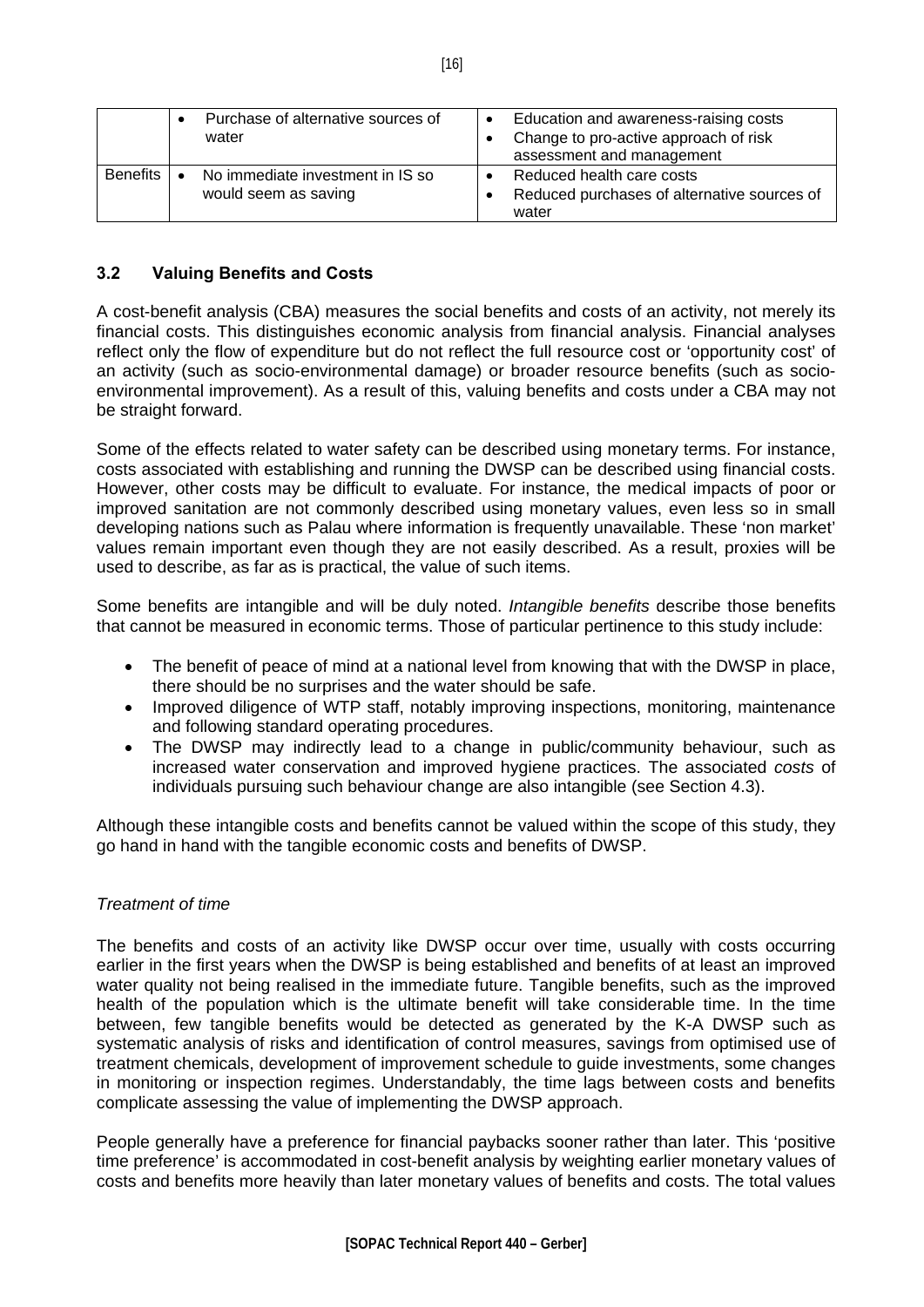<span id="page-16-0"></span>of costs and benefits over time are then presented as present-day values. The procedure to convert the values of gains and losses generated over time to present-day values is termed 'discounting'. The expected value of benefits from the DWSP will therefore be discounted over time to generate an overall pay off to Koror and Airai states of the system in current-day values. Appropriate selection of a discount rate is crucial for CBA and has important implications for economic payoffs, of which sustained health improvements are the most important.

The rate at which later values should be discounted in comparison to earlier ones has been under debate for some time in economic literature and is unlikely to be resolved (see Pearce et al. 2003 for examples). Holland (2008) indicates the range of discount values used in PICs in recent years varies between 3 and 12 per cent. Consistent with other SOPAC analyses, discount rates of 3, 7 and 10 per cent will be used in this CBA to reflect development aims from a variety of perspectives. Values reported will be at a discount rate of 10% unless stated otherwise.

### **3.4 Assumptions**

#### *Lifespan and scope of the CBA*

The life span of the equipment and inputs used in the K-A DWSP vary widely from a few years (in the case of valves) to as many as several decades (for example in the case of major equipment such as rainwater tanks and other piping equipment). As an example, New Zealand Ministry of Health (2007) suggests that the normal life spans of water supply equipment are as given in Table 2.

Most of the improvements mentioned in the K-A DWSP improvement schedule refer to pumps, valves, meters and similar equipment. These have a maximum lifespan of 20 years. For representativeness, the economic analysis has thus been conducted over the span of 20 years.

| <b>Equipment</b>                                              | Normal lifespan (years) |
|---------------------------------------------------------------|-------------------------|
| (1) Buildings, concrete or steel structures, buried pipes     | $50 - 100$              |
| (2) Pumps, valves, switchboards, meters and similar equipment | $15 - 20$               |
| (3) Instruments and controls                                  | $10 - 15$               |

*Table 2. Lifespan of water supply equipment.* 

Source: New Zealand Ministry of Health (2007).

#### *Demand for water*

In order to accommodate changes in the consumption of water over time, expected changes in population and water demand need to be considered. The ADB (2009) claims that population growth in Palau was 1.4 per cent in 2009. It is assumed that the amount of water produced by the K-A WTP will increase by at least the rate of population growth. Additionally, tourism has increased steadily in recent years (see Table 3). On the basis of this, an increase in the demand for water has been assumed at 2 per cent per year. This assumption holds if the water demand management will be conducted effectively to improve WTP capacity and efficiency and further reduce water losses. This assumption provides an effective backdrop for DWSP whereby no construction or expansion will be required to allow for the assumed increases in demand for water. For illustrative purposes, it is assumed that water supply and demand (where demand in this case accounts for both consumption and leakage) are equivalent, and therefore that demand for water is equivalent to the 300 billion gallon per year supply of water from the K-A WTP.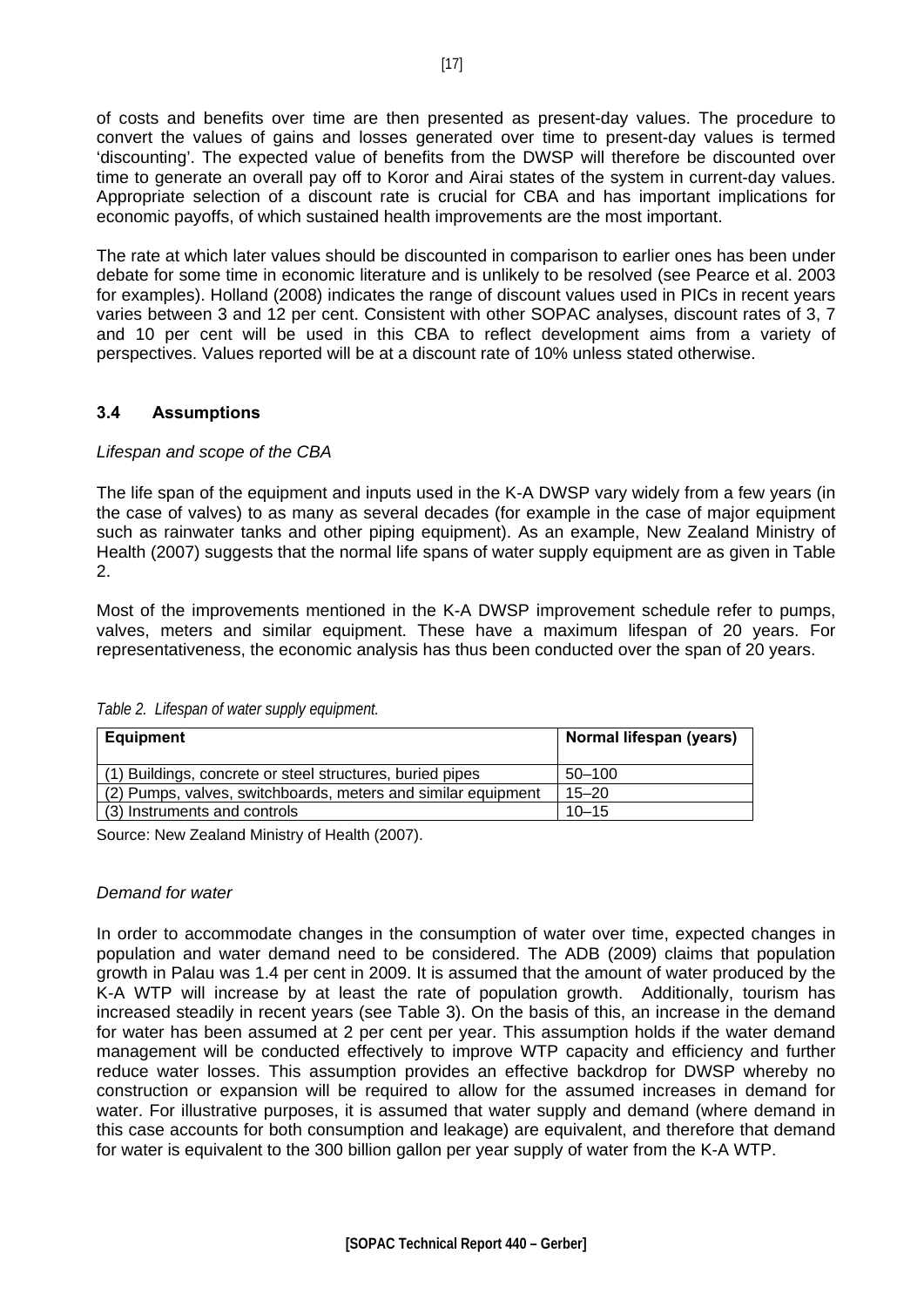| Year | <b>Total</b> | Tourist | <b>Business</b> | <b>Employment</b> | <b>Other</b> |
|------|--------------|---------|-----------------|-------------------|--------------|
| 2001 | 54,111       | 45,866  | 2,930           | 5,315             |              |
| 2002 | 58,560       | 50,513  | 3,431           | 4,458             | 158          |
| 2003 | 68,296       | 59,851  | 3,472           | 4,679             | 294          |
| 2004 | 94,895       | 83,041  | 4,422           | 5,361             | 2,071        |
| 2005 | 86,124       | 76,180  | 4,398           | 5,322             | 224          |
| 2006 | 87,206       | 78,252  | 4,150           | 4,557             | 247          |
| 2007 | 93,031       | 84,566  | 3,610           | 4.641             | 214          |
| 2008 | 83,114       | 75,829  | 3,407           | 3,678             | 200          |

*Table 3. Tourism population growth over time.* 

(Source: European Union, 2007).

### *Fuel, labour and maintenance costs*

There are large electricity costs involved in the production and distribution of safe drinking water by the WTP. Kumar (2010) observes that fuel prices in Palau are currently at levels indicated in Table 4.

*Table 4. Fuel prices in Palau.* 

|                   | Petrol | Diesel | Kerosene |
|-------------------|--------|--------|----------|
| (US\$ per gallon) | \$3.66 | \$3.96 | \$6.95   |
| (US\$ per litre)  | \$0.97 | \$1.05 | \$1.84   |



 *Figure 3. Fuel increases in Palau.* 

At the K-A WTP, diesel is used to generate electricity. Figure 3 illustrates the monthly and annual percentage increases in diesel fuel price in the Republic. Some abstract indicative forecasts can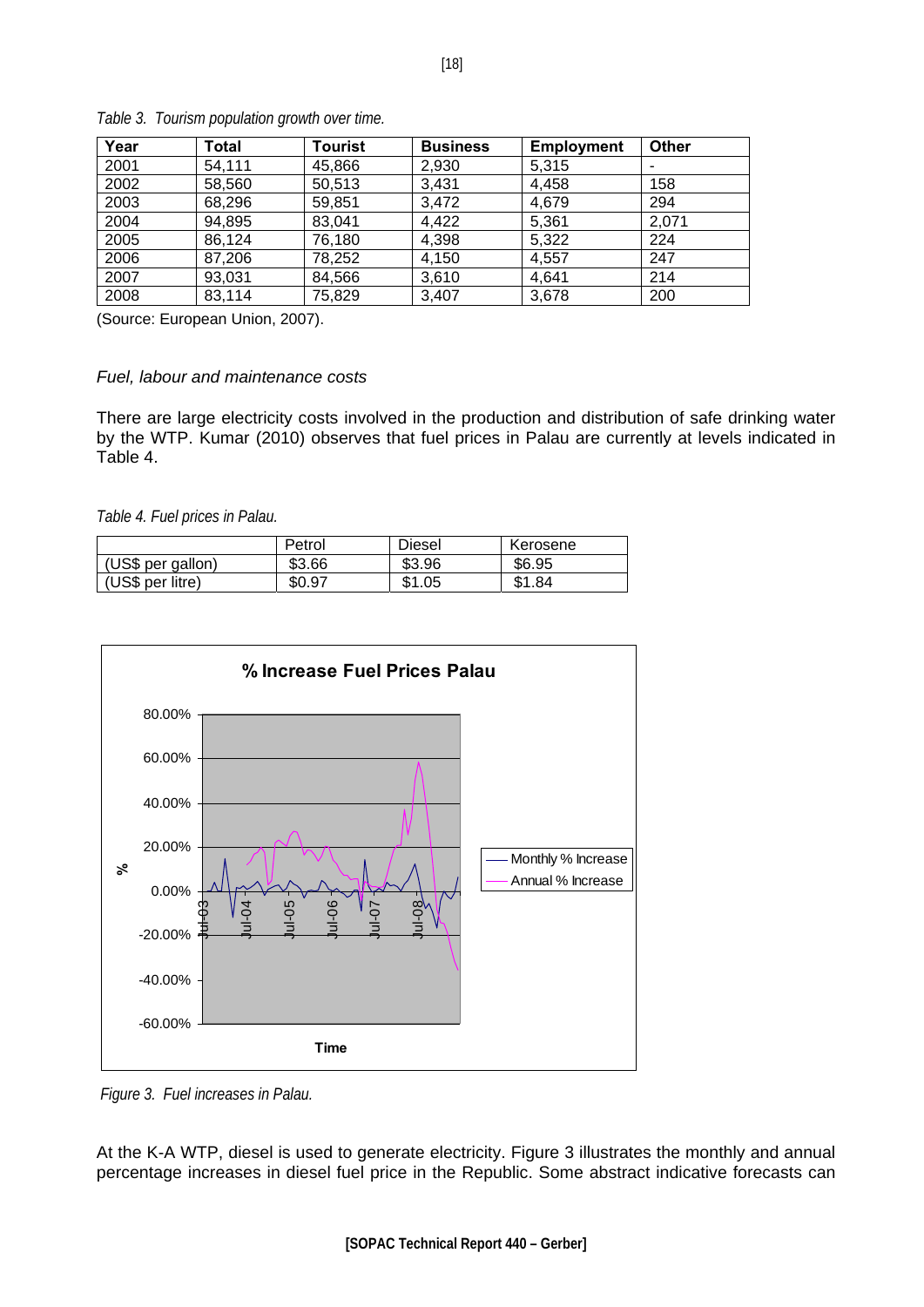<span id="page-18-0"></span>be made using the information available. According to the US Energy Information Administration, world oil consumption will grow by 1.5 million barrels per day (bbl/d) in 2010 and 1.6 million bbl/d in 2011. This growth is the result of an expected recovery in the global economy, with world gross domestic product (on an oil-weighted basis) assumed to rise by more than 3 per cent per year. Oil price globally is forecast to average at US\$81.06 per barrel in 2010 (Forexyard, 2010) but to continue to increase in the long term. Accordingly, world fuel prices can be expected to drive an increase in Palau's fuel prices. Based on discussions with SOPAC energy staff, it is understood that the average annual increase in diesel price over the past 4 years has been 13.2 per cent. However, given the lack of modelling available, it is difficult to forecast the fuel price changes for the Republic over time. Estimated fuel price changes will thus be imputed as part of the maintenance costs for the implementation of the improvement schedule.

Labour costs in Palau can also be expected to increase over time although it is not possible at this point to determine how high labour rates for implementing the DWSP will be in the future compared to now. Potential increases in labour costs for the implementation of the DWSP will be built into the maintenance costs.

Equipment to be replaced or upgraded as a result of risks identified in the DWSP must be maintained over time. Maintenance costs are likely to increase as time progresses and equipment requires new parts or more attention. In the absence of better information, maintenance costs – including changes in fuel costs and labour costs per annum – are assumed for illustrative purposes at 3 per cent of improvement schedule costs (in line with Singh, forthcoming), increasing annually in line with the inflation rate suggested by ADB (2009) of 2 per cent per year, as well as increasing 2 per cent per year to compensate for depreciation of the equipment.

### **4.0 DATA**

### **4.1 Data Availability and Sources**

Data used in this document have been procured from four main sources:

- Directly interviewing EQPB personnel *in situ* in Palau.
- Internet-based research. The data collected here is not always tailored exactly to the nature of this work and was adopted or extrapolated in most cases to suit the country specifications of Palau.
- Past SOPAC reports.
- SOPAC/WHO water safety/water quality team.

Data availability for the analysis is highly limited, for example information on the incidence of gastrointestinal illnesses in Palau was difficult to secure during field visits or by remote contact likewise. Information regarding age of current equipment, education and time elapsed (e.g. since new equipment was installed in the WTP and the projected DWSP education expenditure plan) was not available.

### **4.2 Health Issues**

The risk to public health is the most important issue to be addressed by water safety planning, especially bacterial or protozoal contamination related to human or animal waste, although some chemical contaminants can be significant in certain special circumstances (Freshwater, 2010).

By default, all surface water supplies and shallow underground sources without sanitary surveys and DWSPs in place should be considered unsafe and subject to contamination at any time.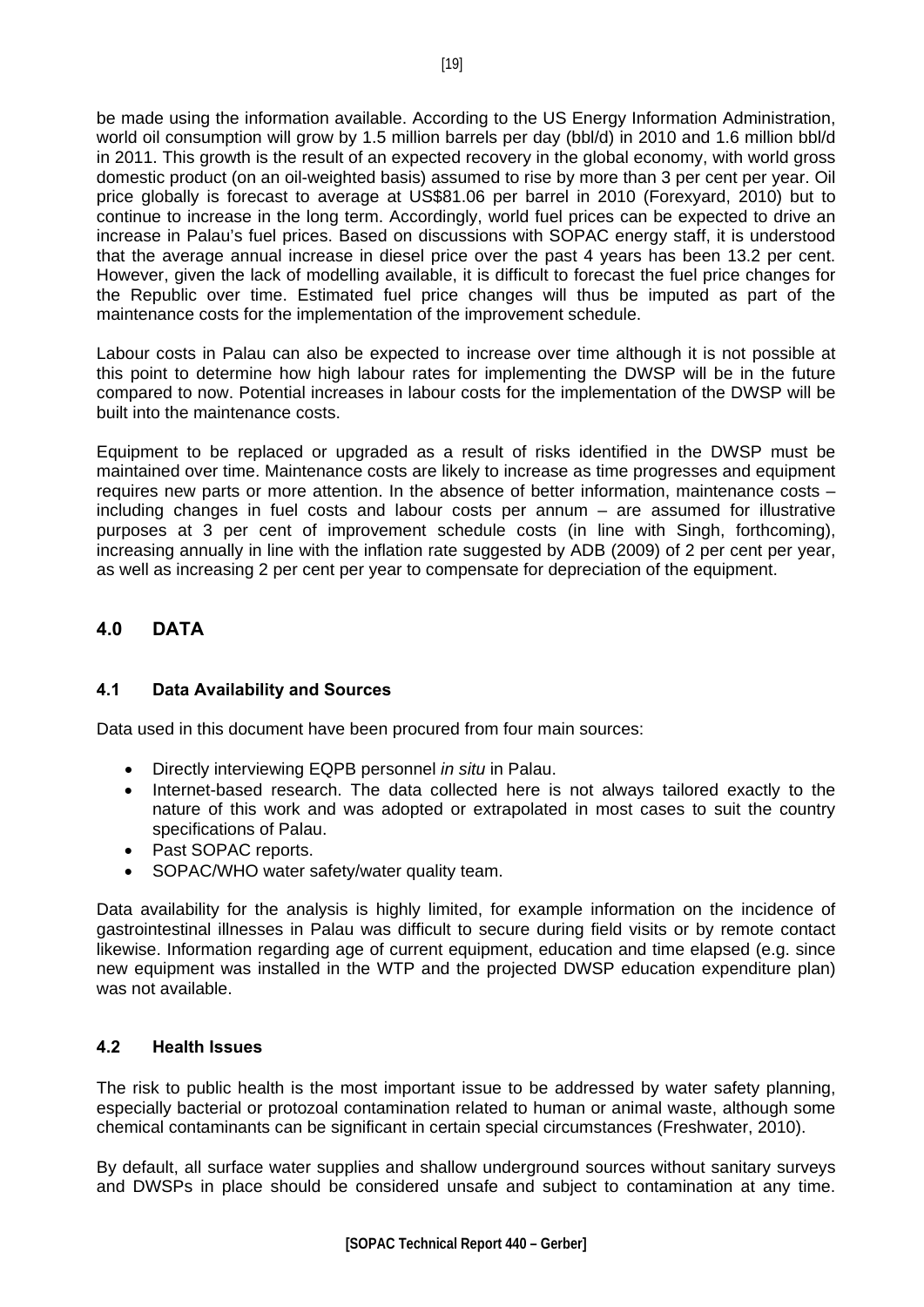<span id="page-19-0"></span>Although DWSP implementation can lead to improved health, it is assumed that improvements in sanitation and hygiene must continue in the background, as these issues cannot be separated from working towards safe drinking water (Freshwater, 2010).

WHO (Hutton and Haller, 2004) claims that improved water supply reduces diarrhoea morbidity by between 6 to 25 per cent, if severe outcomes are included. Improved sanitation reduces diarrhoea morbidity by 32 per cent. Hygiene interventions including hygiene education and promotion of hand washing can lead to a reduction of diarrhoeal cases by up to 45 per cent (Hutton and Haller, 2004). Improvements in drinking-water quality through household water treatment, such as chlorination at point of use, can lead to a reduction of diarrhoeal episodes by between 35 per cent and 39 per cent (Hutton and Haller, 2004).

Health cost data for the Republic of Palau was difficult to obtain given the lack of readily available records. Information on the number of gastrointestinal and diarrhoeal disease incidents in Palau could not be secured, making it impossible to estimate more precise financial costs of the currently low levels of water safety. Given this lack of data, only broad estimates can be made based on a slightly similar study by Hajkowicz and Okotai (2006). As a point of comparison, Hajkowicz and Okotai (2006) estimates that health costs in Palau due to solid waste related pollution are most likely to be around US\$697,000 per year, calculated based on productivity losses due to days off work, as well as costs of medical treatment.

Whilst these figures are based on solid waste-related pollution, they represent the closest information available on current health costs related to pollution in Palau. They are therefore used for indicative purposes to illustrate potential health benefits from implementing DWSP in Palau. It can be assumed that, in the absence of the DWSP, this level of health cost would persist in Palau. By comparison, full implementation of the DWSP might be expected to generate a reduction in diarrhoea morbidity by between 6 to 25 per cent (as per Hutton and Haller 2004). Annual health costs due to water quality are thus assumed to be US\$697,000 for the without scenario and US\$588,965 for the with scenario assuming an average reduction in diarrhoea morbidity of 15.5 per cent (the average of 6 to 25 per cent). By subtracting these two figures, the value of the actual health improvements made (or benefits of the DWSP) is US\$108,035 in 2010. The value of health improvements has been adjusted for population growth of 2 per cent per year and for annual inflation of 2 per cent (ADB, 2009).

### **4.3 DWSP Costs**

Costs to be covered to implement the K-A DWSP are summarised in Table 5. The improvement schedule implementation is expected to be completed in 2012 (if on track) and major capital upgrades are not expected to be necessary until 2032. Meter installation is included under the improvement schedule, in the form of bulk meters installed at the WTP and the water source.

| <b>Fixed costs</b>                                                    | (US\$) 2010 |
|-----------------------------------------------------------------------|-------------|
| Total cost of improvement schedule implementation (2010) <sup>1</sup> | 85,000      |
| Variable costs per year                                               |             |
| Maintenance in 2010 <sup>2</sup>                                      | 2,550       |
| Education in 2010 onwards <sup>3</sup>                                | 5,000       |

*Table 5. Fixed and Variable costs (including new investments).* 

1 Improvement schedule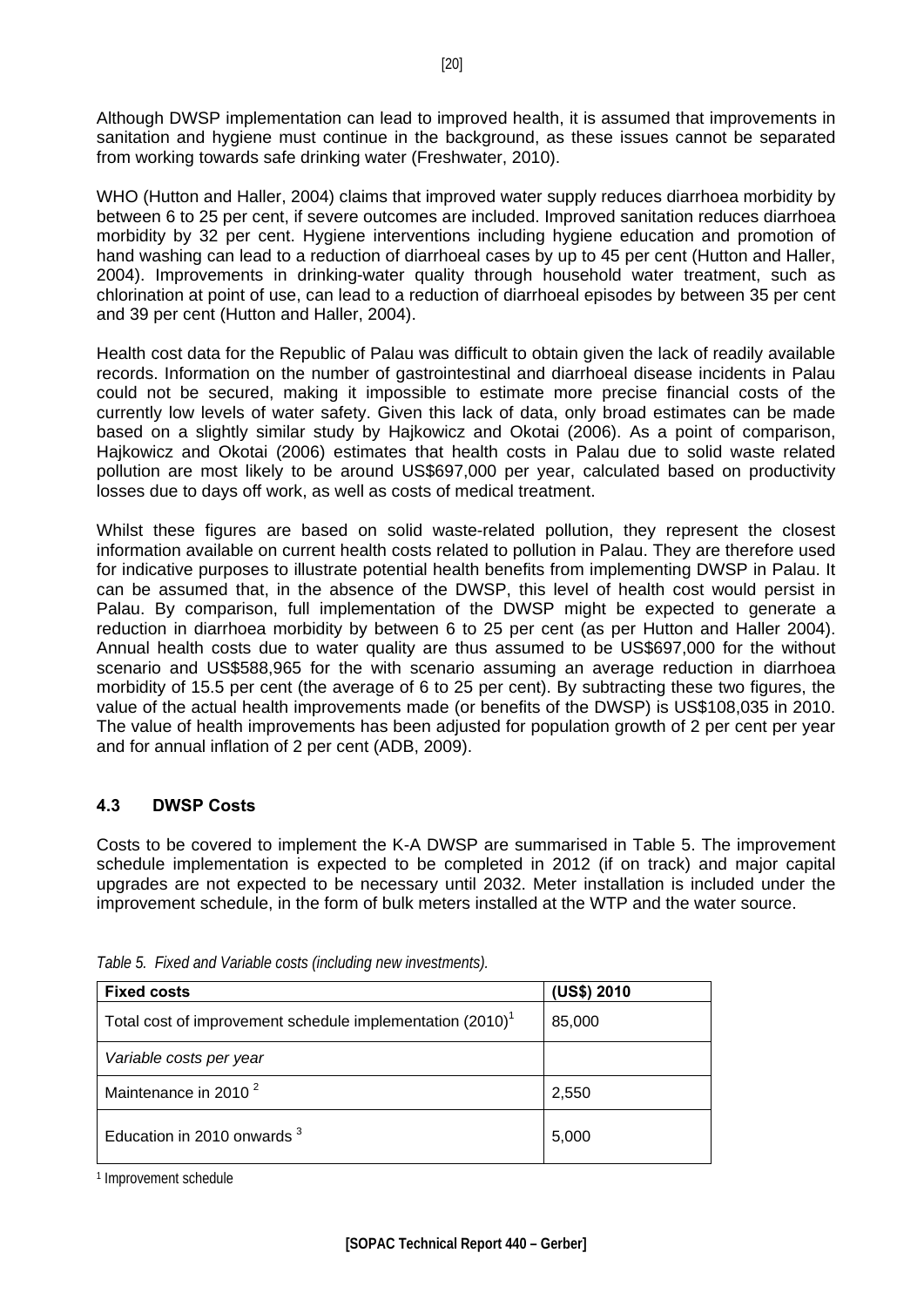<span id="page-20-0"></span>2 Calculated as 3% of improvement schedule costs, increasing annually by 2% for inflation and 2% for depreciation over time.

3 Estimate for illustrative purposes, increasing by US\$1000 per year.

Not all costs could be estimated, for example the intangible costs of individuals changing their behaviour regarding water conservation and hygiene following the implementation of the DWSP. Furthermore, although it is known that US\$10,000 was contributed by SOPAC to the EQPB in 2009 for education/awareness, it was not possible to obtain information on the cost of awarenessraising activities that would be needed to implement the plan. Awareness-raising activities and education will increase annually by US\$1000.

NB: The education/awareness expenditure mentioned is assumed to be a once-yearly short campaign as opposed to an ongoing programme, in which case such expenditure would be higher.

### **4.4 Alternative Sources of Water for Consumption**

Alternative sources of water in Palau are rainwater catchment tanks, dispensed water and bottled water. The 2000 Palau Census (Hajkowicz, 2006) found that residents obtain drinking water as follows:

- 55 per cent from rain supplies (e.g. rainwater tanks);
- 13 per cent from public mains supply;
- 10 per cent from bottled water: and
- 3 per cent from a mix of rain and bottled water (Hajkowicz, 2006).

In contrast, the Director of Public Works in the Republic, Techur Rengulbai (2010), cited a figure of 70 per cent when referring to the percentage of the population in Babeldaob owning rainwater tanks, claiming they were used mainly to buffer the odd period of drought.

Theoretically, a successfully implemented DWSP could reduce local reliance on alternative water sources such as bottled water. At this stage, it is difficult to predict the long-term shift of consumers away from rainwater tanks and bottled water due to a safer water supply. Improvement in the reliability of water supplies would have a limited impact on a decreased reliance on rainwater tanks over the time span of 20 years. This is because rainwater tanks have an expected life of 50-100 years according to the New Zealand Ministry of Health (2007) and would largely not need to be replaced during the 20 year period of the DWSP assessed in this report (see Table 2). In the short term, however, it is possible that consumers in Koror and Airai states might rely less on the purchase of bottled water. For illustrative purposes, and assuming the figures available from 2008 can be extrapolated to 2009 and onwards, a reduction in the purchase of bottled water of 5 per cent would represent savings of US\$21,451 in 2010. This value has been adjusted for changes in demand and inflation (as per Section 4.3).

### **4.5 Summary of Values Associated with DWSP in the K-A Water Supply in 2010**

| <b>Without DWSP (US\$)</b>   | With DWSP (US\$)             | Change due to DWSP (US\$)              |  |
|------------------------------|------------------------------|----------------------------------------|--|
| Health costs                 | Health costs 589,000 in 2010 | • Health benefits at 15.5% improvement |  |
| 697,000 in 2010 <sup>a</sup> | Education of 5,000 in 2010   | $= 110,200$ in 2010                    |  |
| Purchase of                  | Remaining bottled water      | Education costs = $5,000$ in 2010      |  |
| alternative sources          | expenditure 407,600 in 2010  | • Reduction in alternative water       |  |

*Table 6. Summary of the present non-discounted benefits and costs associated in DWSP in Palau.*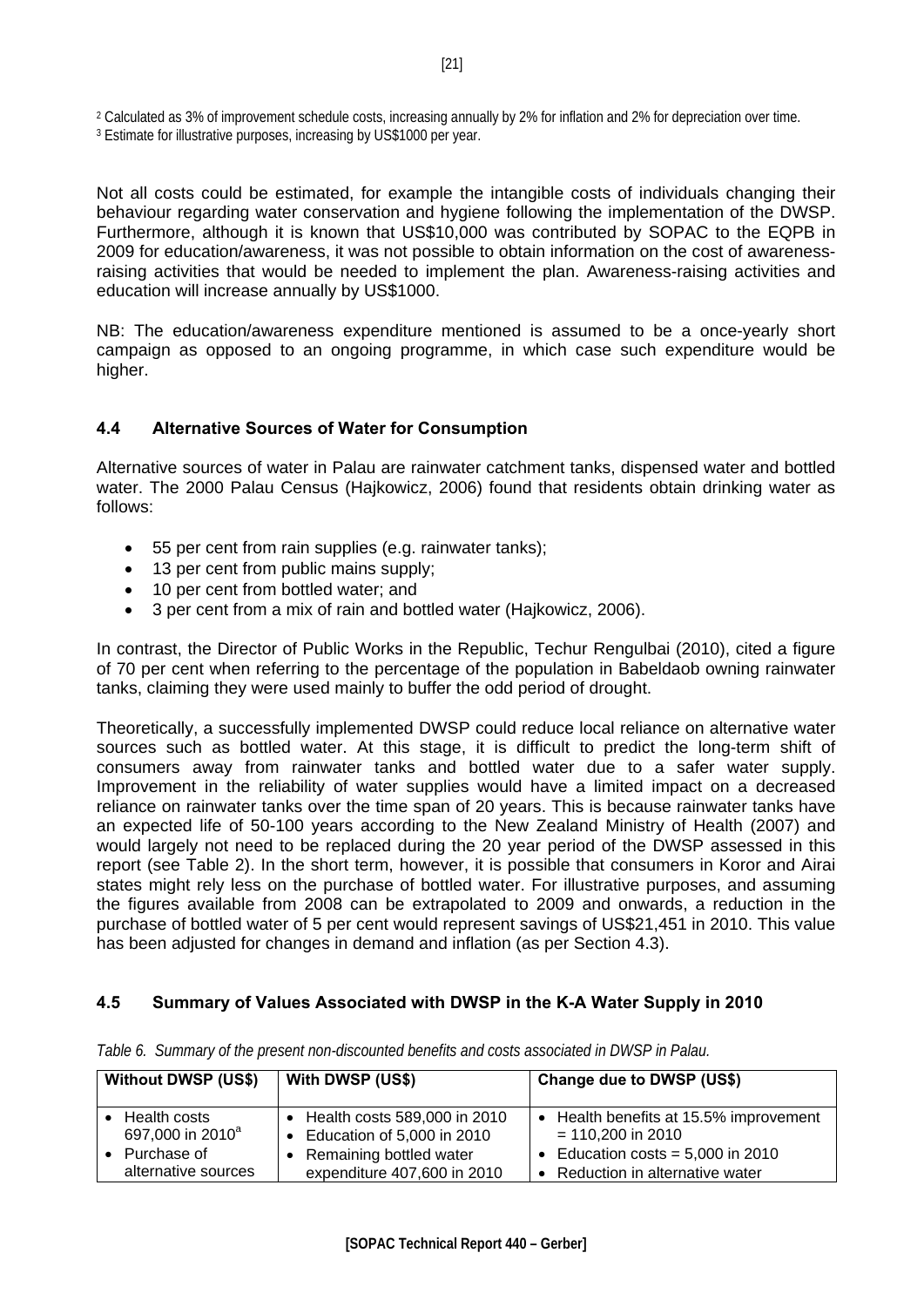<span id="page-21-0"></span>

| of water of<br>429,000 in 2010<br>based on 2008 data<br>No immediate<br>investment of dollars | Installation, equipment and<br>ongoing maintenance costs:<br>- 68,000 fixed costs in 2009<br>(although back-spending is<br>ignored for the purposes of | purchases = $21,500$<br>Installation, equipment and<br>$\bullet$<br>maintenance costs:<br>- 68,000 fixed costs in 2009 (although<br>back-spending is ignored for the |
|-----------------------------------------------------------------------------------------------|--------------------------------------------------------------------------------------------------------------------------------------------------------|----------------------------------------------------------------------------------------------------------------------------------------------------------------------|
|                                                                                               | this review)                                                                                                                                           | purposes of this review)                                                                                                                                             |
|                                                                                               | - 85,000 fixed costs in 2010                                                                                                                           | - 85,000 fixed costs in 2010                                                                                                                                         |

a Hajkowicz *et al* (2006).

### **5.0 ECONOMIC PAYOFFS OF K-A DRINKING WATER SAFETY PLANNING IN PALAU**

### **5.1 Net Present Value**

Discounted over 20 years, and using a 10 per cent discount rate, the total cost of establishing and implementing the K-A DWSP is estimated to be US\$ 0.2 million. By comparison, the total value of benefits over time is expected to be US \$1.34 million (see Table 7 and Annex 1 for calculations).

The expected net benefits of the implementation of the water safety planning in Palau are thus estimated at US\$ 1.11 million – a return of US\$ 5.9 on each dollar invested.

| Table 7. Expected net benefits from a water safety planning in Palau over 20 years. <sup>1</sup> |  |  |  |  |  |  |  |  |
|--------------------------------------------------------------------------------------------------|--|--|--|--|--|--|--|--|
|--------------------------------------------------------------------------------------------------|--|--|--|--|--|--|--|--|

| <b>Present Value of Benefits</b> | <b>Present Value of Costs</b> | <b>Net Benefits</b> | <b>Benefit: Cost</b> |
|----------------------------------|-------------------------------|---------------------|----------------------|
| (million)                        | (million)                     | (million)           | <b>Ratio</b>         |
| 1.34                             | 0.229                         | 1.11                | 5.9:1                |

1 Discount rate of 10 per cent; calculations available from the author upon request.

### **5.2 Sensitivity Analysis**

Predicted payoffs from DWSP are sensitive to assumptions concerning the discount rate applied, the percentage improvement in health, maintenance costs and growth in water demand. Detailed values generated during sensitivity analyses for a variety of parameters, as well as a brief explanation of discounting, are provided in Annex 1.

#### *Discount rates*

Estimated payoffs should worsen with a lower discount rate. The most likely net present value from the DWSP at a discount rate of 3 per cent would be US\$ 1.92 million, with US\$ 6 payback for every dollar spent, and at a discount rate of 7 per cent would be US\$ 1.38 million, also with US\$ 6 payback for every dollar spent. It is clear that this analysis is not significantly sensitive to assumptions on the discount rate.

#### *Health benefits*

Estimated net benefits from the DWSP are sensitive, in both directions, to assumptions in the impact of the DWSP on health. If percentage improvement in the incidence of gastrointestinal and diarrhoeal health problems due to the DWSP implementation was only 6 per cent (Hutton and Haller, 2004) expected net benefits would fall from US\$ 1.34 million to US\$ 0.5 million. By comparison if health improvements are assumed to be larger (where DWSP reduces morbidity by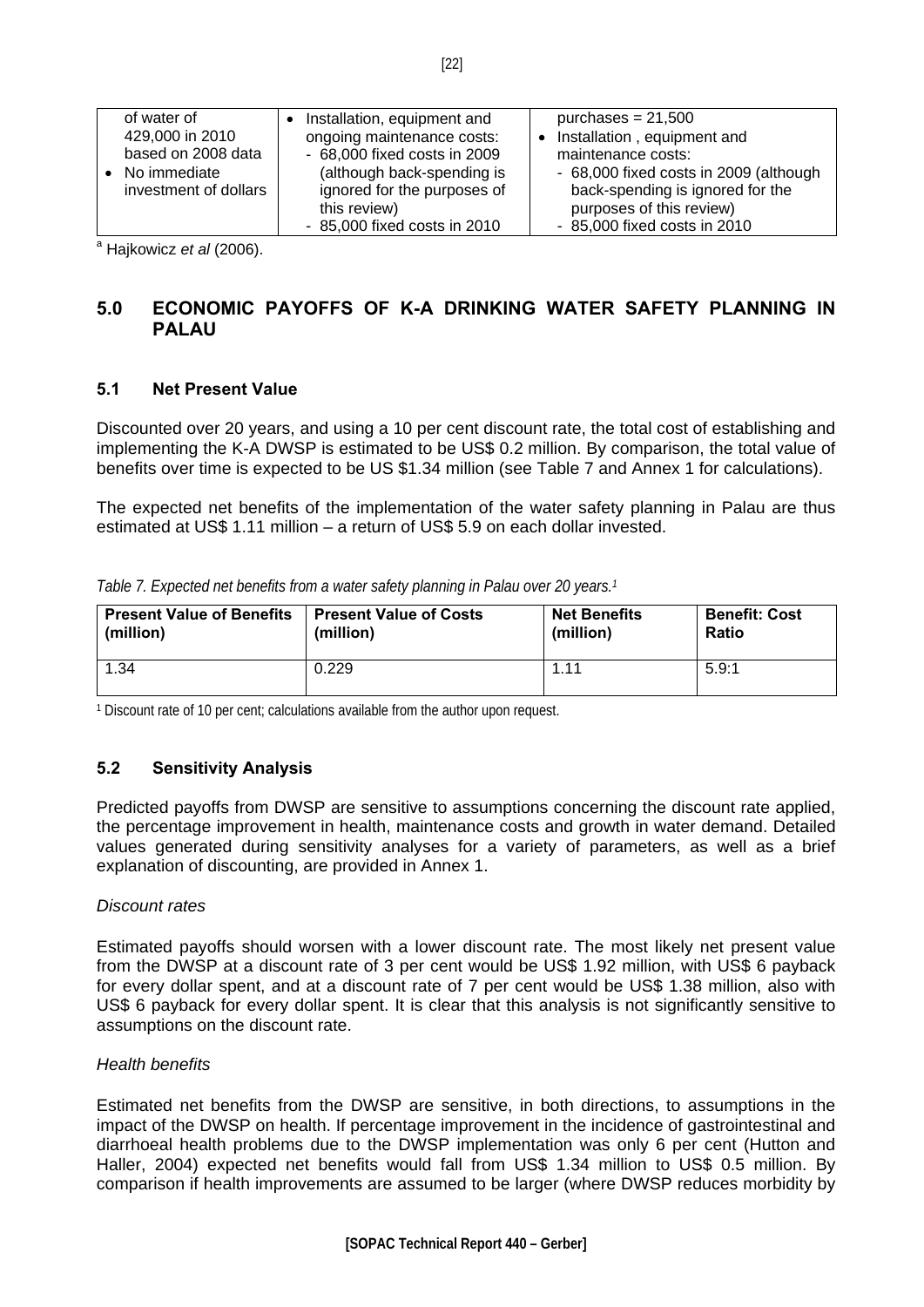<span id="page-22-0"></span>25 per cent), expected net benefits could rise from US\$ 1.34 million to US\$ 1.9 million (see Annex 1).

#### *Maintenance costs*

When the maintenance cost assumption is adjusted to 3 per cent total plant management costs of US\$ 2,542,026, the benefit:cost ratio for the DWSP is 1.15:1 – or US\$ 0.15 saved for every dollar invested in the DWSP. This is a much lower payback than with the original assumption of maintenance costs at 3 per cent of only the improvement schedule costs. This lower payoff underlines then importance of adequate maintenance cost assumptions.

#### *Growth in water demand*

Water demand is intrinsically linked to population growth (see Section 3.4) and is currently assumed at 2 per cent per year. According to Table 3, there has been a growth in visitor arrivals between 2001 and 2008 of 7.4 per cent, such that annually, there are currently around 4 times as many visitors to Palau as there are residents. Although tourists typically stay in the country for a short length of time, this growth in tourism evidently has a large impact on water demand, especially under the assumption that visitors tend to use up to 50 per cent more water on a per day basis than do residents (Kim and Konan, 2004). For these reasons, and given the potential uncertainties involved in finding out exactly the significance of tourist water usage, a sensitivity analysis has been done on this subject. In conclusion, whether water demand growth is assumed at 2.5 per cent per year or at 3 per cent per year makes no significant difference to the benefit cost ratio, with payback per dollar expenditure remaining around US\$8 for both these demand assumptions, only two dollars higher than with the original assumptions.

### **6.0 POLICY IMPLICATIONS**

It would appear that the potential benefits to be gained from implementing the K-A DWSP are greater than the costs. A high estimated benefit: cost ratio of 5.9:1 would suggest that investment in establishing and implementing the K-A DWSP would justify its support from a socioenvironmental perspective. The benefits of this Plan rely on ongoing support for maintenance and awareness. Without this, potential benefits from the Plan could be expected to decline over time as equipment deteriorates and awareness of safe water falls.

Ultimately, delivery of high quality water to users will require ongoing funding activities. According to ADB (2009, document 2), a flat rate of US\$10 per month is presently imposed in Palau on all connections in areas with no meters and there are no changes proposed to this charge. The Bureau of Public Works is keen to remove the need for flat rate charges altogether, by installing meters for all households and charging US\$0.85 per 1000 gallons water usage (see Section 2.1). This, however, is a separate project, even though it falls within the DWSP umbrella, and funding options are currently being explored. Given the significant shortfall with current water charges, and given previous recommendations from both ACTEW (2000) and ADB (2009), further consideration of water usage charges should be made in order to lend further support to effective DWSP implementation (and water demand management under DWSP).

Related to this, the scale of leakage in the K-A water supply system is uncertain but likely to be high with the last assessment by ACTEW (2000) estimating leakage to be in the order of 60 per cent (or approximately 2.4 mega-gallons per day). ACTEW (2000) estimated that approximately half of this leakage is attributed to system leakage, and the other half from household piping. If leakage could be fixed, funding requirements to maintain water supply services could be substantially reduced.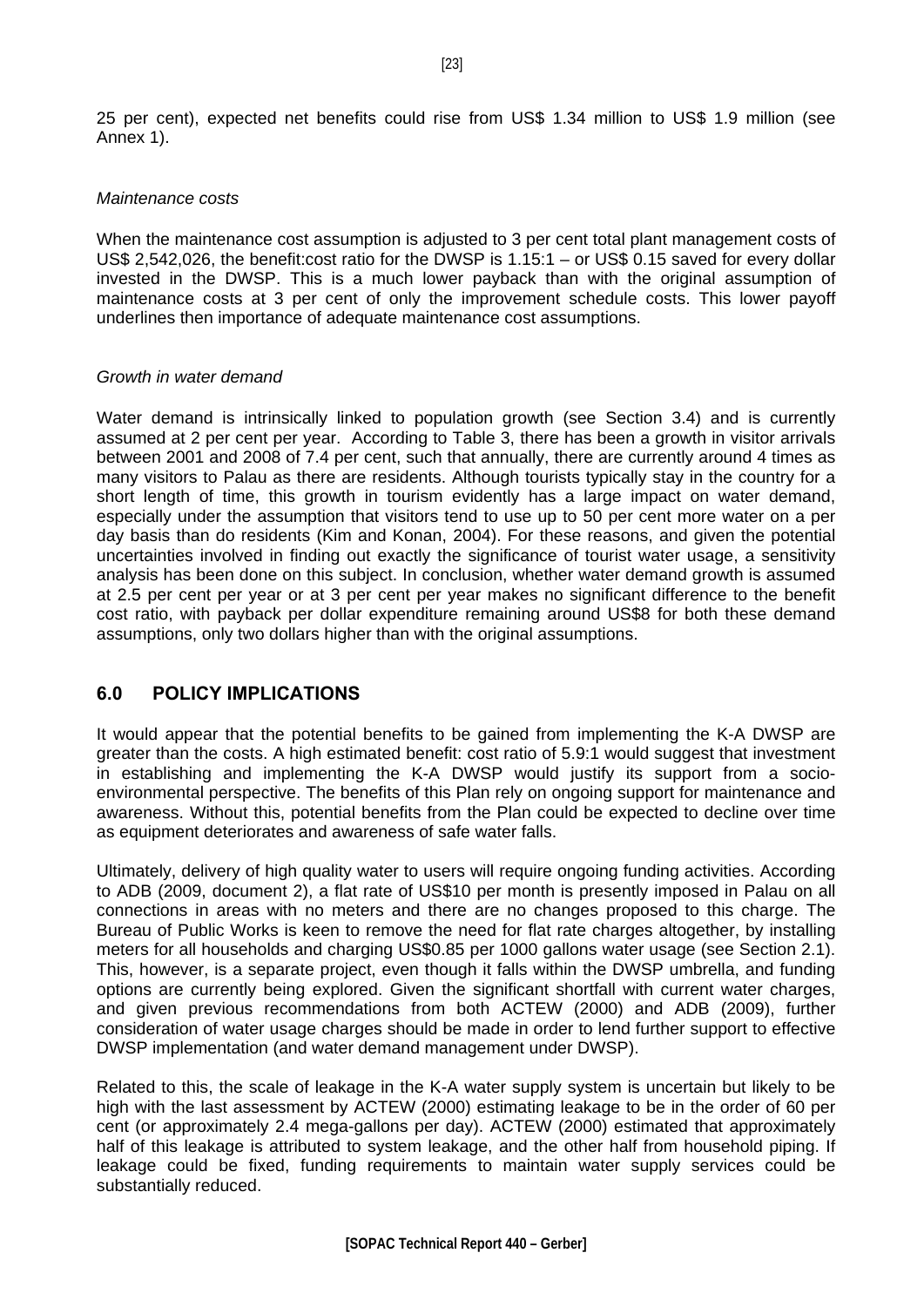#### <span id="page-23-0"></span>**6.1 Recommendations for Further Action and Future Analysis**

Data to conduct this analysis was scarce and the resulting figures are necessarily preliminary. To improve assessments in the future, it will be valuable to improve access to data such as State-by-State daily consumption of water and health data on the incidence of gastrointestinal disease. At an operational level, improved data on the proportion of water supply and maintenance costs of the K-A WTP equipment would be beneficial, as these are not currently available (and had to be presumed in the report). It will also be important to obtain the water education expenditure plan.

It is recommended that more research be conducted in the area of the past and future values of identified current costs and benefits, in order for a detailed discounting exercise to be conducted.

### **7.0 CONCLUSION**

The total cost of establishing and implementing the K-A DWSP, discounted from 2010 over 20 years using a 10 per cent discount rate, is estimated to be US\$ 0.2 million. By comparison, the total value of benefits over time is expected to be US\$ 1.34 million.

The expected net benefits of the implementation of the K-A DWSP water safety planning in Palau are thus estimated at US\$1.11 million – a return of US\$ 5.90 on each dollar invested.

The CBA for implementing the K-A DWSP demonstrates that the benefits gained are greater than the costs. A high estimated benefit: cost ratio of 5.9:1 would suggest that investment in establishing and implementing the K-A DWSP would justify its support from a socio-environmental perspective. The majority of this benefit would be expected to accrue to the people of Palau who suffer most from water-induced gastrointestinal illnesses: the young, the old and those with compromised immune systems.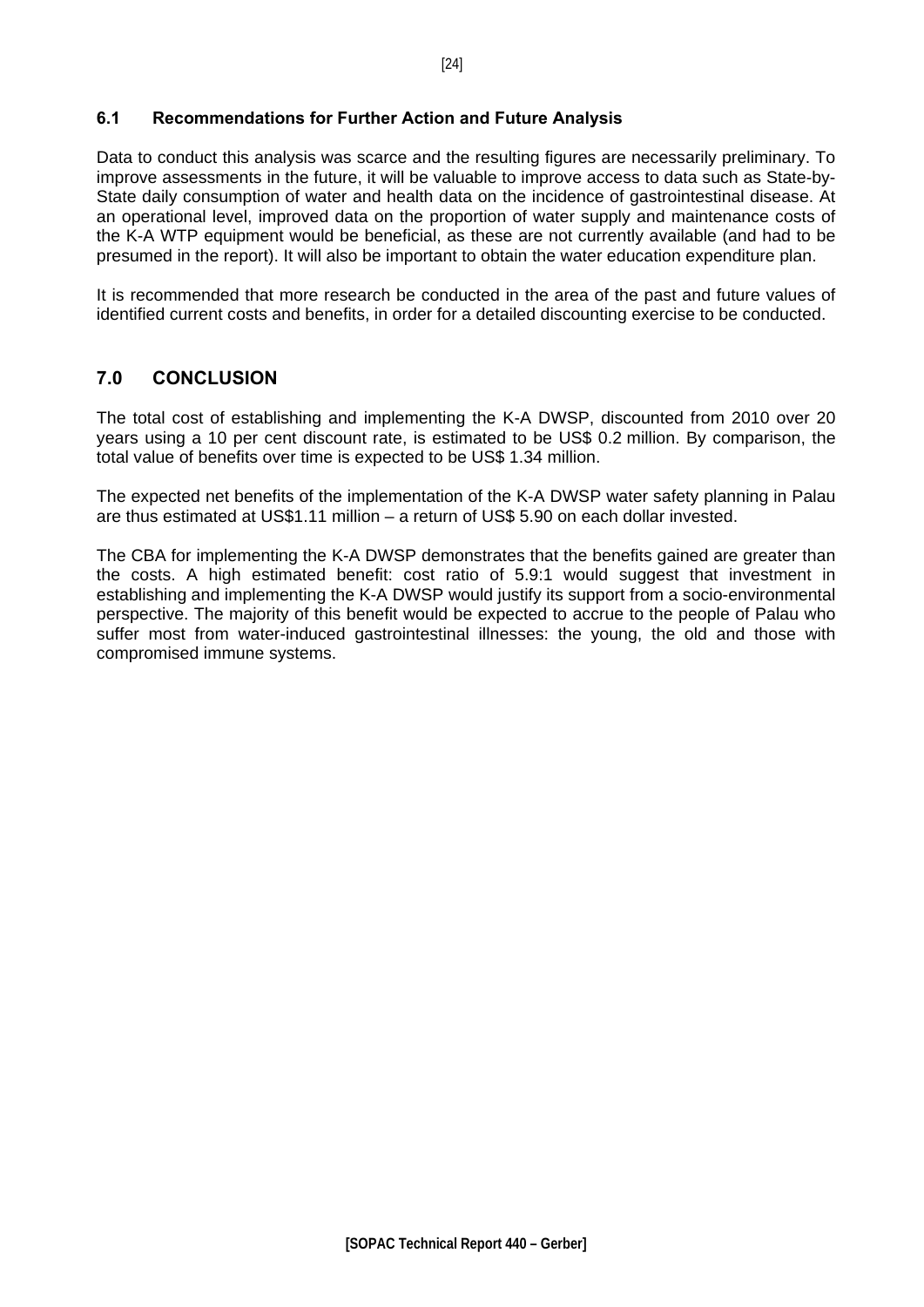### <span id="page-24-0"></span>**8.0 REFERENCES**

- Asian Development Bank (1999) "Handbook of the Economic Analysis of Water Supply Projects," Ch. 5 Financial Cost-benefit analysis. Asian Development Bank, Economics and Development Research Centre. Centre. Available online: [http://www.adb.org/Documents/Handbooks/Water\\_Supply\\_Projects/default.asp](http://www.adb.org/Documents/Handbooks/Water_Supply_Projects/default.asp) Viewed on: 25/03/2010.
- ACTEW (2000) "Republic of Palau Contract No 99-231 Water Rates Study Report." ACTEW Corporation Ltd., Canberra, Australia.
- Asian Development Bank (2009) "FINAL REPORT. Technical Assistance Republic of Palau: TA 4977- PAL Preparing the Babeldaob Water Supply Project." Asian Development Bank.
- Asian Development Bank (2009, document 2) 'Climate Change and Adaptation Road Map: PALAU Country Partnership Strategy 2009-2013.' Asian Development Bank. Available online at: <http://www.adb.org/Documents/CPSs/PAL/2009/PAL-Climate-Change.pdf> Viewed on: 13/04/2010.
- Castalia (2004) "Pacific Infrastructure Review for the East Asia Pacific Infrastructure Flagship Project." ADB-JBIC-World Bank East Asia Pacific Infrastructure Flagship Study, Castalia Ltc.
- Castalia (2010) "Enhancing Effective Regulation of Water and Energy Infrastructure and Utility Services (Small Island Countries Component): Interim Pacific Report." Report to Asian Development Bank.
- CIA (2009) "CIA World Fact Book." Available online at: [http://www.theodora.com/wfbcurrent/palau/palau\\_people.html](http://www.theodora.com/wfbcurrent/palau/palau_people.html)
- CIA (2010) "CIA World Fact Book." Available online at: [https://www.cia.gov/library/publications/the](https://www.cia.gov/library/publications/the-world-factbook/geos/ps.html)[world-factbook/geos/ps.html](https://www.cia.gov/library/publications/the-world-factbook/geos/ps.html)
- Data 360 (2010) Available online at: http://www.data360.org/dsg.aspx?Data\_Set\_Group\_Id=757
- EIA (2010) "Short-Term Energy and Summer Fuels Outlook." Available online: [http://www.eia.doe.gov/steo#Global\\_Crude\\_Oil\\_And\\_Liquid\\_Fuels](http://www.eia.doe.gov/steo#Global_Crude_Oil_And_Liquid_Fuels) Viewed on: 04/04/2010.
- European Union (2007) "Palau European Commission 2007 Joint Annual Report." Available online: [http://ec.europa.eu/development/icenter/repository/jar07\\_pw\\_en.pdf](http://ec.europa.eu/development/icenter/repository/jar07_pw_en.pdf) Viewed on: 22/11/2010.
- Forexyard (2010) "POLL-Oil price to average \$81.06 a barrel in 2010." Viewed online at: [http://www.forexyard.com/en/news/POLL-Oil-price-to-average-8106-a-barrel-in-2010-2010-04-](http://www.forexyard.com/en/news/POLL-Oil-price-to-average-8106-a-barrel-in-2010-2010-04-26T102938Z) [26T102938Z](http://www.forexyard.com/en/news/POLL-Oil-price-to-average-8106-a-barrel-in-2010-2010-04-26T102938Z)

Freshwater, A. (2010) personal communication, SOPAC, Fiji Islands.

Giles-Hansen, C. (2010) personal communication, SOPAC, Fiji Islands.

- Hajkowicz, S., Tellames, K. and Aitaro, J. (2005) "Economic Cost Scenarios for Solid Waste Related Pollution in Palau." South Pacific Regional Environment Program (SPREP), Apia, Samoa. Available online: [http://www.sprep.org/solid\\_waste/documents/Economicper cent20costsper](http://www.sprep.org/solid_waste/documents/Economic%20costs%20of%20waste%20-%20%20Palau.pdf)  [cent20ofper cent20wasteper cent20-per cent20per cent20Palau.pdf](http://www.sprep.org/solid_waste/documents/Economic%20costs%20of%20waste%20-%20%20Palau.pdf) Viewed on: 10/12/2009.
- Hajkowicz, S. and Okotai, P. (2006 ) "An economic valuation of watershed pollution in Rarotonga, the Cook Islands." IWP-Pacific Technical Report (International Waters Project) no. 18. SPREP, Apia, Samoa.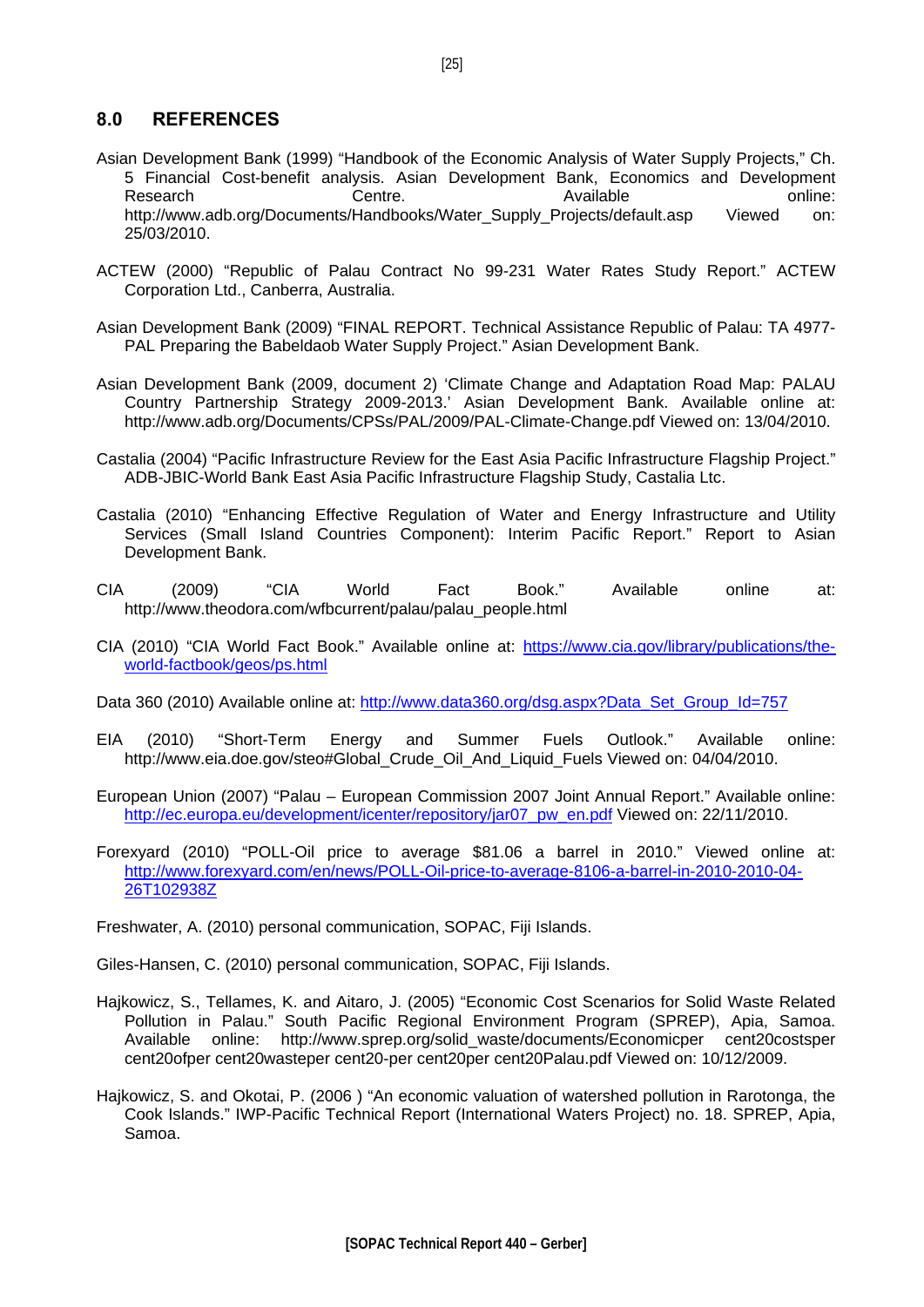- Hasan, T. and Aalbersberg, W. (2008) "Designing a Drinking Water Quality Monitoring Programme: A Practical Guide for Pacific Island Countries." SOPAC, Suva, Fiji.
- Henson, S.J., Majowicz, S.J., Masakure, O., Sockett, P.N., Macdougall, L., Edge, W.L., Thomas, M.K., Fyfe, M., Kovacs, S.J., and Jones, A.Q. (2008) "Estimation of the costs of acute gastrointestinal illness in British Columbia, Canada." Elsevier.
- Holland, P. 2008, "An economic analysis of flood warning in Navua." EU-SOPAC Project Report 122, Fiji.
- Hutton, G. and Haller, L. (2004). "Evaluation of the Costs and Benefits of Water and Sanitation Improvements at the Global Level." WHO, Geneva. Available online at: [http://www.who.int/water\\_sanitation\\_health/wsh0404.pdf.](http://www.who.int/water_sanitation_health/wsh0404.pdf)
- IWRM (2007) "Integrated Water Resources Management Demonstration Project Proposal: Ngerikiil Watershed Restoration for Improvement of Water Quality." SOPAC.
- IWRM (2007, document 2) "National Integrated Water Resource Management Diagnostic Report." SOPAC. Available online: [http://www.pacificwater.org/userfiles/file/GEFper cent20IWRMper](http://www.pacificwater.org/userfiles/file/GEF%20IWRM%20Final%20Docs/MR0642Palau.pdf)  [cent20Finalper cent20Docs/MR0642Palau.pdf](http://www.pacificwater.org/userfiles/file/GEF%20IWRM%20Final%20Docs/MR0642Palau.pdf). Viewed on: 30/04/2010.
- Kingdom, B., Liemberger, R. and Marin, P. (2006) "The Challenge of Reducing Non-Revenue Water (NRW) in Developing Countries How the Private Sector Can Help: A Look at Performance-Based Service Contracting." Water Supply and Sanitation Sector Board Discussion Paper Series, paper no. 8. The World Bank.
- Kim, K. and Konan, D., 2004, "Using I-O Analysis and CGE Modelling to Estimate Infrastructure Demand in Hawaii," Eco-Mod Conference, Input-Output and General Equilibrium Modelling. Brussels, September 2-4, 2004. Available online at: [http://www.ecomod.net/conferences/iioa2004/iioa2004\\_papers/469.pdf](http://www.ecomod.net/conferences/iioa2004/iioa2004_papers/469.pdf).
- Kingston, P.A. (2004) "Surveillance of Drinking Water Quality in the Pacific Islands: Situation Analysis and Needs Assessment Country Reports." World Health Organisation. Available online: [www.wpro.who.int/NR/rdonlyres/14A529D4-6762-4CA6.../Palau.pdf](http://www.wpro.who.int/NR/rdonlyres/14A529D4-6762-4CA6.../Palau.pdf) Viewed on: 01/03/2010.
- Kumar, S. (2010) personal communication, SOPAC, Fiji Islands.
- Markandya, A. and Pearce, D.W. (1991) "Development, the Environment and the Social Rate of Discount." The World Bank Research Observer, Vol. 6, No. 2, pp. 137-152.
- Mudaliar, M.M., Bergin, C. and MacLeod, K. (2008) *"Guidelines for drinking-water quality: incorporating 1st and 2nd addenda."* 3rd Edition, Vol.1, SOPAC/WHO. Available online: [http://www.who.int/water\\_sanitation\\_health/dwq/gdwq3rev/en/index.html](http://www.who.int/water_sanitation_health/dwq/gdwq3rev/en/index.html) Viewed on: 05/02/2010 Hard copy available from the SOPAC water sector.
- New Zealand Ministry of Health (2007) "Sustainable Management of Small Supplies: Resources for Drinking-water Assistance Programme." Ministry of Health: Wellington, New Zealand.
- Parsons Brinckerhoff (2009) "PACIFIC DRINKING WATER SAFETY PLANNING PROGRAMME Republic of Palau Technical Review Report." SOPAC/WHO Drinking Water Safety Planning Team.
- Pearce (1983) "[The Limits of Cost-Benefit Analysis as a Guide to Environmental Policy: A Reply to](http://econpapers.repec.org/article/blakyklos/v_3a36_3ay_3a1983_3ai_3a1_3ap_3a112-14.htm)  [Professor Cooper](http://econpapers.repec.org/article/blakyklos/v_3a36_3ay_3a1983_3ai_3a1_3ap_3a112-14.htm)." Kyklos, Vol. 36, No. 1, pp. 112-14.
- Pearce, D., Groom, B., Hepburn, C., Koundouri, P. (2003) ["Valuing the Future](http://ideas.repec.org/a/wej/wldecn/141.html)." [World Economics,](http://ideas.repec.org/s/wej/wldecn.html) World Economics, Economic & Financial Publishing, PO Box 69, Henley-on-Thames, Oxfordshire, United Kingdom, RG9 1GB, vol. 4(2), pages 121-141, April.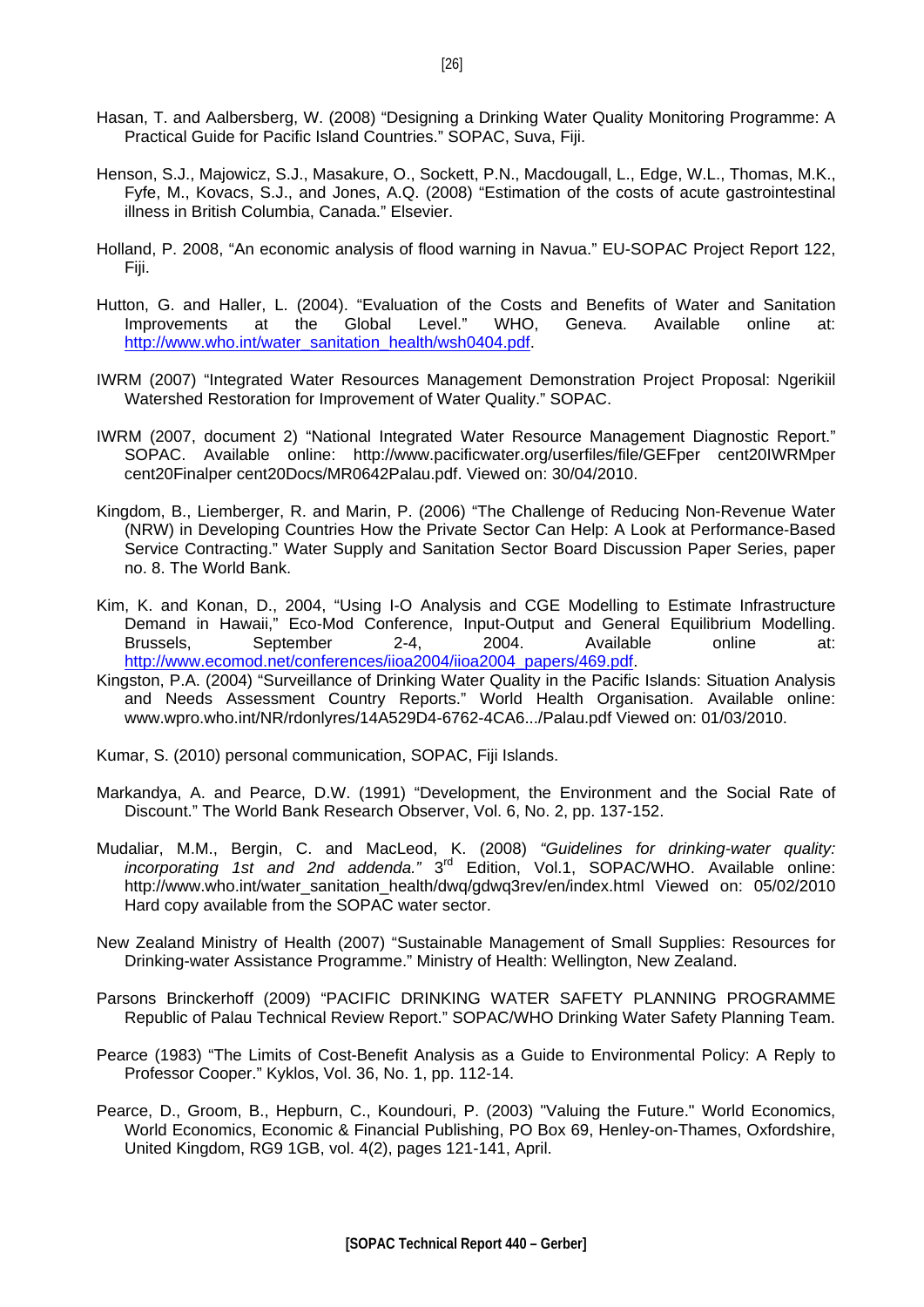- Republic Census (2005) Available online: <http://www.palaugov.net/stats/PalauStats/Social/Census/Census.htm> Viewed on: 10/02/2010.
- Singh (2010, forthcoming) In Press. "Economic Feasibility of the SOPAC-CATD Biofuel Project." SOPAC Technical Report.
- Target 155 (2010) Available online at: http://www.target155.vic.gov.au/water-supply-and-use/waterconsumption.
- Water Safety Planning National Steering Committee, Palau (2008) 'Koror-Airai DWSP.' Ministry of Resources and Development, Republic.
- WHO (2004) "Guidelines for Drinking-water Quality: Incorporating First and Second Addenda to the 3<sup>rd</sup> Edition." WHO, Geneva, Switzerland. Available online: [http://www.who.int/water\\_sanitation\\_health/dwq/gdwq3rev/en/index.html](http://www.who.int/water_sanitation_health/dwq/gdwq3rev/en/index.html) Viewed on: 26/03/2010.
- WHO (2004, document 2) "World Health Organisation Water, Sanitation and Hygiene Links to Health FACTS AND FIGURES – \*updated November 2004." Available at: [http://www.who.int/water\\_sanitation\\_health/publications/facts2004/en/](http://www.who.int/water_sanitation_health/publications/facts2004/en/) Viewed on: 14/04/2010.
- WHO/United Nations Children's Fund Joint Monitoring Programme for Water Supply and Sanitation (2008) *"Progress on Drinking Water and Sanitation: Focus on Sanitation."* UNICEF, New York and WHO, Geneva. Contains the Senside online: [http://www.who.int/water\\_sanitation\\_health/monitoring/jmp2008.pdf](http://www.who.int/water_sanitation_health/monitoring/jmp2008.pdf) Viewed on: 10/03/2009.
- WHO/SOPAC (2008, document 2) "*Sanitation, hygiene and drinking-water in the Pacific island countries: Converting Commitment into Action."* Hard copy available from SOPAC.
- WHO (2010) "Health through safe drinking water and basic sanitation." Available online at: [http://www.who.int/water\\_sanitation\\_health/mdg1/en/index.html.](http://www.who.int/water_sanitation_health/mdg1/en/index.html)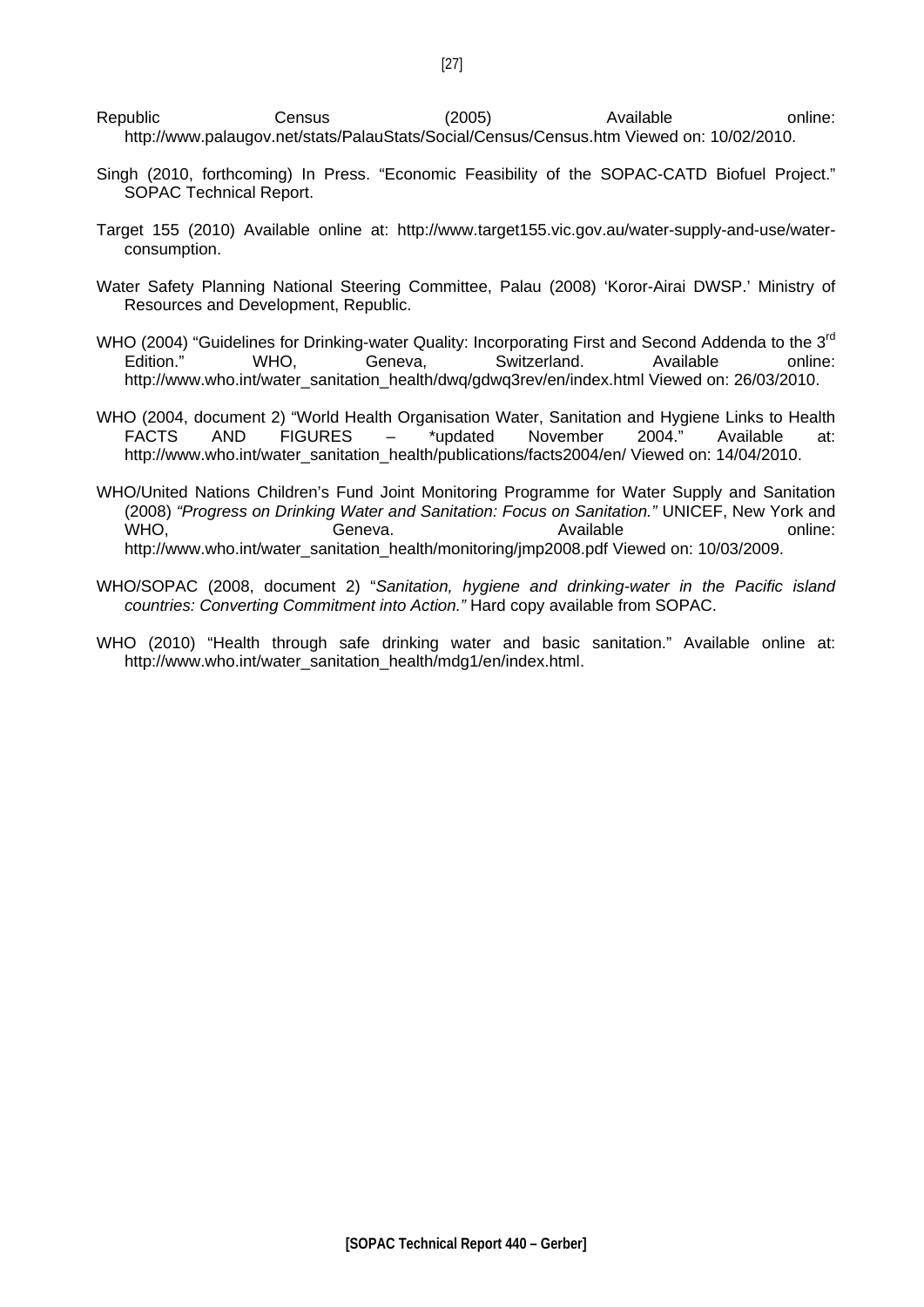### <span id="page-27-0"></span>**ANNEX 1 SENSITIVITY ANALYSIS**

The Net Present Value (NPV) investment begins one period before the date of the value cash flow and ends with the last cash flow in the list. The NPV calculation is based on future cash flows. If your first cash flow occurs at the beginning of the first period, the first value must be added to the NPV result, not included in the values arguments. See the formula below.

If n is the number of cash flows in the list of values, the formula for NPV is:

 $\Sigma$ **R**<sub>t</sub> / (1 + i)<sup>t</sup>

Where:  $R_t$  = the original investment value

 $i =$  the selected discount rate

 $t =$  the time of cash flow

The present value of benefits of the Koror-Airai DWSP has been calculated using the following values (see Table 7, Section 5.1):

 $R_t$  = US\$ 135,309.90 in the base year 2010 (year 0)

 $i = 10%$ 

 $t =$  the number of years that have passed since initial improvement schedule investment. For the base year, the value of t is 0. For 2011, the value of t is 1, and so on.

The values that result per year will then be summed to reach the final present value of benefits of US\$1.34 million after the  $20<sup>th</sup>$  year in 2030. The same discounting procedure is followed for the present value of costs.

| Expected returns with varying discount rates. |  |  |  |
|-----------------------------------------------|--|--|--|
|                                               |  |  |  |

| <b>Discount</b><br>rate | <b>Present</b><br>Benefits (millions)   Costs (millions) | Value   Present | Value   Net Present Benefits<br>(millions) | Cost<br><b>Benefit:</b><br><b>Ratio</b> |
|-------------------------|----------------------------------------------------------|-----------------|--------------------------------------------|-----------------------------------------|
| 3%                      | 2.28                                                     | 0.365           | 1.92                                       | 6:1                                     |
| 7%                      | 1.65                                                     | 0.272           | 1.38                                       | 6:1                                     |

*Expected returns with varying impacts on health (at 10% discount rate).*

| <b>Discount</b><br>rate | <b>Percentage Health</b><br><b>Cost Reduction</b><br>following WSP | <b>Present</b><br>Value<br><b>Benefits</b><br>(millions) | <b>Present</b><br>Value<br>Costs<br>(millions) | <b>Net Present</b><br><b>Benefits</b><br>(millions) | <b>Benefit: Cost</b><br><b>Ratio</b> |
|-------------------------|--------------------------------------------------------------------|----------------------------------------------------------|------------------------------------------------|-----------------------------------------------------|--------------------------------------|
| 10%                     | 6%                                                                 | 0.730                                                    | 0.228                                          | 0.501                                               | 3.2:1                                |
| 10%                     | 25%                                                                | 2.18                                                     | 0.228                                          | 1.95                                                | 9.5:1                                |

*Expected returns with maintenance/labour/fuel costs based on total WTP management costs of US\$*2,542,026.16 as opposed to based on the improvement schedule costs.

| <b>Discount</b> | <b>Present Value</b>       | <b>Present Value</b>    | <b>Net Present Value</b> | <b>Benefit: Cost</b> |
|-----------------|----------------------------|-------------------------|--------------------------|----------------------|
| rate            | <b>Benefits (millions)</b> | <b>Costs (millions)</b> | (millions)               | <b>Ratio</b>         |
| 10%             | .34                        | 1.16                    | 0.178                    | 1.15:1               |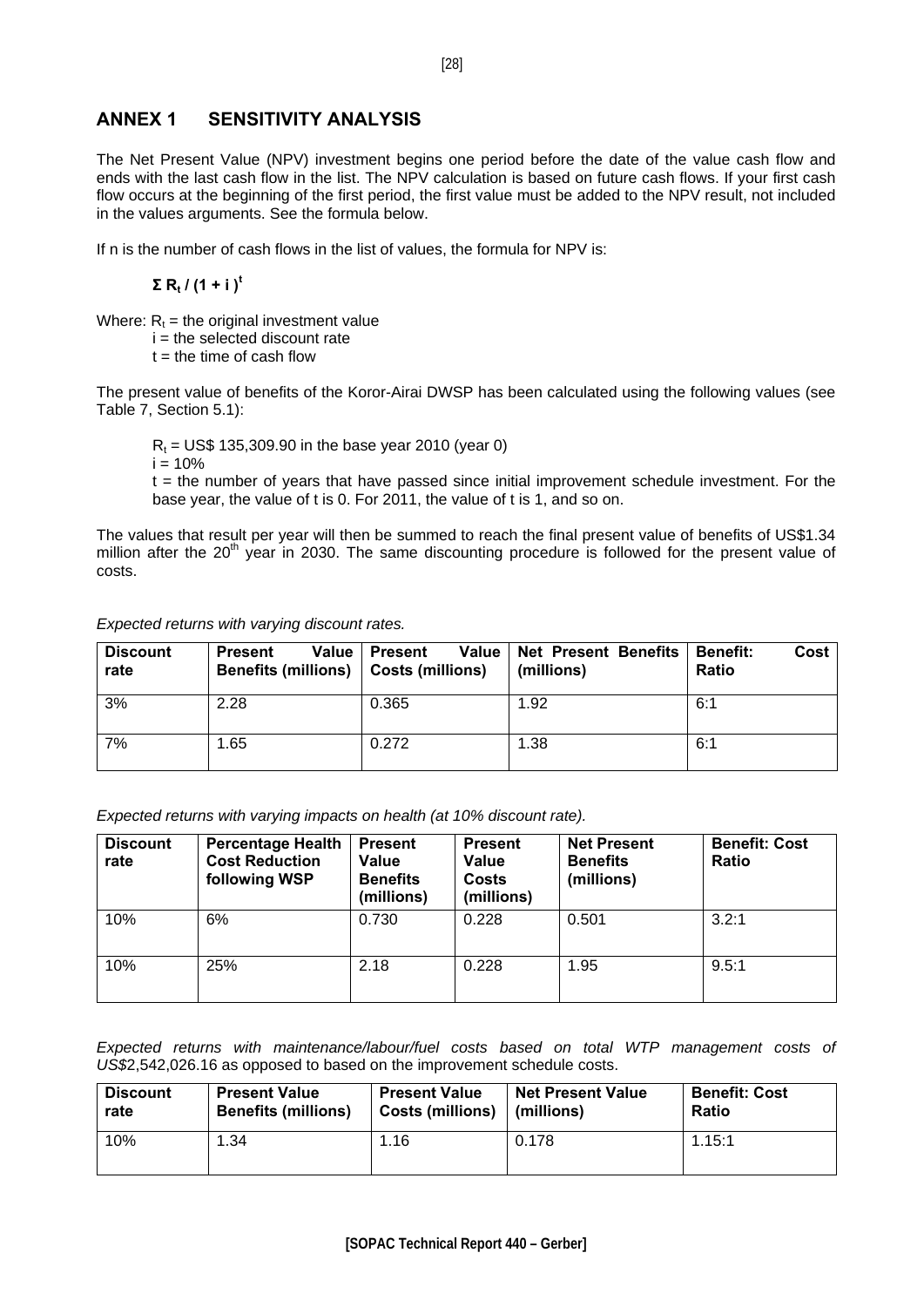| <b>Discount</b><br>rate | <b>Population</b><br><b>Growth</b><br>(water<br>demand<br>growth) | <b>Present</b><br>Value<br><b>Benefits</b><br>(millions) | <b>Present</b><br><b>Value Costs</b><br>(millions) | <b>Net Present Value</b><br>(millions) | <b>Benefit:</b><br>Cost<br><b>Ratio</b> |
|-------------------------|-------------------------------------------------------------------|----------------------------------------------------------|----------------------------------------------------|----------------------------------------|-----------------------------------------|
| 10%                     | 2.5%                                                              | 1.78                                                     | 0.230                                              | 1.55                                   | 7.7:1                                   |
| 10%                     | 3%                                                                | 1.86                                                     | 0.231                                              | 1.63                                   | 8:1                                     |

*Expected returns with population growth (and thus also water demand) at 2.5% and at 3%.*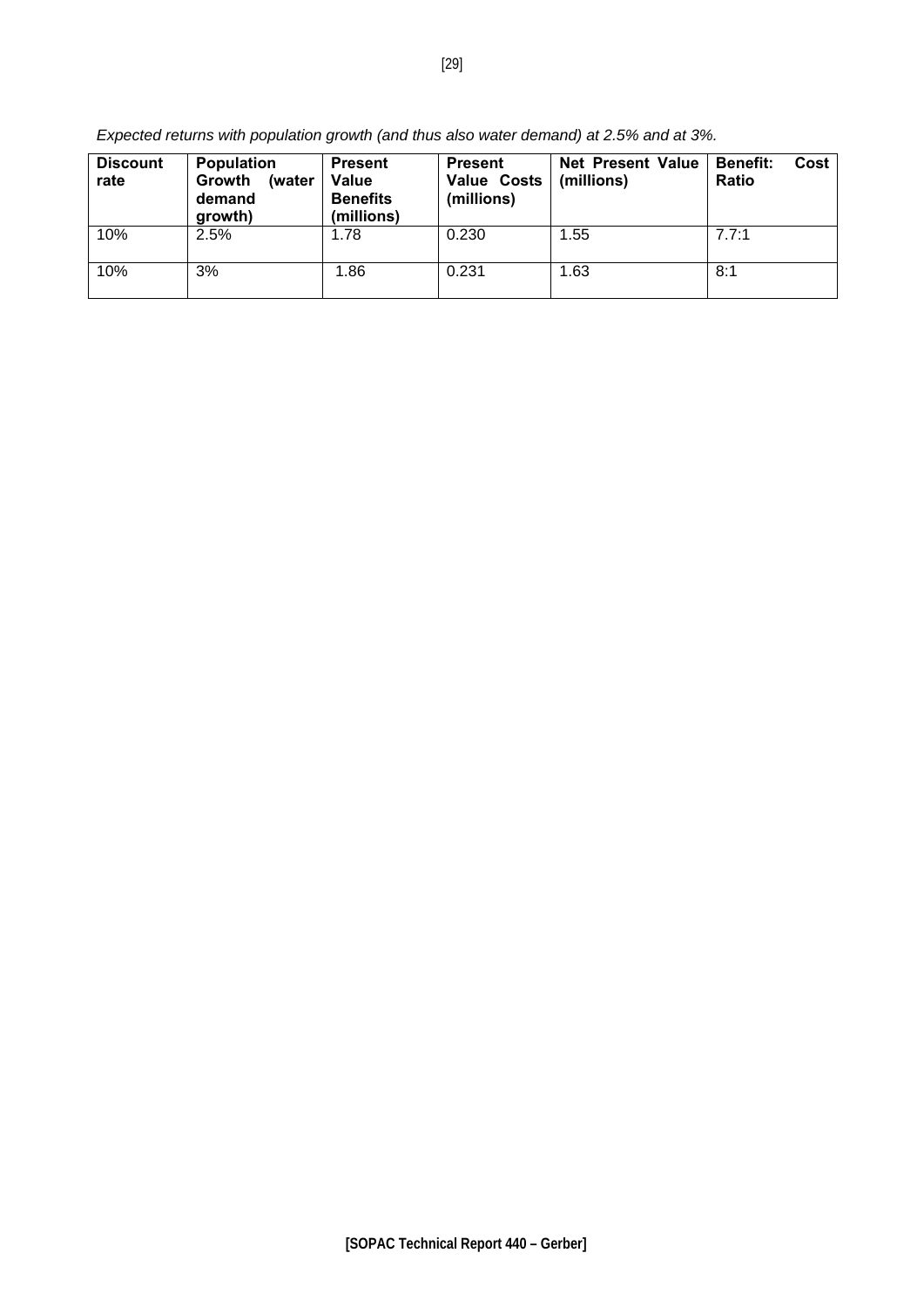### **ANNEX 2 KOROR-AIRAI WATER SUPPLY IMPROVEMENT SCHEDULE**

<span id="page-29-0"></span>

| N <sup>o</sup>   | Improvement                                                                            | <b>Risk</b>     | <b>Priorit</b> | <b>Agency</b>                | <b>Stages/Actions</b>                                                                                                                                                                                                                                                                                                                                           | <b>Time Frame</b> | <b>Estimate</b><br>Cost |
|------------------|----------------------------------------------------------------------------------------|-----------------|----------------|------------------------------|-----------------------------------------------------------------------------------------------------------------------------------------------------------------------------------------------------------------------------------------------------------------------------------------------------------------------------------------------------------------|-------------------|-------------------------|
| $\overline{1S1}$ | Establish/identify a<br>back-up Intake and/or<br>storage system for<br>drought events  | $\overline{C1}$ | 1              | <b>BPW</b>                   | Investigate the cost/feasibility secondary pipeline from<br>Dam to WTP<br>Investigate alternate sources for supplementation<br>$\bullet$                                                                                                                                                                                                                        | 2010<br>2012      | \$25,000                |
| $\overline{1S2}$ | Improve land<br>use/planning within<br><b>Drinking Water</b><br><b>Catchment Areas</b> | $\overline{C2}$ | $\overline{2}$ | BPW/<br><b>EQPB</b>          | Design regulations to designate drinking water catchment<br>zones and permitted activities<br>Implement Sanitary Survey programme                                                                                                                                                                                                                               | 2011<br>2009      |                         |
| $\overline{1S3}$ | Investigation and<br>survey of dam assets                                              | $\overline{C}$  |                | <b>BPW</b>                   | Source suitably qualified person/organisation to provide<br>condition report on dam, including sediment controls                                                                                                                                                                                                                                                | 2010              | \$25,000                |
| IS4              | Purchase and<br>training of reliable<br>monitoring equipment<br>for operators          | $\overline{11}$ | $\mathbf{1}$   | <b>BPW</b>                   | Source quotes from suppliers of suitable monitoring<br>equipment for supply including-<br>Portable Colorimeter(s)<br>Portable/static Turbidity meter(s)<br>Replacement Turbidity meter for WTP<br>Source training from suppliers of equipment<br>$\bullet$<br>Purchase 3 flow meters<br><b>Ngerikiil River</b><br><b>Ngerimel Dam</b><br>Outlet of the wet well | 2009              | \$5,000<br>\$18,000     |
| IS <sub>5</sub>  | Develop<br>contingency/emergen<br>cy plans for all<br>highlighted risks                | T <sub>2</sub>  | 1              | BPW/<br>EQPB/<br><b>NEMO</b> | Priority of security of water quality to be complete first<br>Industry best practice to be used<br>$\bullet$<br>Plans to include entire water system                                                                                                                                                                                                            | 2009              |                         |
| IS <sub>6</sub>  | <b>Standard Operating</b><br>Procedures to be<br>designed for water<br>supply.         | T <sub>2</sub>  | 1              | <b>BPW</b><br><b>EQPB</b>    | Water system procedures should include best practice for:<br><b>Catchment Management</b><br>Treatment<br><b>Distribution</b><br>Each Procedure to have a check sheet for verification and<br>audit purposes.<br>Verification Process to be design for WSP                                                                                                       | 2009<br>2009      |                         |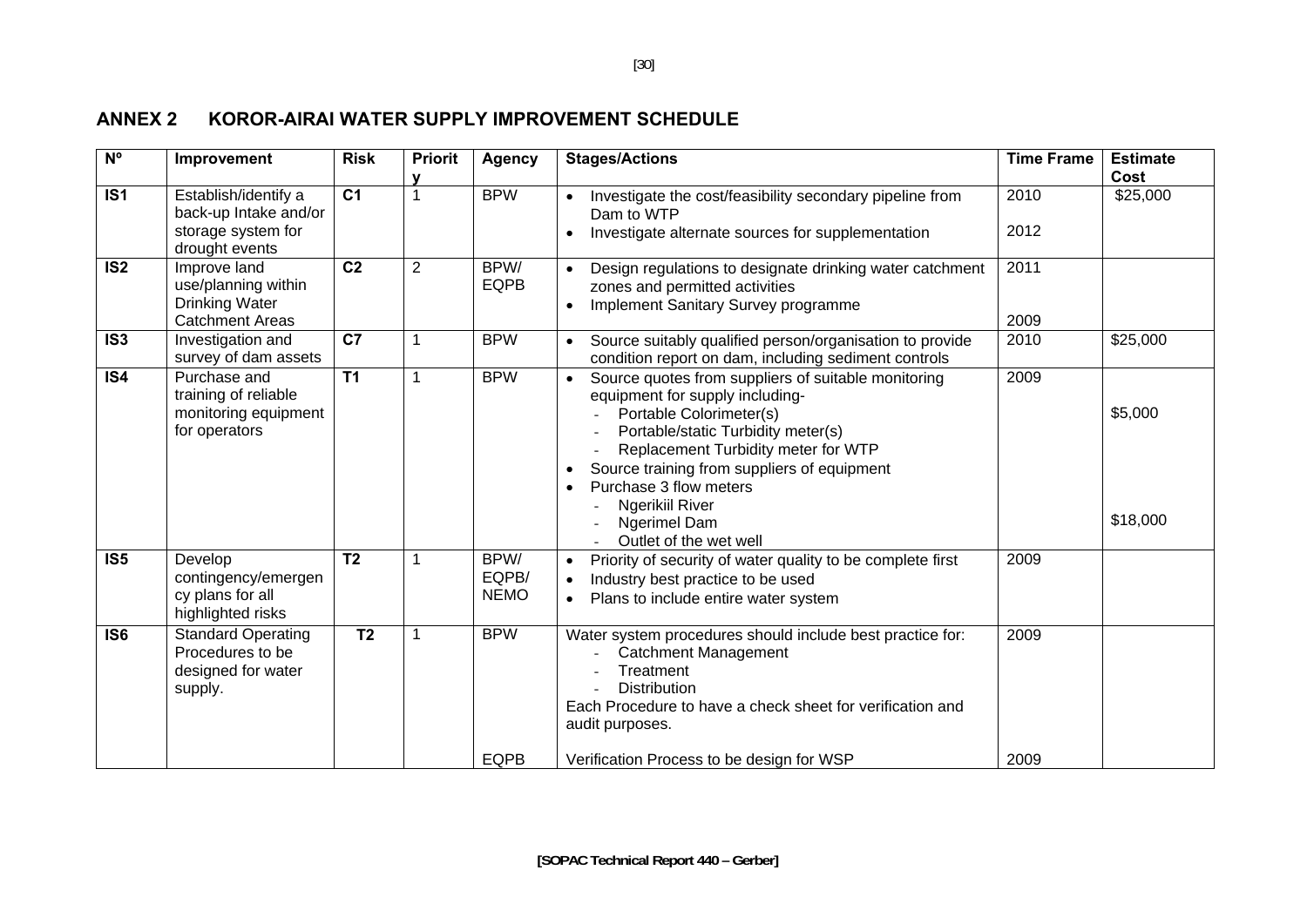| $\overline{1}$ S8 | Storage tanks for<br>finished water                                                                                                                 | $\overline{12}$                  | $\overline{2}$ | <b>BPW</b>         | Investigation needs to be carried out on daily demand to<br>acquire data on storage requirements.<br>Feasibility and concept report required to be completed for<br>$\bullet$<br>options.                                                               | 2009<br>2009         | \$15,000<br>\$30,000 |
|-------------------|-----------------------------------------------------------------------------------------------------------------------------------------------------|----------------------------------|----------------|--------------------|---------------------------------------------------------------------------------------------------------------------------------------------------------------------------------------------------------------------------------------------------------|----------------------|----------------------|
| IS9               | Provide justification<br>for annual<br>maintenance and<br>operations funding                                                                        | <b>T4</b>                        |                | <b>BPW</b>         | Design Preventative Maintenance Programme for Water<br>Supply<br>Develop Asset Management DWSP including budgets<br>$\bullet$                                                                                                                           | 2009                 |                      |
| <b>IS10</b>       | Construction of<br>fences around the<br>storage tanks                                                                                               | T <sub>8</sub>                   | 3              | <b>BPW</b>         | Design and request quotes<br>Write security procedure for sites<br>$\bullet$                                                                                                                                                                            | 2010                 |                      |
| <b>IS11</b>       | Increase public<br>awareness of water<br>conservation and<br>water shed<br>protection.<br>Leak detection<br>programme<br>Demand<br>Management Study | D <sub>1</sub><br>D <sub>3</sub> | $\overline{2}$ | <b>EQPB</b>        | Develop water conservation and awareness campaign<br>Develop campaign of water hygiene practice in schools<br>Engage suitable resources to quantify water loss through<br>leak survey<br>Engage suitable resources to perform demand study<br>$\bullet$ | 2009<br>2010<br>2010 | \$15,000<br>\$20,000 |
| IS12              | Strengthen existing<br>regulations and<br>enforcement                                                                                               | D <sub>4</sub>                   | $\overline{2}$ | <b>EQPB</b>        | Set up working group to review all current water<br>regulations and legislation and provide recommendations                                                                                                                                             | 2010                 |                      |
| <b>IS13</b>       | Design of integrated<br><b>Disaster</b><br>Management Plan                                                                                          | D <sub>3</sub>                   | $\overline{2}$ | NEMO/<br><b>PW</b> | • Assessment on Natural Hazards to Palau and effects on<br>the water assets need to be carried out                                                                                                                                                      | 2010                 |                      |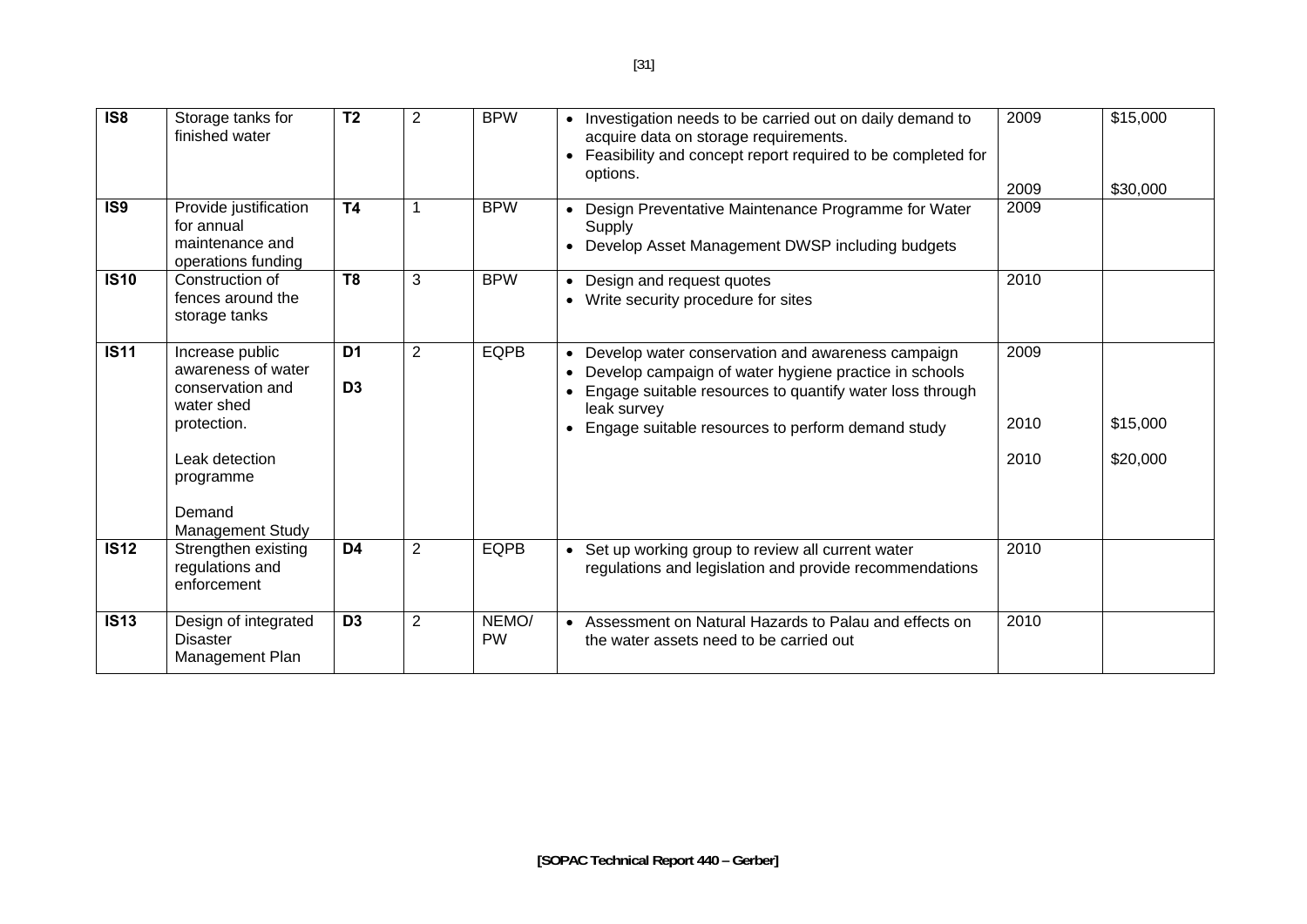### <span id="page-31-0"></span>**ANNEX 3 WSP IMPROVEMENT SCHEDULE**

The following information is taken from the Koror-Airai drinking water safety planning from 2008 (total cost of US\$153,000 by 2012).

| <b>WSP Improvement Schedule</b>                                                                  |                                                                                                                                  | 2010   | Onwar<br>ds |
|--------------------------------------------------------------------------------------------------|----------------------------------------------------------------------------------------------------------------------------------|--------|-------------|
| Establish/identify a back-up Intake and/or storage system for drought events (15-20<br>years)    |                                                                                                                                  | 25000  |             |
| Improve land use/planning within<br>Drinking Water Catchment Areas                               | Design regulations to designate drinking<br>water catchment zones and permitted<br>activities                                    | 2010   |             |
|                                                                                                  | <b>Implement Sanitary Survey programme</b>                                                                                       |        |             |
| Investigation and survey of dam assets                                                           |                                                                                                                                  |        | 25000       |
| Purchase and training of reliable<br>monitoring equipment for operators<br>(10-15 year lifespan) | Source quotes from suppliers of suitable<br>monitoring equipment for supply                                                      | 5000   |             |
|                                                                                                  | Source training from suppliers of equipment<br>Purchase 3 flow meters (Ngerikiil River,<br>Ngerimel Dam, Outlet of the wet well) | 18000  |             |
| Develop contingency/emergency plans for all highlighted risks                                    |                                                                                                                                  |        |             |
| Standard Operating Procedures to be designed for water supply                                    |                                                                                                                                  |        |             |
| Storage tanks for finished water (15-<br>20 years)                                               | Investigation needs to be carried out on daily<br>demand to acquire data on storage<br>requirements                              | 15,000 |             |
|                                                                                                  | Feasibility and concept report required to be<br>completed for options                                                           | 30,000 |             |
| Provide justification for annual maintenance and operations funding                              | 2010                                                                                                                             |        |             |
| Construction of fences around the storage tanks (lifespan 15-20 years)                           |                                                                                                                                  |        | 2010        |
| Leak detection programme                                                                         | Engage suitable resources to quantify water<br>loss through leak survey                                                          |        | 15000       |
| Demand Management Study                                                                          | Engage suitable resources to perform<br>demand study                                                                             |        | 20000       |
| Strengthen existing regulations and enforcement.                                                 |                                                                                                                                  |        | 2010        |
| Design of integrated Disaster Management Plan                                                    |                                                                                                                                  | 2010   |             |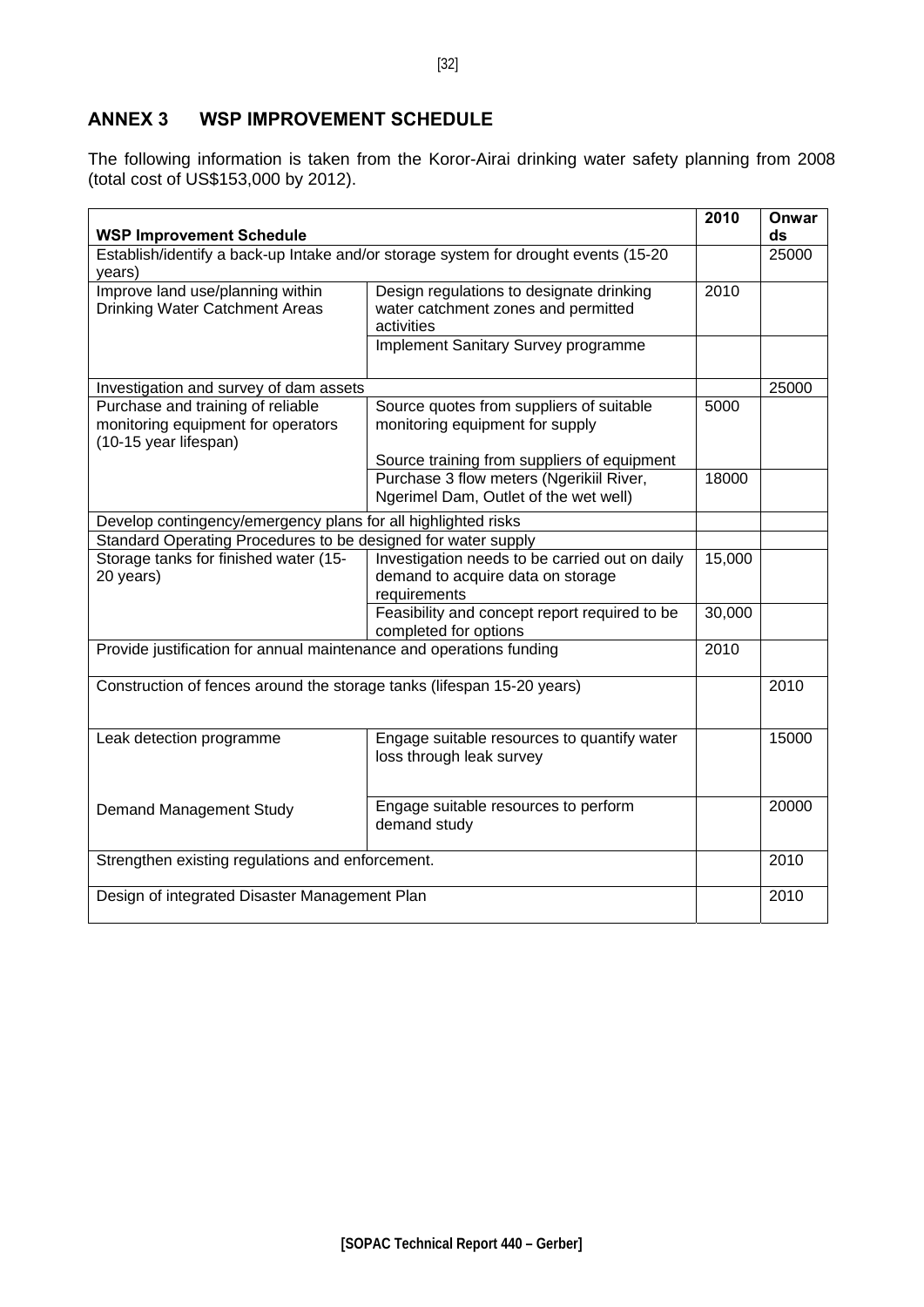| Cost (yearly average, US\$)                   | 2006 | 2007 | 2008 | 2009         |
|-----------------------------------------------|------|------|------|--------------|
| <b>Ngerikiil Pump Station</b>                 |      |      |      | 576,642      |
| Ngeruluobel WTP A                             |      |      |      | 685,453      |
| Ngeruluobel WTP B                             |      |      |      | 144,674      |
| <b>Ngermid Pump Station</b>                   |      |      |      | 2,609        |
| <b>Total Yearly Average Electricity Costs</b> |      |      |      | 1,409,379    |
| Aluminium sulphate                            |      |      |      | 182,520      |
| Soda ash                                      |      |      |      | 132,264      |
| Powder activated carbon (pac) 30bgs/mo        |      |      |      | 14,479       |
| Chlorine (granular) 31 pails                  |      |      |      | 64,148       |
| Chlorine (Tablet) 30 pails                    |      |      |      | 39,236       |
| <b>Total chemical cost</b>                    |      |      |      | 432,647      |
| <b>Staff costs</b>                            |      |      |      | 700,000      |
| <b>Total Cost</b>                             |      |      |      | 2,542,026.16 |

*Detailed costing for the management of the Koror-Airai Water Treatment Plant.*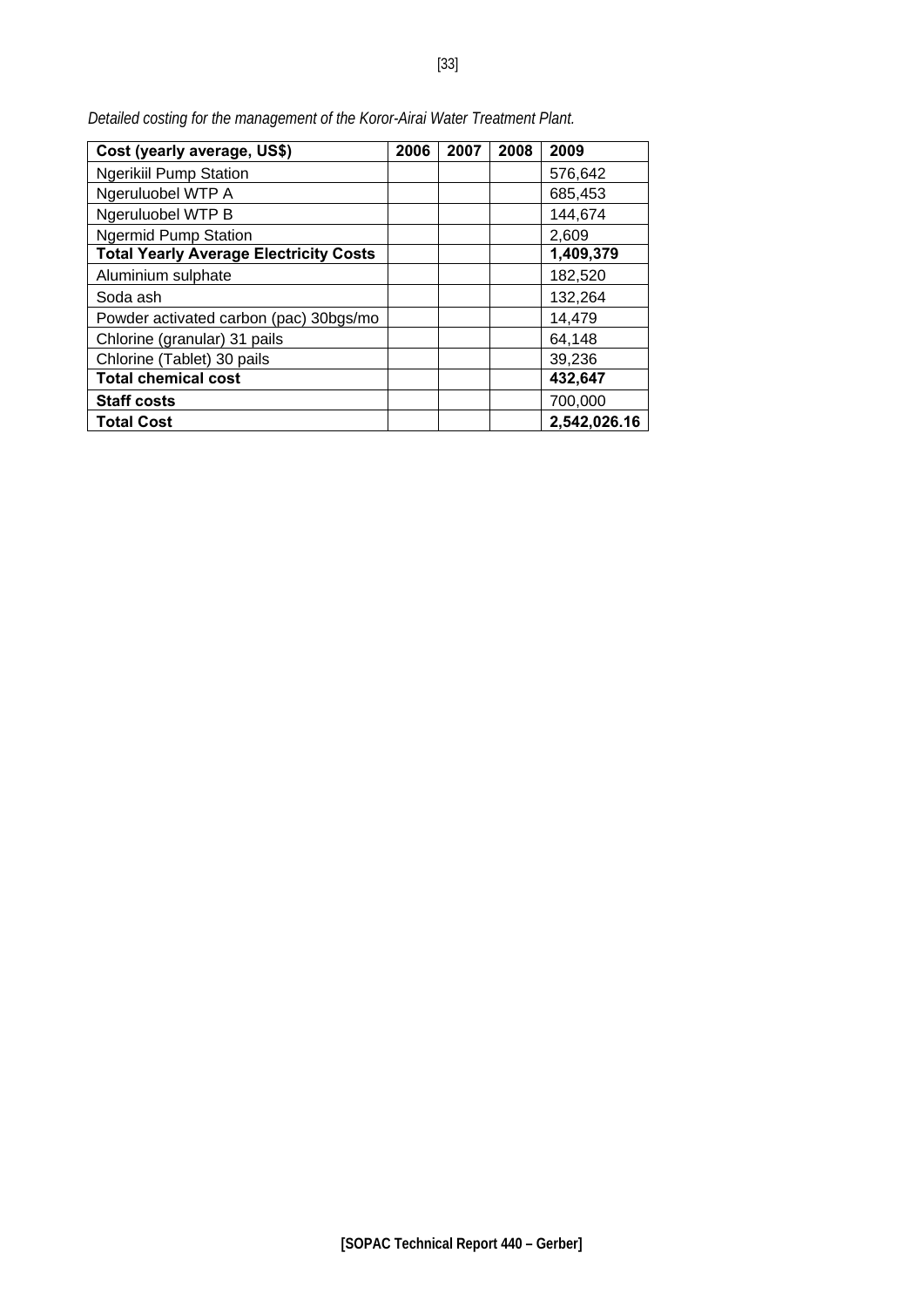### <span id="page-33-0"></span>**ANNEX 4 KOROR-AIRAI DWSP RISKS**

### **Catchment & Intake**

|                | <b>Risks to Water Quality</b>                                                                                                            | <b>Control</b><br><b>Measures</b>                                                    | <b>Risk Priority</b>                                                                                                                                                                                                                                                      |
|----------------|------------------------------------------------------------------------------------------------------------------------------------------|--------------------------------------------------------------------------------------|---------------------------------------------------------------------------------------------------------------------------------------------------------------------------------------------------------------------------------------------------------------------------|
| C <sub>1</sub> | Drying up of the Ngerimel Dam<br>due to drought events                                                                                   | None                                                                                 | High - Although not frequent the loss of<br>water has a high impact on the system and<br>population                                                                                                                                                                       |
| C <sub>2</sub> | Contamination from agricultural<br>chemicals                                                                                             | None (Ngerikiil<br>River Intake)                                                     | $Median - Risk$ has potential but currently<br>not quantified                                                                                                                                                                                                             |
| C <sub>3</sub> | Increased turbidity due to<br>deforestation e.g. for agriculture<br>or wild fires or clearing for<br>development                         | None                                                                                 | High - Not likely to occur on a regular basis.<br>However, the impact of such an event<br>would have a devastating affect on the<br>water supply and population                                                                                                           |
| C <sub>4</sub> | Contamination from road runoff<br>e.g. from oil and petrol<br>leaks/spills                                                               | None                                                                                 | Medium - Not likely to occur on a regular<br>basis. Therefore urgent action is probably<br>not warranted, however, a<br>emergency/contingency plan should be<br>prepared to deal with this risk in the long-<br>term especially with the new Compact Road<br>opening soon |
| C <sub>5</sub> | High Sediment load from<br>flooding during periods of heavy<br>rainfall                                                                  | None                                                                                 | Medium - Occurs over a great period of<br>time                                                                                                                                                                                                                            |
| C <sub>6</sub> | Contamination from human and<br>animal faeces due to open<br>access to Intake for people and<br>animals especially at Ngerikiil<br>River | None                                                                                 | $Median - it$ is a risk but one that is not so<br>significant, therefore urgent action is<br>probably not warranted, however, an<br>emergency/contingency plan should be<br>established to deal with the risk in the long-<br>term                                        |
| C <sub>7</sub> | Damage to dam infrastructure                                                                                                             | None                                                                                 | High - Structural integrity of the dam is a<br>cause of concern and related pipe work age                                                                                                                                                                                 |
| C <sub>8</sub> | <b>Faecal Coliform contamination</b><br>from residential/recreational<br>activities within the catchment<br>and intake areas             | None                                                                                 | Low - Restricted access to catchment<br>areas                                                                                                                                                                                                                             |
| C <sub>9</sub> | Power outage                                                                                                                             | Yes back-up<br>generator on-site<br>to continue<br>operations during<br>power outage | Low                                                                                                                                                                                                                                                                       |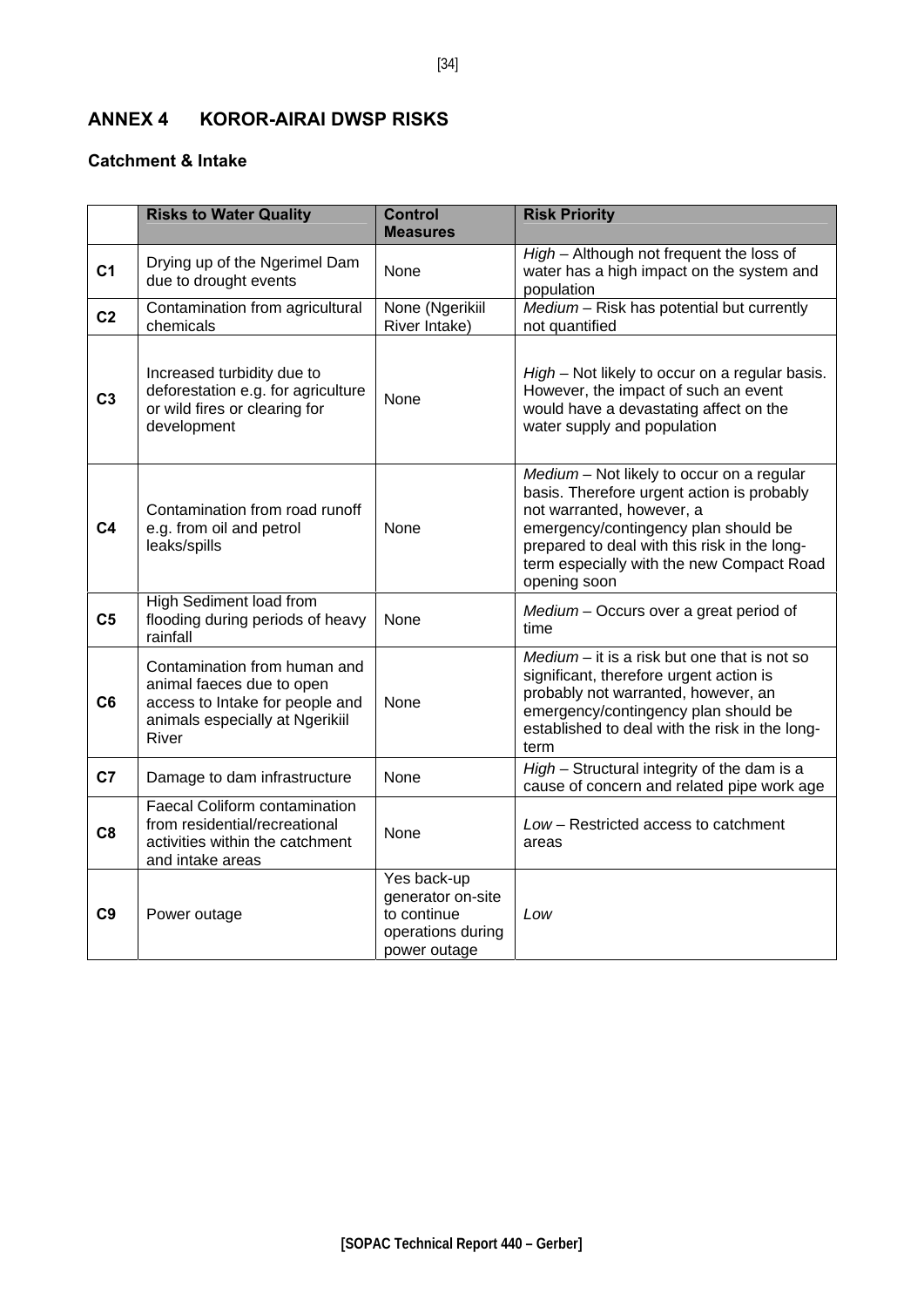### **Treatment & Storage**

|                | <b>Risks to Water Quality</b>                                                                            | <b>Control Measures</b>                                                                                 | <b>Risk Priority</b>                                                          |  |  |  |
|----------------|----------------------------------------------------------------------------------------------------------|---------------------------------------------------------------------------------------------------------|-------------------------------------------------------------------------------|--|--|--|
| T1             | Monitoring equipment                                                                                     | None                                                                                                    | High - Monitoring equipment is<br>old and not calibrated                      |  |  |  |
| T <sub>2</sub> | Increased turbidity loading from<br>source                                                               | Partially<br>Routine tests to ensure<br>correct dosing                                                  | High - Plant unable to perform<br>with high turbidity levels                  |  |  |  |
| T <sub>3</sub> | Increased Coliform levels due<br>to inadequate dosing and<br>monitoring of chemicals such<br>as Chlorine | Partially<br>Chlorine is dosed and FAC<br>tested - accuracy variable                                    | Medium - Procedures in place,<br>but monitoring equipment<br>upgrade required |  |  |  |
| <b>T4</b>      | Insufficient funds to buy<br>relevant equipment, carry out<br>repairs and maintenance etc                | None                                                                                                    | High - Ineffective preventative<br>maintenance programme                      |  |  |  |
| T <sub>5</sub> | Not enough chemicals in stock<br>(running out of chemicals such<br>as Chlorine etc)                      | Yes. Proper stock control<br>procedures in place to<br>avoid the problem of<br>running out of chemicals | Low                                                                           |  |  |  |
| T <sub>6</sub> | Contamination or damage to<br>infrastructure due to sabotage<br>and/or vandalism                         | Yes. The treatment area is<br>well fenced and there are<br>water operators onsite at all<br>times       | Low                                                                           |  |  |  |
| T7             | Damage to storage tanks due<br>to aging Infrastructure                                                   | Yes. Regular monitoring of<br>infrastructure conditions<br>and maintenance when<br>needed               | Low                                                                           |  |  |  |
| T8             | Damage to storage tanks due<br>to vandalism                                                              | None                                                                                                    | High - Access to needs to be<br>restricted                                    |  |  |  |
| T <sub>9</sub> | Power outage                                                                                             | Yes. A back-up generator<br>on-site to continue<br>operations during power<br>outage                    | Low                                                                           |  |  |  |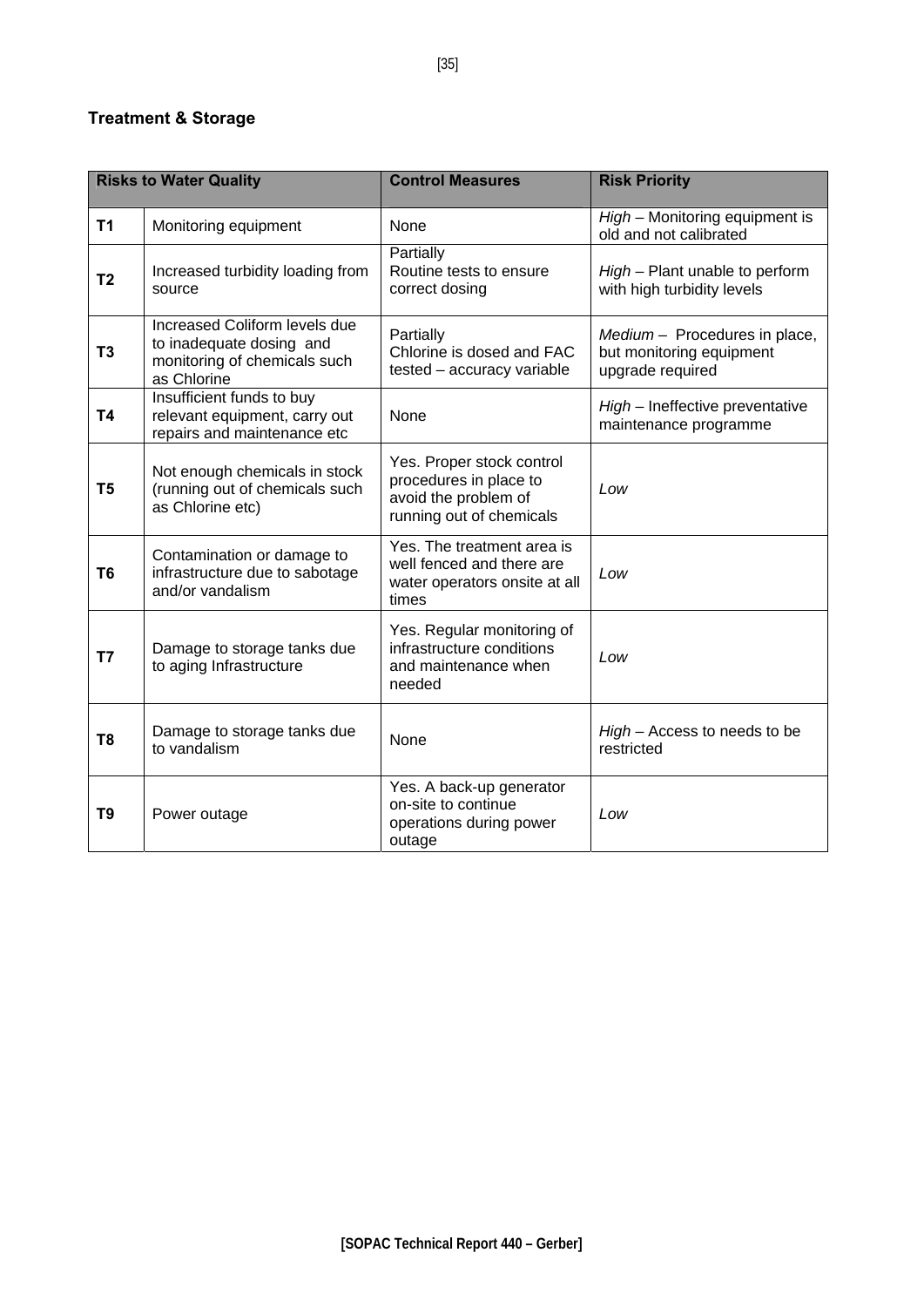### **Distribution**

|                | <b>Risks to Water Quality</b>                                                                                              | <b>Control Measures</b>                                                                              | <b>Risk Priority</b>                                                              |  |
|----------------|----------------------------------------------------------------------------------------------------------------------------|------------------------------------------------------------------------------------------------------|-----------------------------------------------------------------------------------|--|
| D <sub>1</sub> | Loss of water due to water wastage                                                                                         | None                                                                                                 | High                                                                              |  |
| D <sub>2</sub> | Increase in water loss from pipe<br>breakages due to aging pipes                                                           | None, lack of equipment                                                                              | High                                                                              |  |
| D <sub>3</sub> | High water loss due to unattended<br>and/or un-reported leakages in the<br>distribution lines                              | None                                                                                                 | Medium                                                                            |  |
| D4             | Backflow contamination and/or cross<br>contamination from<br>household/rainwater storage tanks<br>connected to water mains | Partially – regulations exist<br>but not enforced.                                                   | High                                                                              |  |
| D <sub>5</sub> | Incorrect analysis data due to<br>uncalibrated laboratory equipment                                                        | Regular calibration of<br>analytical equipment; cross-<br>check/validation of data by<br><b>EQPB</b> | High                                                                              |  |
| D <sub>6</sub> | Point of use contamination due to<br>improper hygiene practices                                                            | None                                                                                                 | High - Mitigation of some<br>of this risk can be achieve<br>through actions of D4 |  |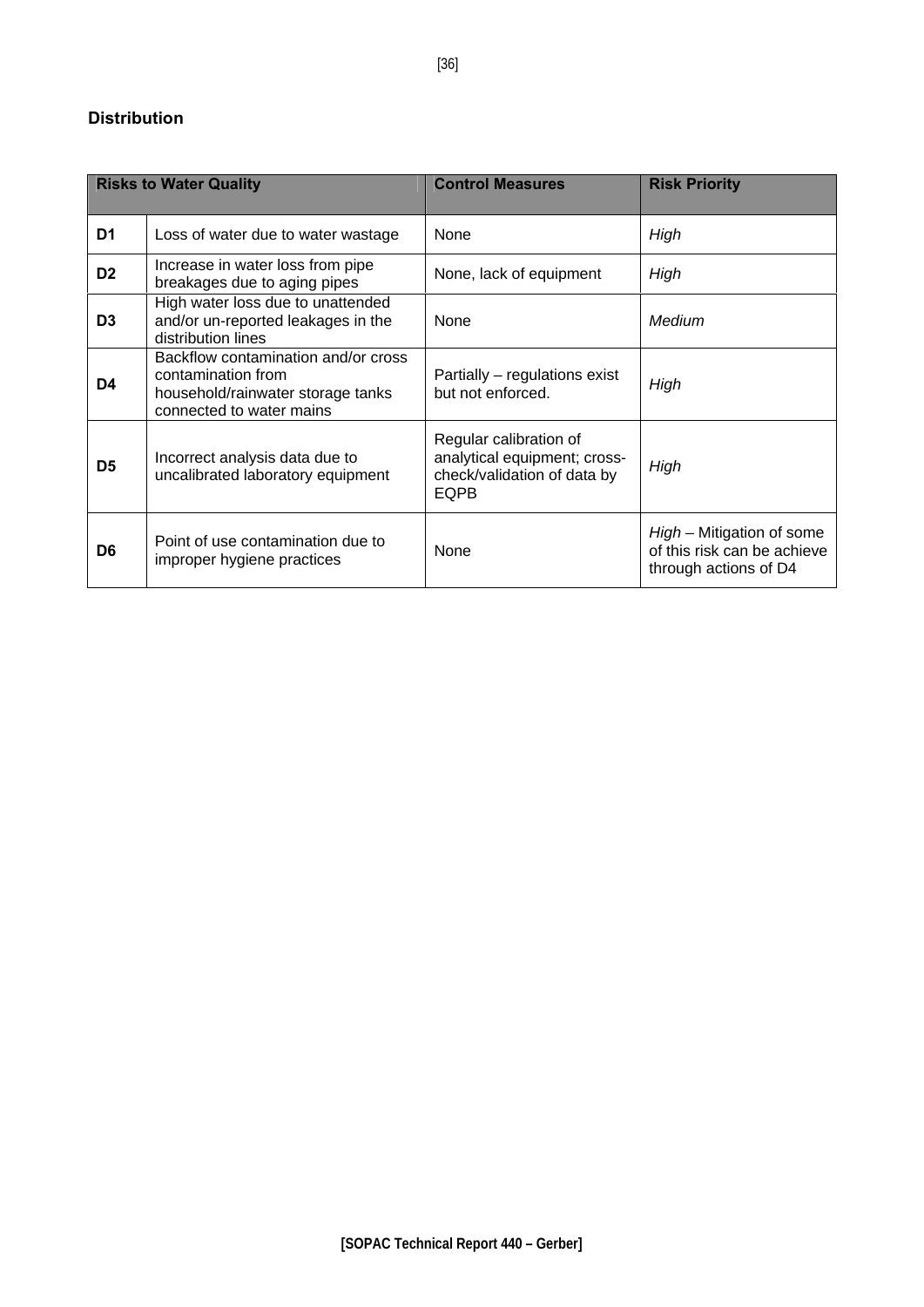# **Catchment Risk Management Plan – High Risks**

| $\frac{1}{2}$<br>đ<br>Workshe | <b>Identified Risk</b>                                                                                           | <b>Improvement Identified</b>                                                                                                       | $\frac{1}{2}$<br>dule<br>Φ<br>l/Sch | <b>Monitoring and Management</b><br><b>Activity</b> | $\frac{1}{2}$<br>e<br>Jir<br>ठ<br>Φ<br>č<br>$\Omega$ | <b>Contingency/ Emergency Plan</b>                                                                            | $\frac{6}{5}$<br>Plan |
|-------------------------------|------------------------------------------------------------------------------------------------------------------|-------------------------------------------------------------------------------------------------------------------------------------|-------------------------------------|-----------------------------------------------------|------------------------------------------------------|---------------------------------------------------------------------------------------------------------------|-----------------------|
| C <sub>1</sub>                | Drying up of the Ngerimel<br>Dam due to drought<br>events                                                        | Establish/identify a back-up Intake<br>and/or storage system for drought<br>events                                                  | IS <sub>1</sub>                     | Visuals Inspections<br>Monitoring of dam Levels     |                                                      | Water restrictions                                                                                            |                       |
| C <sub>3</sub>                | Increased turbidity due to<br>deforestation e.g. for<br>agriculture or wild fires or<br>clearing for development | Improved land use<br>management/planning within the<br>catchment<br>Sanitary survey BMP Agricultural<br>practices around watersheds | IS <sub>8</sub>                     | Visual Inspections<br><b>Sanitary Inspections</b>   |                                                      | Place public messages over local<br>media advising consumers to take<br>precautionary measure e.g.<br>boiling |                       |
| C <sub>7</sub>                | Damage to dam<br>infrastructure                                                                                  | Investigation and survey of dam<br>assets                                                                                           | IS <sub>3</sub>                     | <b>Visual Inspections</b>                           |                                                      | Water restrictions<br>Implantation of emergency<br>plan                                                       |                       |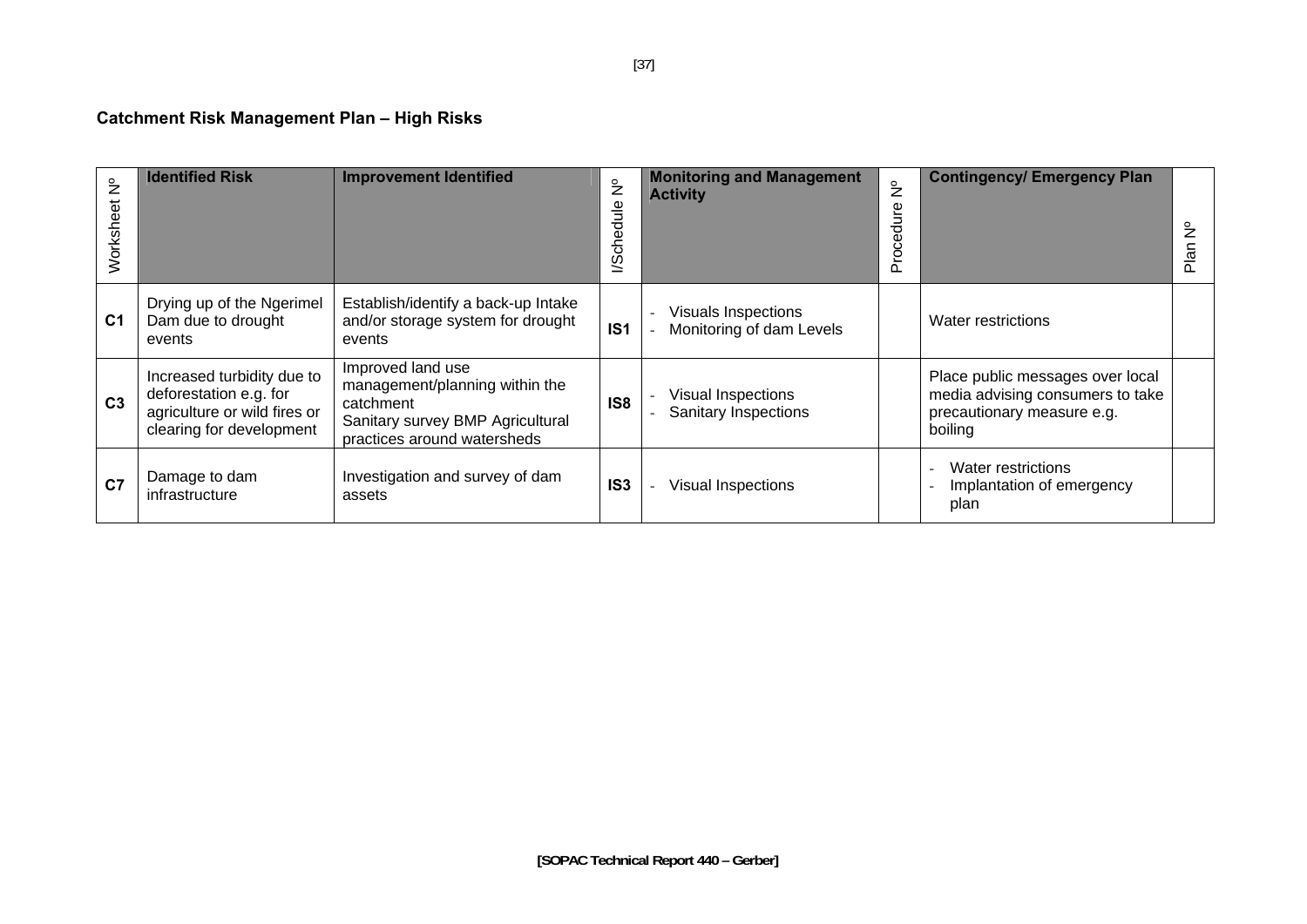# **Catchment Risk Management Plan – Medium Risks**

| $\frac{1}{2}$<br>Worksheet | <b>Identified Risk</b>                                                                                                                   | <b>Improvement Identified</b>                                                                                              | $\frac{1}{2}$<br>chedule<br>$\tilde{\mathcal{Q}}$ | <b>Monitoring and Management</b><br><b>Activity</b>                                                                             | $\mathsf{\hat{z}}$<br>Procedure | <b>Contingency/Emergency</b><br><b>Plan</b>                                                                                                     | $\frac{1}{2}$<br>Plan |
|----------------------------|------------------------------------------------------------------------------------------------------------------------------------------|----------------------------------------------------------------------------------------------------------------------------|---------------------------------------------------|---------------------------------------------------------------------------------------------------------------------------------|---------------------------------|-------------------------------------------------------------------------------------------------------------------------------------------------|-----------------------|
| C <sub>2</sub>             | Contamination from<br>agricultural chemicals                                                                                             | Establish buffers (vegetation)<br>between agricultural land and<br>intake areas (river/stream)<br>Create legislation       | IS <sub>2</sub>                                   | Water chemistry monitoring<br>programme<br><b>Sanitary Survey</b>                                                               |                                 | Shut off the system, flush the<br>system out; place public<br>messages over local media<br>advising consumers to take<br>precautionary measures |                       |
| C <sub>4</sub>             | Contamination from road<br>runoff e.g. from oil and<br>petrol leaks/spills                                                               | Improve drainage around roads to<br>divert runoff away from the intake<br>areas                                            | IS <sub>2</sub>                                   | Water chemistry monitoring<br>programme<br><b>Sanitary Survey</b>                                                               |                                 | Shut off the system, flush the<br>system out; place public<br>messages over local media<br>advising consumers to take<br>precautionary measures |                       |
| C <sub>5</sub>             | High sediment load from<br>flooding during periods of<br>heavy rainfall                                                                  | Increase reservoir capacity Better<br>filtration system in place to<br>remove suspended solids                             | IS <sub>3</sub>                                   | Monitoring programme<br><b>Sanitary Survey</b>                                                                                  |                                 | Public Notices to collect water<br>will be broadcasted over the<br>media during heavy rainfall                                                  |                       |
| C <sub>6</sub>             | Contamination from human<br>and animal faeces due to<br>open access to Intake for<br>people and animals<br>especially at Ngerikiil River | Fencing off the intake area; place<br>warning signs for the public<br>Assess alternative locations and<br>existing intakes | IS <sub>2</sub>                                   | Water chemistry monitoring<br>programme<br>Maintenance and monitoring of<br>CI levels in distribution system<br>Sanitary survey |                                 | Place public messages over<br>local media advising consumers<br>to take precautionary measure                                                   |                       |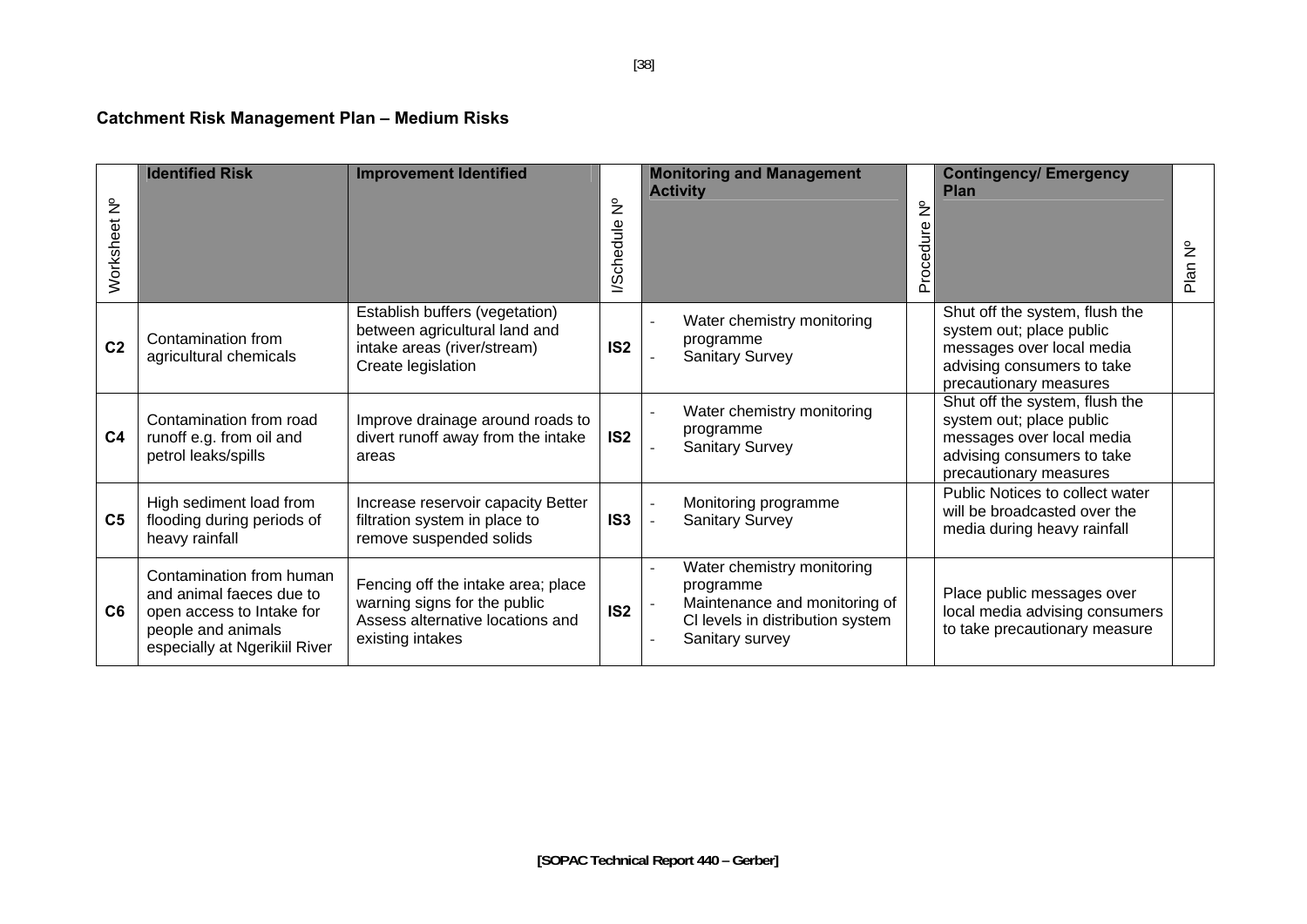# **Treatment & Storage Risk Management Plan – High Risks**

| $\frac{1}{2}$<br>Worksheet | <b>Identified Risk</b>                                                                       | <b>Improvement Identified</b>                                                                                                                                 | $\frac{1}{2}$<br><b>//Schedule</b>                                       | <b>Monitoring and Management</b><br><b>Activity</b>                              | $\frac{1}{2}$<br>Procedure | <b>Contingency/ Emergency</b><br><b>Plan</b>                                                                                         | $\frac{1}{2}$<br>Plan |
|----------------------------|----------------------------------------------------------------------------------------------|---------------------------------------------------------------------------------------------------------------------------------------------------------------|--------------------------------------------------------------------------|----------------------------------------------------------------------------------|----------------------------|--------------------------------------------------------------------------------------------------------------------------------------|-----------------------|
| T <sub>1</sub>             | Monitoring equipment                                                                         | Purchase and training of reliable<br>monitoring equipment for<br>operators                                                                                    | IS4                                                                      | <b>EQPB Monitoring for</b><br>verification                                       |                            |                                                                                                                                      |                       |
| T <sub>2</sub>             | Increased turbidity<br>loading from source                                                   | Create Contingency Plan for an<br>event<br>Auditing process for WTP SOPs<br>Investigate alternate source water<br>Investigate extra finished water<br>storage | IS <sub>1</sub><br>IS <sub>5</sub><br>IS <sub>6</sub><br>IS <sub>8</sub> | Water chemistry monitoring<br><b>Sanitary Survey</b><br>$\overline{\phantom{a}}$ |                            | Place public messages over<br>local media advising consumers<br>to take precautionary measure<br>e.g. boiling                        |                       |
| <b>T4</b>                  | Insufficient funds to buy<br>relevant equipment,<br>carry out repairs and<br>maintenance etc | Provide justification through<br>design of asset<br>management/sustainability plan<br>for funding                                                             | IS <sub>9</sub>                                                          | <b>Monitoring Programme</b><br>Verification EQPB                                 |                            | If an event occurs;<br>place public messages over<br>local media advising consumers<br>to take precautionary measure<br>e.g. boiling |                       |
| T <sub>8</sub>             | Damage to storage<br>tanks due to vandalism                                                  | Construction of fences around the<br>storage tanks                                                                                                            | <b>IS10</b>                                                              | Visual Inspections                                                               |                            | Place public messages over<br>local media advising consumers<br>to take precautionary measure<br>e.g. boiling                        |                       |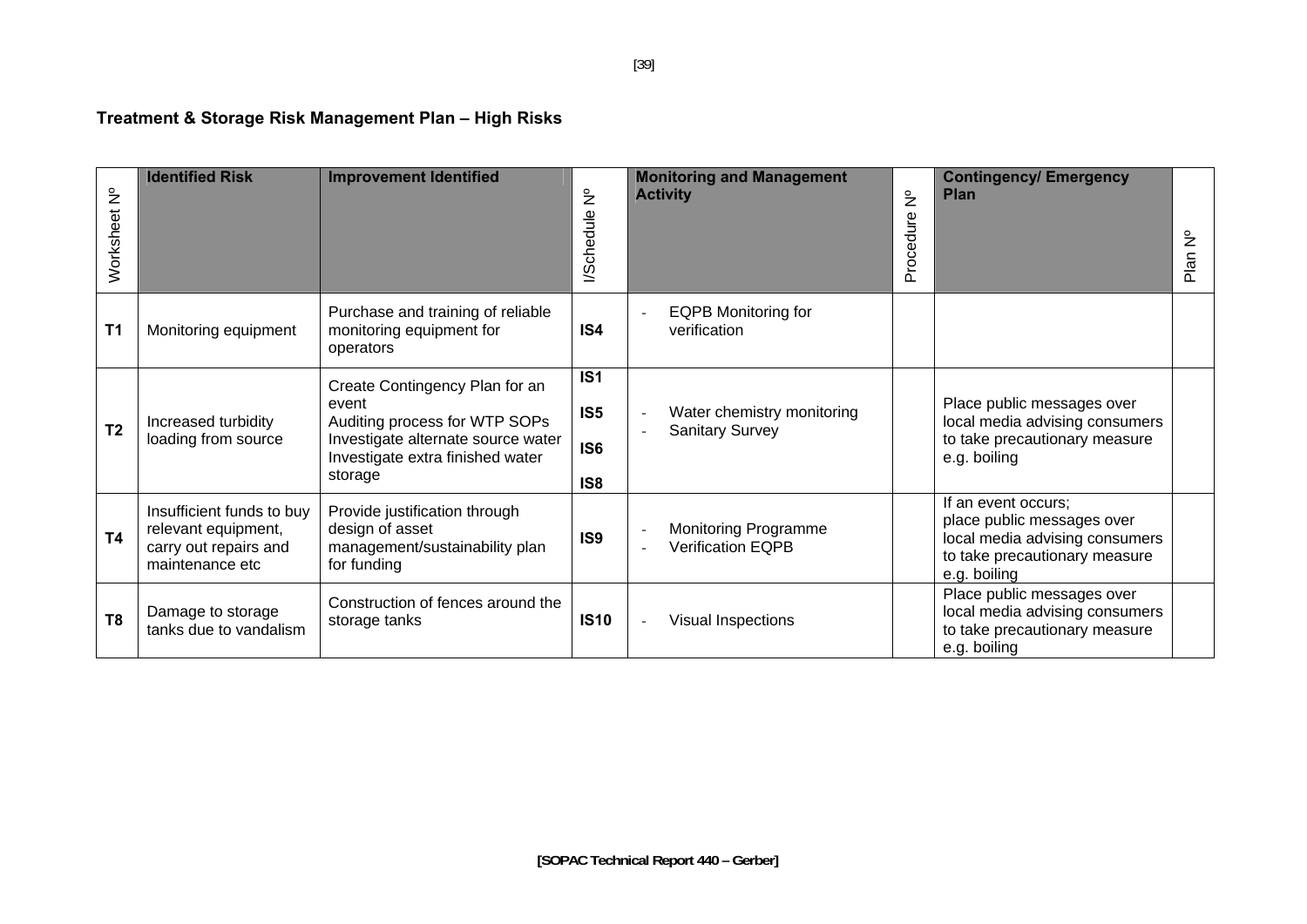# **Treatment & Storage Risk Management Plan – Medium Risks**

|                | <b>Identified Risk</b>                                                                                   | <b>Improvement Identified</b>                                                                   | $\frac{1}{2}$<br>Φ<br>टु<br>/Sch | <b>Monitoring and Management</b><br><b>Activity</b>     | $\tilde{z}$<br>n | <b>Contingency/Emergency Plan</b>                                                                             | $\tilde{z}$<br>Plan |
|----------------|----------------------------------------------------------------------------------------------------------|-------------------------------------------------------------------------------------------------|----------------------------------|---------------------------------------------------------|------------------|---------------------------------------------------------------------------------------------------------------|---------------------|
| T <sub>3</sub> | Increased Coliform levels due<br>to inadequate dosing and<br>monitoring of chemicals such<br>as Chlorine | <b>Create Standard Operating</b><br>Procedures (SOP)<br>Auditing process for WTP<br><b>SOPs</b> | IS <sub>6</sub>                  | <b>Monitoring Programme</b><br><b>Verification EQPB</b> |                  | Place public messages over<br>local media advising consumers<br>to take precautionary measure<br>e.g. boiling |                     |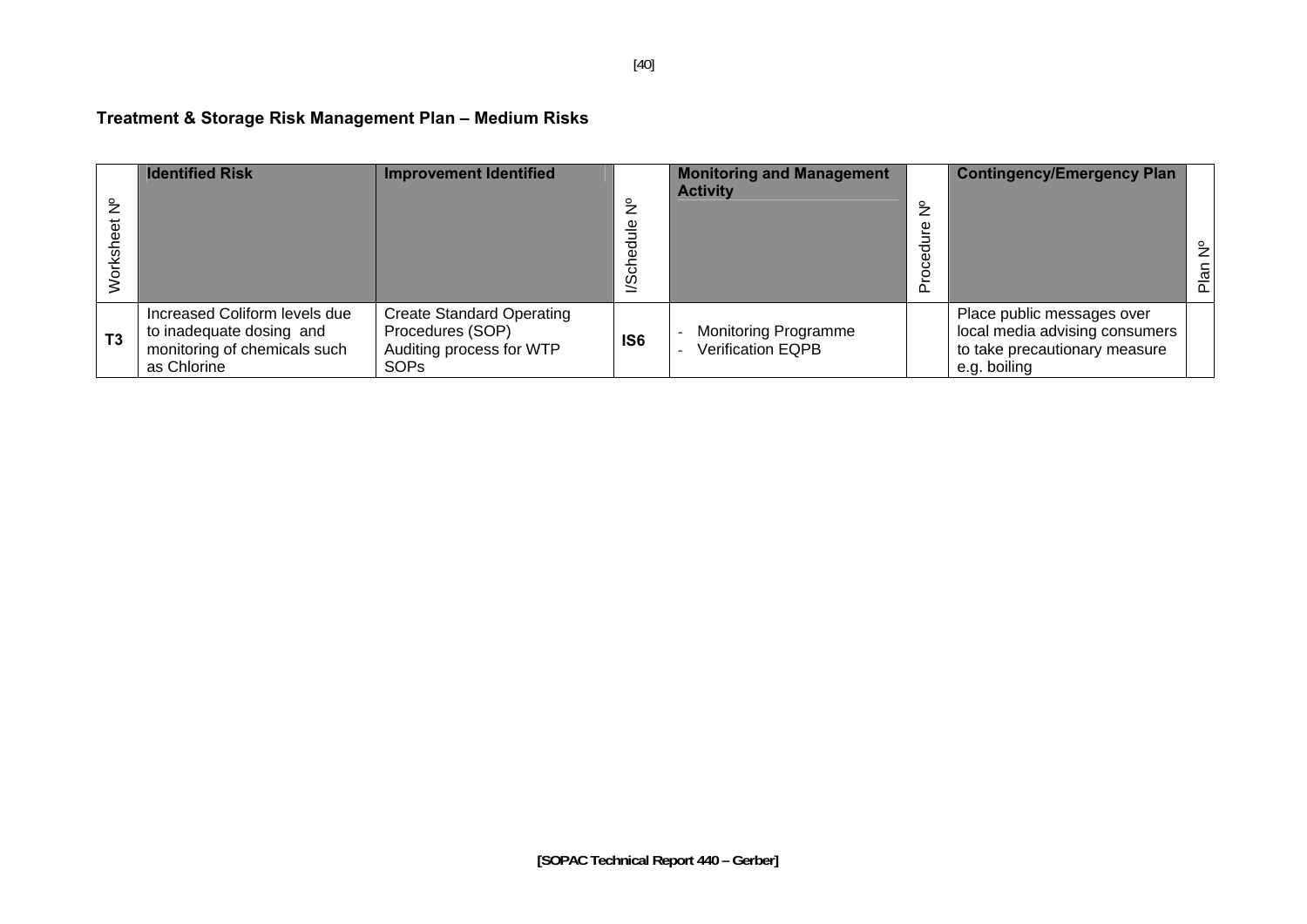# **Distribution Risk Management Plan – High Risks**

| $\frac{1}{2}$<br>Worksheet | <b>Identified Risk</b>                                                                                                               | <b>Improvement Identified</b>                                                                                                                                 | /Schedule Nº    | <b>Monitoring and Management</b><br><b>Activity</b>                                                   | $\frac{1}{2}$<br>Procedure | <b>Contingency/ Emergency</b><br>Plan                                                                            | Plan Nº |
|----------------------------|--------------------------------------------------------------------------------------------------------------------------------------|---------------------------------------------------------------------------------------------------------------------------------------------------------------|-----------------|-------------------------------------------------------------------------------------------------------|----------------------------|------------------------------------------------------------------------------------------------------------------|---------|
| D <sub>1</sub>             | Loss of water due to water<br>wastage                                                                                                | Increase public awareness of water<br>conservation, water shed protection<br>Proposed legislation on water<br>saving plumbing fixtures                        | <b>IS11</b>     | Flow monitoring<br>$\overline{\phantom{a}}$                                                           |                            | Decrease water pressure                                                                                          |         |
| D <sub>2</sub>             | Increase in water loss from<br>pipe breakages due to<br>aging pipes                                                                  | Regular checks and<br>maintenance/replacement of pipes<br>and/or fittings<br>Asset Management Plan<br>development<br>SOP for Mains disinfection               | IS <sub>9</sub> | Demand and Pressure<br><b>Surveys</b>                                                                 |                            | Decrease water pressure                                                                                          |         |
| D4                         | <b>Backflow contamination</b><br>and/or cross contamination<br>from household/rainwater<br>storage tanks connected to<br>water mains | Strengthen existing regulations and<br>enforce<br>Disconnect illegal and unpermitted<br>connections; discourage connection<br>of private tanks to water mains | <b>IS12</b>     | <b>Inspection Programme</b><br>$\overline{a}$                                                         |                            | Place public messages over<br>local media advising<br>consumers to take<br>precautionary measure e.g.<br>boiling |         |
| D <sub>5</sub>             | Incorrect analysis data due<br>to uncalibrated laboratory<br>equipment                                                               | Purchase and training of reliable<br>monitoring equipment for operators                                                                                       | IS4             | Regular calibration of<br>analytical equipment; cross-<br>check /validation of data by<br><b>EQPB</b> |                            | <b>Public Messages</b>                                                                                           |         |
| D <sub>6</sub>             | Point of use contamination<br>due to improper hygiene<br>practices                                                                   | Public education/awareness about<br>proper hygiene practices<br>programme                                                                                     | <b>IS11</b>     | <b>Property Surveys</b>                                                                               |                            | Place public messages over<br>local media advising<br>consumers to take<br>precautionary measure e.g.<br>boiling |         |